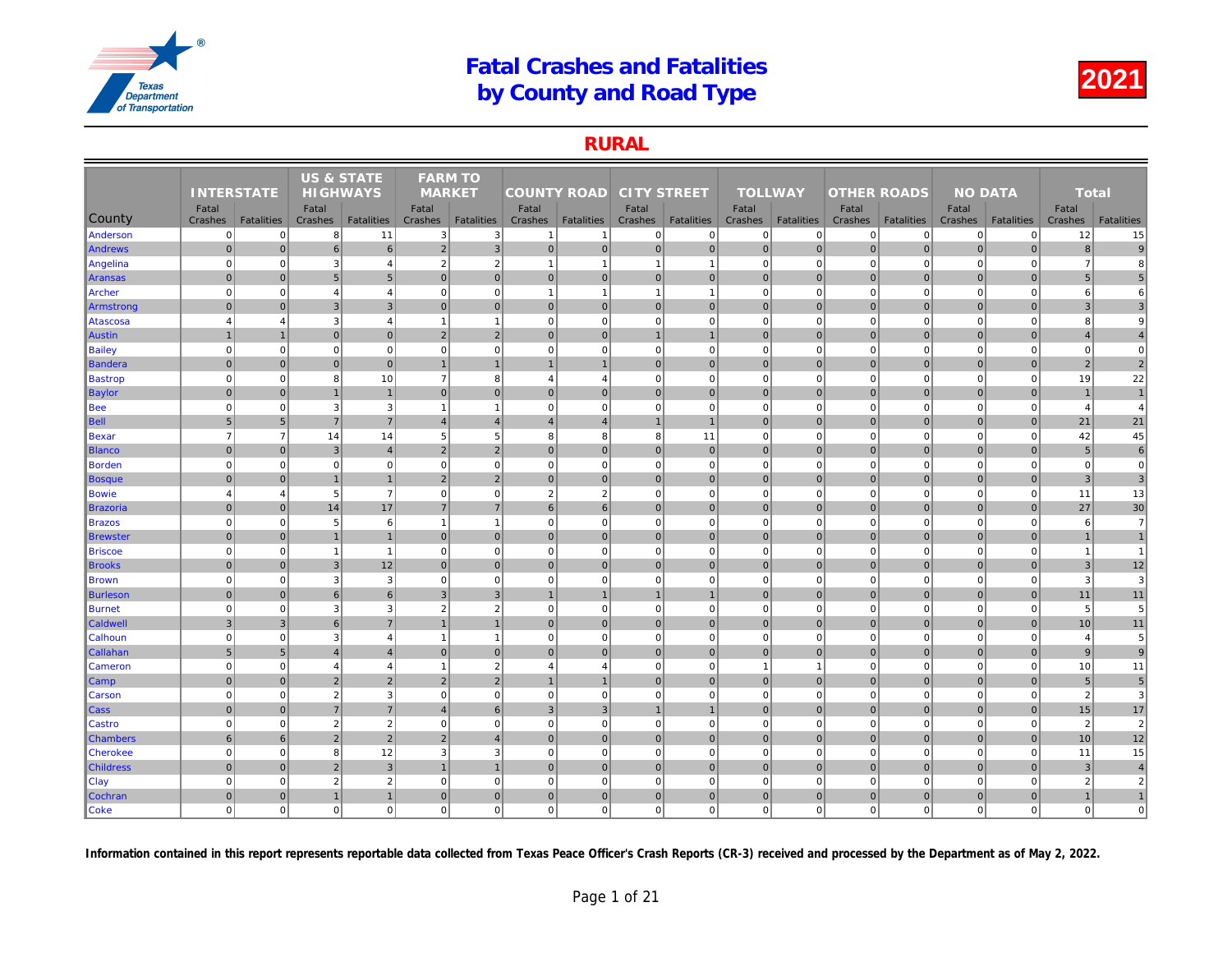### RURAL

|                  |                   |                   | <b>US &amp; STATE</b> |                   | <b>FARM TO</b> |                   |                    |                   |                    |                   |                |                   |                    |                   |     |
|------------------|-------------------|-------------------|-----------------------|-------------------|----------------|-------------------|--------------------|-------------------|--------------------|-------------------|----------------|-------------------|--------------------|-------------------|-----|
|                  | <b>INTERSTATE</b> |                   | <b>HIGHWAYS</b>       |                   | <b>MARKET</b>  |                   | <b>COUNTY ROAD</b> |                   | <b>CITY STREET</b> |                   | <b>TOLLWAY</b> |                   | <b>OTHER ROADS</b> |                   |     |
|                  | Fatal             |                   | Fatal                 |                   | Fatal          |                   | Fatal              |                   | Fatal              |                   | Fatal          |                   | Fatal              |                   |     |
| <b>County</b>    | Crashes           | <b>Fatalities</b> | Crashes               | <b>Fatalities</b> | Crashes        | <b>Fatalities</b> | Crashes            | <b>Fatalities</b> | Crashes            | <b>Fatalities</b> | Crashes        | <b>Fatalities</b> | Crashes            | <b>Fatalities</b> | Cra |
| Coleman          | $\mathbf 0$       | $\mathbf{0}$      | 3                     | $5\overline{)}$   | $\mathbf 0$    | $\mathbf 0$       | $\overline{0}$     | $\overline{0}$    | $\overline{0}$     | $\overline{0}$    | $\mathbf 0$    | $\mathbf{0}$      | $\mathbf 0$        | $\overline{0}$    |     |
| <b>Collin</b>    | $\mathbf 0$       | $\mathbf 0$       | 6                     | $6\phantom{.}$    | 6              | $\overline{7}$    | $\overline{0}$     | $\overline{0}$    | $\overline{0}$     | $\mathbf{0}$      | $\mathbf 0$    | $\mathbf 0$       | $\mathbf 0$        | $\mathbf 0$       |     |
| Collingsworth    | $\mathbf 0$       | $\Omega$          | $\mathbf 0$           | $\overline{0}$    | $\mathbf{0}$   | $\mathbf{0}$      | $\overline{0}$     | $\mathbf 0$       | $\overline{0}$     | $\overline{0}$    | $\mathbf{0}$   | $\Omega$          | $\mathbf 0$        | $\overline{0}$    |     |
| Colorado         | $\overline{1}$    | $\mathbf{1}$      | $\overline{7}$        | 8                 | $\overline{1}$ | $\mathbf{1}$      | 0                  | $\mathbf 0$       | $\overline{0}$     | $\overline{0}$    | $\mathbf 0$    | $\Omega$          | $\Omega$           | $\mathbf 0$       |     |
| <b>Comal</b>     | $\overline{2}$    | $\overline{2}$    | $\overline{1}$        | $\mathbf{1}$      | $\overline{4}$ | $6\phantom{1}6$   | 0                  | $\overline{0}$    | $\overline{0}$     | $\overline{0}$    | $\mathbf 0$    | $\mathbf 0$       | $\mathbf 0$        | $\overline{0}$    |     |
| Comanche         | $\Omega$          | $\mathbf 0$       | $\overline{4}$        | $6 \overline{6}$  | $\mathbf 0$    | $\mathbf 0$       | $\Omega$           | $\Omega$          | $\overline{0}$     | $\Omega$          | $\mathbf 0$    | $\mathbf 0$       | $\mathbf 0$        | $\Omega$          |     |
| <b>Concho</b>    | $\overline{0}$    | $\mathbf{0}$      | $\overline{0}$        | $\overline{0}$    | $\overline{1}$ | $\mathbf{1}$      | 0                  | $\mathbf 0$       | 0                  | $\overline{0}$    | $\mathbf 0$    | $\overline{0}$    | 0                  | $\overline{0}$    |     |
| <b>Cooke</b>     | $\overline{1}$    | 1                 | $\overline{2}$        | $\sqrt{2}$        | $\overline{1}$ | $\mathbf{1}$      | $\mathbf{1}$       | $\overline{1}$    | $\mathbf{0}$       | $\mathbf 0$       | $\mathbf 0$    | $\mathbf 0$       | $\mathbf 0$        | $\mathbf 0$       |     |
| <b>Coryell</b>   |                   |                   | $\overline{3}$        | $\overline{3}$    | 2              | $\overline{2}$    | $\overline{0}$     | $\overline{0}$    | $\overline{0}$     | $\mathbf{0}$      | $\mathbf{0}$   | $\mathbf{0}$      | $\mathbf{0}$       | $\overline{0}$    |     |
| <b>Cottle</b>    | $\Omega$          | $\Omega$          | $\mathbf 0$           | $\mathbf 0$       | $\mathbf 0$    | $\mathbf 0$       | $\overline{0}$     | $\Omega$          | $\mathbf{0}$       | $\mathbf{0}$      | $\mathbf 0$    | $\mathbf 0$       | $\mathbf 0$        | $\mathbf 0$       |     |
| <b>Crane</b>     | $\Omega$          | $\Omega$          | $\overline{2}$        | $\overline{2}$    | $\Omega$       | $\mathbf{0}$      | $\Omega$           | $\overline{0}$    | $\overline{0}$     | $\overline{0}$    | $\mathbf{0}$   | $\Omega$          | $\mathbf{0}$       | $\Omega$          |     |
| <b>Crockett</b>  | $\overline{4}$    | $\overline{4}$    | $\overline{1}$        | $\mathbf{1}$      | $\mathbf 0$    | $\mathbf 0$       | 0                  | $\mathbf 0$       | $\mathbf{0}$       | $\mathbf{0}$      | $\mathbf 0$    | $\mathbf 0$       | $\mathbf 0$        | $\Omega$          |     |
| ∥Crosby          | $\mathbf 0$       | $\mathbf 0$       | $\overline{2}$        | $\overline{2}$    | $\overline{2}$ | $\overline{2}$    | 0                  | $\mathbf 0$       | $\overline{0}$     | $\overline{0}$    | $\mathbf 0$    | $\overline{0}$    | $\mathbf 0$        | $\mathbf 0$       |     |
| <b>Culberson</b> | 9                 | 10                | 3                     | $6 \overline{6}$  | $\overline{1}$ | $\mathbf{1}$      | 0                  | $\mathbf 0$       | $\mathbf{0}$       | $\overline{0}$    | $\mathbf 0$    | $\mathbf 0$       | $\mathbf 0$        | $\mathbf{0}$      |     |
| Dallam           | $\mathbf 0$       | $\overline{0}$    | $\overline{1}$        | $\mathbf{1}$      | $\mathbf{0}$   | $\mathbf{0}$      | 0                  | $\overline{0}$    | $\overline{0}$     | $\overline{0}$    | $\mathbf{0}$   | $\overline{0}$    | $\mathbf 0$        | $\overline{0}$    |     |
| Dallas           | 3                 | 3                 | $\overline{0}$        | $\mathbf{0}$      | $\mathbf 0$    | $\mathbf 0$       | $\overline{2}$     | $\overline{2}$    | $\overline{2}$     | $\overline{2}$    | $\mathbf 0$    | $\mathbf 0$       | $\overline{0}$     | $\mathbf 0$       |     |
| Dawson           | $\mathbf{0}$      | $\Omega$          | $\overline{4}$        | $\overline{7}$    | $\mathbf{1}$   | $\mathbf{1}$      | $\overline{0}$     | $\mathbf 0$       | $\overline{0}$     | $\overline{0}$    | $\mathbf{0}$   | $\Omega$          | $\mathbf 0$        | $\overline{0}$    |     |
| Deaf Smith       | $\mathbf 0$       | $\mathbf 0$       | $\overline{1}$        | $\mathbf{1}$      | $\overline{2}$ | $\overline{2}$    | 0                  | $\mathbf 0$       | $\overline{0}$     | $\overline{0}$    | $\mathbf 0$    | $\Omega$          | $\mathbf 0$        | $\mathbf 0$       |     |
| Delta            | $\Omega$          | $\overline{0}$    | $\mathbf 0$           | $\overline{0}$    | $\mathbf 0$    | $\mathbf{0}$      | $\overline{0}$     | $\overline{0}$    | $\overline{0}$     | $\overline{0}$    | $\mathbf 0$    | $\overline{0}$    | $\mathbf 0$        | $\overline{0}$    |     |
| Denton           | $\overline{2}$    | 3                 | 3                     | $\mathbf{3}$      | 6              | 6                 | $\mathbf{1}$       |                   | $\overline{1}$     | 2                 | $\mathbf 0$    | $\Omega$          | $\Omega$           | $\Omega$          |     |
| Dewitt           | $\mathbf 0$       | $\pmb{0}$         | $\overline{2}$        | $\overline{2}$    | $\mathbf{0}$   | $\mathbf 0$       | $\mathbf{1}$       | $\overline{1}$    | 0                  | $\overline{0}$    | $\mathbf 0$    | $\overline{0}$    | $\mathbf 0$        | $\overline{0}$    |     |
| <b>Dickens</b>   | $\mathbf 0$       | $\mathbf 0$       | $\Omega$              | $\mathbf{0}$      | $\mathbf 0$    | $\mathbf 0$       | 0                  | $\mathbf 0$       | $\mathbf{0}$       | $\overline{0}$    | $\mathbf 0$    | $\mathbf 0$       | $\mathbf 0$        | $\mathbf 0$       |     |
| Dimmit           | $\mathbf{0}$      | $\Omega$          | $\mathbf{0}$          | $\overline{0}$    |                | $\overline{1}$    | 0                  | $\Omega$          | $\overline{0}$     | $\overline{0}$    | $\mathbf{0}$   | $\mathbf{0}$      | $\mathbf 0$        | $\overline{0}$    |     |
| Donley           | $\mathbf 0$       | $\mathbf 0$       | $\overline{2}$        | $\overline{2}$    | 0              | $\mathbf 0$       | $\mathbf{1}$       | -1                | $\mathbf{0}$       | $\mathbf{0}$      | $\mathbf 0$    | $\mathbf 0$       | $\mathbf 0$        | $\mathbf 0$       |     |
| Duval            | $\mathbf{0}$      | $\Omega$          | $\overline{2}$        | $\overline{3}$    | $\overline{2}$ | $\overline{2}$    | $\overline{0}$     | $\mathbf{0}$      | $\overline{0}$     | $\overline{0}$    | $\mathbf{0}$   | $\Omega$          | $\mathbf{0}$       | $\Omega$          |     |
| Eastland         | 3                 | 3                 | $\overline{2}$        | $\sqrt{2}$        | $\mathbf 0$    | $\mathbf 0$       | 0                  | $\mathbf 0$       | $\mathbf{0}$       | $\mathbf{0}$      | $\mathbf 0$    | $\mathbf 0$       | $\mathbf 0$        | $\mathbf 0$       |     |
| Ector            | $\overline{2}$    | $\overline{2}$    | 16                    | 19                | 5              | $5\phantom{.0}$   | 2                  | $\overline{2}$    | $\overline{0}$     | $\overline{0}$    | $\mathbf{0}$   | $\overline{0}$    | $\mathbf 0$        | $\mathbf 0$       |     |
| Edwards          | $\mathbf 0$       | $\pmb{0}$         | $\overline{1}$        | $\mathbf{1}$      | $\mathbf 0$    | $\mathbf 0$       | $\mathbf{0}$       | $\mathbf 0$       | $\mathbf{0}$       | $\overline{0}$    | $\mathbf 0$    | $\mathbf 0$       | $\mathbf 0$        | $\mathbf 0$       |     |
| <b>Ellis</b>     | $\bf{8}$          | $\mathbf{8}$      | $\overline{4}$        | 5 <sup>5</sup>    | 2              | $\overline{3}$    | 3 <sup>1</sup>     | $\overline{3}$    | $\overline{1}$     | $\mathbf{1}$      | $\mathbf{0}$   | $\Omega$          | $\mathbf{0}$       | $\overline{0}$    |     |
| <b>El Paso</b>   | 6                 | 6                 | 10                    | 11                | 3              | 3                 | $\overline{2}$     | $\overline{2}$    | $\overline{4}$     | $\overline{4}$    | $\mathbf 0$    | $\Omega$          | $\overline{0}$     | $\Omega$          |     |
| Erath            | $\mathbf 0$       | $\overline{0}$    | $\overline{7}$        | 10                |                | $\overline{1}$    | $\overline{0}$     | $\mathbf 0$       | $\overline{0}$     | $\overline{0}$    | $\mathbf 0$    | $\mathbf 0$       | $\mathbf{0}$       | $\mathbf 0$       |     |
| Falls            | $\mathbf 0$       | $\mathbf 0$       | $\overline{2}$        | $\overline{2}$    | $\overline{2}$ | $\overline{2}$    | 0                  | $\mathbf 0$       | $\overline{0}$     | $\overline{0}$    | $\mathbf 0$    | $\Omega$          | $\overline{0}$     | $\mathbf 0$       |     |
| Fannin           | $\mathbf 0$       | $\overline{0}$    | 6                     | $\sqrt{7}$        |                | $\overline{1}$    | $\mathbf{1}$       | $\overline{1}$    | $\overline{0}$     | $\overline{0}$    | $\mathbf 0$    | $\overline{0}$    | $\mathbf 0$        | $\overline{0}$    |     |
| <b>Fayette</b>   | $\overline{2}$    | $\overline{2}$    | 8                     | 9                 | $\mathbf 0$    | $\mathbf 0$       | $\overline{0}$     | $\overline{0}$    | $\overline{0}$     | $\overline{0}$    | $\mathbf 0$    | $\mathbf 0$       | $\overline{0}$     | $\Omega$          |     |
| Fisher           | $\overline{0}$    | $\pmb{0}$         | $\overline{0}$        | $\overline{0}$    | $\mathbf 0$    | $\overline{0}$    | 0                  | $\mathbf 0$       | $\overline{0}$     | $\overline{0}$    | $\mathbf 0$    | $\overline{0}$    | $\mathbf 0$        | $\overline{0}$    |     |
| Floyd            | $\mathbf 0$       | $\mathbf 0$       | $\mathbf 0$           | $\mathbf{0}$      | $\overline{1}$ | 3                 | $\mathbf{1}$       | $\overline{1}$    | $\mathbf{0}$       | $\mathbf 0$       | $\mathbf 0$    | $\mathbf 0$       | $\mathbf 0$        | $\mathbf 0$       |     |
| Foard            | $\Omega$          | $\Omega$          | $\mathbf{0}$          | $\overline{0}$    | $\mathbf{0}$   | $\mathbf{0}$      | $\overline{0}$     | $\overline{0}$    | $\overline{0}$     | $\mathbf{0}$      | $\mathbf{0}$   | $\Omega$          | $\mathbf{0}$       | $\Omega$          |     |
| <b>Fort Bend</b> | $\mathbf 0$       | $\mathbf 0$       | 10                    | 11                | 12             | 17                | $\overline{7}$     | $\overline{7}$    | $5\overline{5}$    | 5                 | $\mathbf 0$    | $\mathbf 0$       | $\mathbf 0$        | $\mathbf 0$       |     |
| Franklin         |                   | $\overline{1}$    | $\mathbf 0$           | $\overline{0}$    | $\overline{1}$ | $\overline{2}$    | 0                  | $\mathbf{0}$      | $\overline{0}$     | $\overline{0}$    | $\mathbf{0}$   | $\overline{0}$    | $\mathbf 0$        | $\Omega$          |     |
| Freestone        | 8                 | 9                 | $\overline{2}$        | $\sqrt{2}$        | $\overline{1}$ | $\overline{1}$    | 0                  | $\mathbf 0$       | $\overline{1}$     | $\mathbf{1}$      | $\pmb{0}$      | $\mathbf 0$       | $\mathbf 0$        | $\mathbf 0$       |     |
| Frio             | $\overline{2}$    | $\overline{2}$    | 2                     | $\overline{3}$    | $\mathbf{0}$   | $\overline{0}$    | 0                  | $\Omega$          | 0                  | $\overline{0}$    | $\mathbf{0}$   | $\overline{0}$    | $\mathbf{0}$       | $\Omega$          |     |
|                  |                   |                   |                       |                   |                |                   |                    |                   |                    |                   |                |                   |                    |                   |     |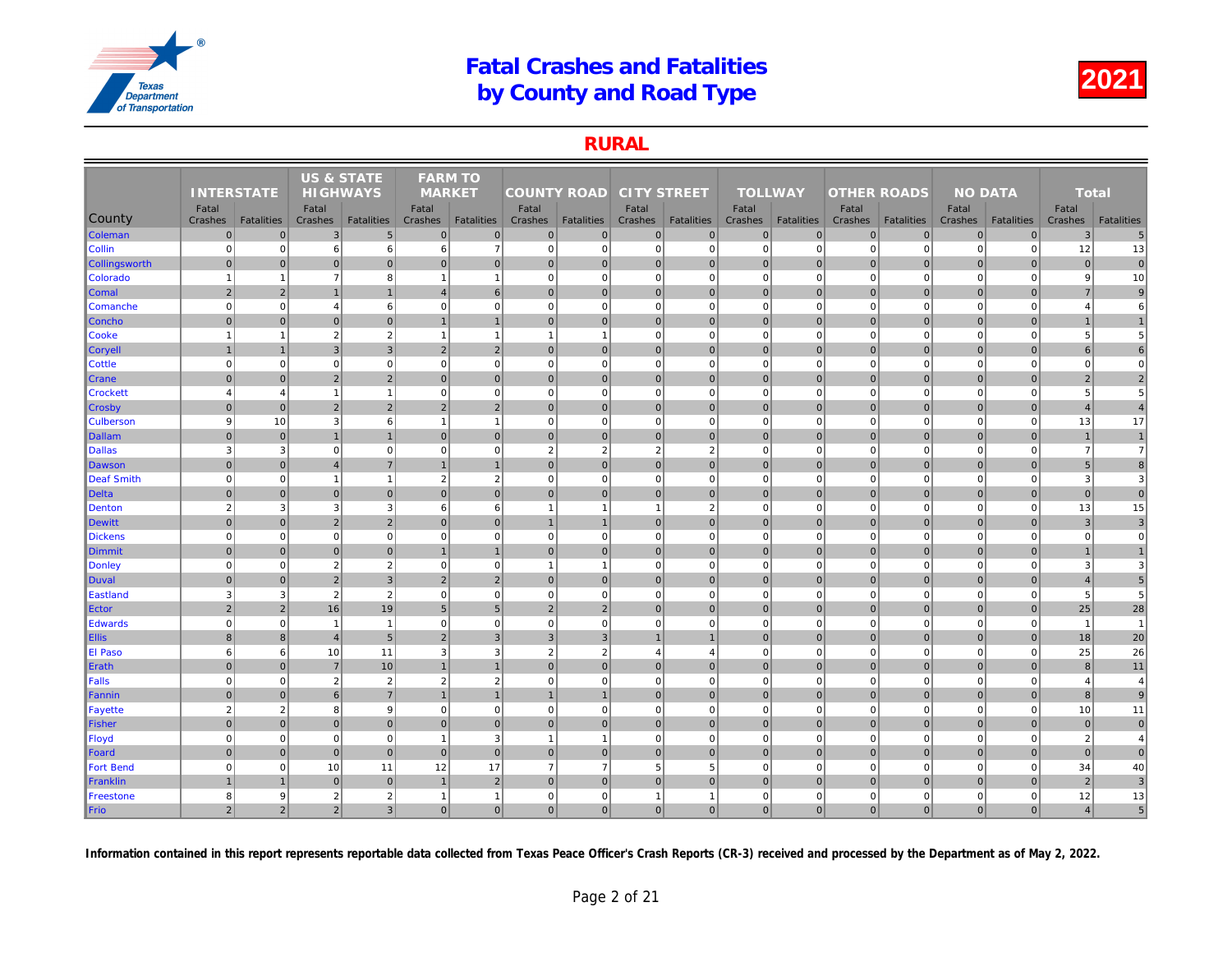### RURAL

|                  |                           |                   | <b>US &amp; STATE</b> |                                     | <b>FARM TO</b>           |                               |                    |                        |                    |                   |                |                               |                    |                   |     |
|------------------|---------------------------|-------------------|-----------------------|-------------------------------------|--------------------------|-------------------------------|--------------------|------------------------|--------------------|-------------------|----------------|-------------------------------|--------------------|-------------------|-----|
|                  | <b>INTERSTATE</b>         |                   | <b>HIGHWAYS</b>       |                                     | <b>MARKET</b>            |                               | <b>COUNTY ROAD</b> |                        | <b>CITY STREET</b> |                   | <b>TOLLWAY</b> |                               | <b>OTHER ROADS</b> |                   |     |
|                  | Fatal                     |                   | Fatal                 |                                     | Fatal                    |                               | Fatal              |                        | Fatal              |                   | Fatal          |                               | Fatal              |                   |     |
| County           | Crashes<br>$\overline{0}$ | <b>Fatalities</b> | Crashes<br>5          | <b>Fatalities</b><br>$\overline{7}$ | Crashes                  | <b>Fatalities</b>             | Crashes            | <b>Fatalities</b><br>6 | Crashes            | <b>Fatalities</b> | Crashes        | <b>Fatalities</b><br>$\Omega$ | Crashes<br> 0      | <b>Fatalities</b> | Cra |
| Gaines           |                           | $\Omega$          |                       |                                     |                          | $\mathbf{1}$                  | 3                  |                        | -1                 | $\mathbf{1}$      | $\mathbf 0$    |                               |                    | $\overline{0}$    |     |
| Galveston        | $\mathbf{3}$              | $\mathbf{3}$      | $\overline{1}$        | $\mathbf{1}$                        | $\mathbf{3}$             | 3                             | 0                  | $\mathbf 0$            | 0                  | 0                 | $\mathbf 0$    | $\overline{0}$                | $\overline{1}$     | $\mathbf{1}$      |     |
| Garza            | $\mathbf 0$               | $\mathbf 0$       | 3                     | $\mathbf{3}$                        | $\mathbf 0$              | $\mathbf 0$<br>$\overline{1}$ | 0                  | $\mathbf 0$            | $\mathbf{0}$       | $\mathbf{0}$      | $\mathbf 0$    | $\Omega$                      | $\mathbf 0$        | $\mathbf 0$       |     |
| Gillespie        | $\mathbf 0$               | $\overline{0}$    | 3                     | $\mathbf{3}$                        |                          |                               | 0                  | $\overline{0}$         | $\overline{0}$     | $\overline{0}$    | $\mathbf 0$    | $\mathbf{0}$                  | $\mathbf 0$        | $\overline{0}$    |     |
| <b>Glasscock</b> | $\mathbf 0$               | $\Omega$          | $\overline{2}$        | $\overline{2}$                      | $\mathbf 0$              | $\mathbf 0$                   | $\overline{0}$     | $\Omega$               | $\mathbf{0}$       | $\mathbf 0$       | $\mathbf 0$    | $\Omega$                      | $\mathbf 0$        | $\mathbf 0$       |     |
| Goliad           | $\mathbf 0$               | $\overline{0}$    | $\mathbf 0$           | $\overline{0}$                      | 2                        | $\overline{2}$                | 0                  | $\mathbf 0$            | $\overline{0}$     | $\overline{0}$    | $\mathbf 0$    | $\Omega$                      | $\mathbf 0$        | $\overline{0}$    |     |
| Gonzales         | 3                         | 3                 | $\overline{4}$        | 6<br>$\overline{4}$                 | $\mathbf 0$              | $\mathbf 0$                   | 0                  | $\mathbf 0$            | $\mathbf{0}$       | $\mathbf{0}$      | $\mathbf 0$    | $\mathbf 0$                   | $\mathbf 0$        | $\mathbf 0$       |     |
| ∥Gray            | $\mathbf 0$               | $\mathbf 0$       | $\mathbf{3}$          |                                     | $\mathbf{0}$             | $\mathbf{0}$                  | $\overline{2}$     | $\overline{4}$         | $\overline{0}$     | $\overline{0}$    | $\mathbf{0}$   | $\mathbf{0}$                  | $\mathbf 0$        | $\overline{0}$    |     |
| <b>Grayson</b>   | $\Omega$                  | $\mathbf 0$       | 16                    | 19                                  | 3                        | 3                             | $\mathbf{1}$       | -1                     | $\mathbf{0}$       | $\mathbf{0}$      | $\mathbf 0$    | $\mathbf 0$                   | $\mathbf 0$        | $\mathbf 0$       |     |
| ∥Gregg           | 5                         | 5                 | $\overline{3}$        | $\overline{3}$                      | 3                        | $\overline{3}$                | $\mathbf{1}$       | $\overline{1}$         | 0                  | $\overline{0}$    | $\mathbf{0}$   | $\overline{0}$                | $\mathbf{0}$       | $\overline{0}$    |     |
| <b>Grimes</b>    | $\mathbf 0$               | $\mathbf 0$       | 8                     | 10                                  | $\overline{4}$           | $\overline{4}$                | $\mathbf{0}$       | $\mathbf 0$            | $\mathbf{0}$       | $\mathbf 0$       | $\mathbf 0$    | $\mathbf 0$                   | $\mathbf 0$        | $\mathbf 0$       |     |
| Guadalupe        | $\mathbf{1}$              | $\overline{1}$    | $\overline{1}$        | $\mathbf{1}$                        | 5                        | $5\phantom{.0}$               | $\overline{0}$     | $\overline{0}$         | $\overline{0}$     | $\overline{0}$    | $\mathbf{0}$   | $\Omega$                      | $\mathbf 0$        | $\overline{0}$    |     |
| Hale             | $\overline{1}$            | -1                | $\mathbf 0$           | $\mathbf{0}$                        | -1                       | $\overline{1}$                | $\mathbf{0}$       | $\mathbf 0$            | $\mathbf{0}$       | $\mathbf{0}$      | $\mathbf 0$    | $\mathbf 0$                   | $\mathbf 0$        | $\mathbf 0$       |     |
| $\ $ Hall        | $\mathbf{0}$              | $\Omega$          | $\overline{1}$        | $\mathbf{1}$                        | $\Omega$                 | $\mathbf{0}$                  | $\overline{0}$     | $\overline{0}$         | $\overline{0}$     | $\overline{0}$    | $\mathbf{0}$   | $\Omega$                      | $\mathbf{0}$       | $\Omega$          |     |
| Hamilton         | $\mathbf 0$               | $\mathbf 0$       | $\mathbf 0$           | $\mathbf{0}$                        | $\overline{\phantom{a}}$ | $\overline{1}$                | $\overline{0}$     | $\mathbf 0$            | $\mathbf{0}$       | $\overline{0}$    | $\mathbf 0$    | $\mathbf 0$                   | $\mathbf 0$        | $\Omega$          |     |
| Hansford         | $\mathbf 0$               | $\overline{0}$    | $\mathbf 0$           | $\mathbf 0$                         | $\mathbf{1}$             | $\mathbf{1}$                  | 0                  | $\overline{0}$         | $\overline{0}$     | $\overline{0}$    | $\mathbf 0$    | $\overline{0}$                | $\pmb{0}$          | $\mathbf 0$       |     |
| Hardeman         | $\mathbf 0$               | $\mathbf 0$       | $\overline{1}$        | $\mathbf{1}$                        | $\mathbf 0$              | $\mathbf 0$                   | 0                  | $\mathbf 0$            | $\mathbf{0}$       | $\mathbf{0}$      | $\mathbf 0$    | $\mathbf 0$                   | $\mathbf 0$        | $\mathbf{0}$      |     |
| Hardin           | $\mathbf 0$               | $\pmb{0}$         | $5\phantom{1}$        | 5 <sub>5</sub>                      |                          | $\overline{1}$                | 0                  | $\overline{0}$         | $\overline{0}$     | $\overline{0}$    | $\mathbf 0$    | $\overline{0}$                | $\mathbf 0$        | $\overline{0}$    |     |
| Harris           | 23                        | 24                | 31                    | 35                                  | 34                       | 41                            | 78                 | 83                     | 15                 | 15                | 11             | 12                            | $\mathbf 0$        | $\mathbf 0$       |     |
| Harrison         | 9                         | 11                | $\overline{4}$        | $\overline{4}$                      | $\overline{1}$           | $\mathbf{1}$                  | $\overline{4}$     | 5                      | $\overline{0}$     | $\overline{0}$    | $\mathbf 0$    | $\mathbf{0}$                  | $\mathbf 0$        | $\overline{0}$    |     |
| <b>Hartley</b>   | $\mathbf 0$               | $\mathbf 0$       | $\overline{1}$        | $\mathbf{1}$                        | $\overline{2}$           | 3                             | $\mathbf{1}$       | $\overline{2}$         | $\overline{0}$     | $\overline{0}$    | $\mathbf 0$    | $\mathbf 0$                   | $\mathbf 0$        | $\mathbf 0$       |     |
| Haskell          | $\mathbf{0}$              | $\overline{0}$    | $\mathbf 0$           | $\overline{0}$                      | $\mathbf{0}$             | $\mathbf{0}$                  | 0                  | $\overline{0}$         | $\overline{0}$     | $\overline{0}$    | $\mathbf 0$    | $\overline{0}$                | $\mathbf 0$        | $\overline{0}$    |     |
| <b>Hays</b>      | $\mathbf 0$               | $\mathbf 0$       | $\overline{4}$        | $\sqrt{5}$                          | 6                        | $6\phantom{1}$                | $\overline{2}$     | $\overline{2}$         | $\overline{1}$     | $\overline{2}$    | $\mathbf 0$    | $\mathbf 0$                   | $\mathbf 0$        | $\mathbf 0$       |     |
| <b>Hemphill</b>  | $\overline{0}$            | $\mathbf{0}$      | $\overline{0}$        | $\overline{0}$                      | $\mathbf{0}$             | $\mathbf{0}$                  | 0                  | $\mathbf 0$            | 0                  | $\overline{0}$    | $\mathbf{0}$   | $\overline{0}$                | $\mathbf 0$        | $\overline{0}$    |     |
| Henderson        | $\mathbf 0$               | $\mathbf 0$       | 9                     | 10                                  | $\overline{7}$           | $\overline{7}$                | 0                  | $\mathbf 0$            | $\mathbf{0}$       | $\mathbf 0$       | $\mathbf 0$    | $\mathbf 0$                   | $\mathbf 0$        | $\mathbf 0$       |     |
| Hidalgo          | $\overline{2}$            | $\overline{2}$    | $\mathbf{3}$          | $\overline{3}$                      | 10                       | 10                            | 13                 | 16                     | 5 <sup>5</sup>     | 5 <sub>5</sub>    | $\mathbf{0}$   | $\mathbf{0}$                  | $\mathbf 0$        | $\overline{0}$    |     |
| Hill             | $\overline{4}$            | $\overline{4}$    | 9                     | 11                                  | 3                        | 3                             | $\Omega$           | $\mathbf 0$            | $\overline{0}$     | $\Omega$          | $\mathbf 0$    | $\Omega$                      | $\Omega$           | $\Omega$          |     |
| <b>Hockley</b>   | $\mathbf{0}$              | $\Omega$          | 6                     | $\overline{7}$                      | $\overline{4}$           | $\overline{4}$                | 0                  | $\mathbf 0$            | $\overline{0}$     | $\overline{0}$    | $\mathbf{0}$   | $\Omega$                      | $\mathbf 0$        | $\overline{0}$    |     |
| Hood             | $\mathbf 0$               | $\mathbf 0$       | 3                     | 3                                   | $\overline{2}$           | $\overline{2}$                | $\mathbf{1}$       | $\overline{1}$         | $\mathbf{0}$       | $\mathbf{0}$      | $\mathbf 0$    | $\mathbf 0$                   | $\mathbf 0$        | $\mathbf 0$       |     |
| <b>Hopkins</b>   | $\overline{2}$            | $\overline{2}$    | $\mathbf{3}$          | $5\overline{)}$                     |                          | $\mathbf{1}$                  | 0                  | $\overline{0}$         | $\overline{0}$     | $\overline{0}$    | $\mathbf 0$    | $\mathbf{0}$                  | $\pmb{0}$          | $\mathbf 0$       |     |
| Houston          | $\Omega$                  | $\Omega$          | 5                     | 8                                   | $\overline{\phantom{a}}$ | $\overline{1}$                | $\Omega$           | $\Omega$               | $\overline{0}$     | $\Omega$          | $\mathbf 0$    | $\mathbf 0$                   | $\Omega$           | $\Omega$          |     |
| Howard           | $\overline{4}$            | 5                 | $\overline{4}$        | $\overline{4}$                      |                          | $\overline{1}$                | 0                  | $\overline{0}$         | $\overline{0}$     | $\overline{0}$    | $\mathbf{0}$   | $\overline{0}$                | $\mathbf 0$        | $\overline{0}$    |     |
| Hudspeth         | 3                         | 3                 | $\overline{2}$        | $\overline{2}$                      | $\mathbf 0$              | $\mathbf 0$                   | $\overline{0}$     | $\Omega$               | $\mathbf{0}$       | $\overline{0}$    | $\mathbf 0$    | $\mathbf 0$                   | $\mathbf 0$        | $\Omega$          |     |
| Hunt             | $\sqrt{5}$                | $\overline{7}$    | 15                    | 17                                  | 3                        | $\mathbf{3}$                  | $\overline{0}$     | $\mathbf 0$            | $\overline{0}$     | $\overline{0}$    | $\mathbf 0$    | $\mathbf 0$                   | $\mathbf 0$        | $\mathbf 0$       |     |
| Hutchinson       | $\mathbf 0$               | $\mathbf 0$       | $\overline{1}$        | $\mathbf{1}$                        | $\mathbf 0$              | $\mathbf 0$                   | 0                  | $\mathbf 0$            | $\overline{0}$     | $\overline{0}$    | $\mathbf 0$    | $\mathbf 0$                   | $\mathbf 0$        | $\overline{0}$    |     |
| <b>Irion</b>     | $\mathbf 0$               | $\overline{0}$    | $\overline{0}$        | $\overline{0}$                      |                          | $\mathbf{1}$                  | $\overline{0}$     | $\overline{0}$         | $\overline{0}$     | $\overline{0}$    | $\mathbf 0$    | $\overline{0}$                | $\mathbf 0$        | $\overline{0}$    |     |
| Jack             | $\mathbf 0$               | $\Omega$          | $\overline{2}$        | $\overline{2}$                      | $\overline{2}$           | $\overline{2}$                | 0                  | $\mathbf 0$            | $\mathbf{0}$       | $\overline{0}$    | $\mathbf 0$    | $\mathbf 0$                   | $\mathbf 0$        | $\mathbf 0$       |     |
| <b>Jackson</b>   | $\pmb{0}$                 | $\mathbf 0$       | $\bf8$                | 9                                   | $\mathbf 0$              | $\mathbf 0$                   | 0                  | $\mathbf 0$            | $\overline{0}$     | $\overline{0}$    | $\mathbf 0$    | $\overline{0}$                | $\pmb{0}$          | $\overline{0}$    |     |
| <b>Jasper</b>    | $\mathbf 0$               | $\mathbf 0$       | 5                     | 5                                   | -1                       | $\overline{4}$                | $\mathbf{1}$       | -1                     | $\overline{0}$     | $\mathbf 0$       | $\mathbf 0$    | $\mathbf 0$                   | $\mathbf 0$        | $\overline{0}$    |     |
| Jeff Davis       | $\mathbf 0$               | $\mathbf{0}$      | $\mathbf{0}$          | $\overline{0}$                      | $\mathbf{0}$             | $\mathbf{0}$                  | $\overline{0}$     | $\overline{0}$         | $\overline{0}$     | $\overline{0}$    | $\mathbf 0$    | $\overline{0}$                | $\mathbf 0$        | $\mathbf{0}$      |     |
| Jefferson        | 6                         | 9                 | 6                     | $6 \overline{6}$                    | $\overline{\phantom{a}}$ | $\overline{1}$                | $\overline{2}$     | $\overline{2}$         | $\overline{1}$     | $\mathbf{1}$      | $\mathbf 0$    | $\mathbf 0$                   | $\mathbf 0$        | $\mathbf{0}$      |     |
|                  |                           |                   |                       |                                     |                          |                               |                    |                        |                    |                   |                |                               |                    |                   |     |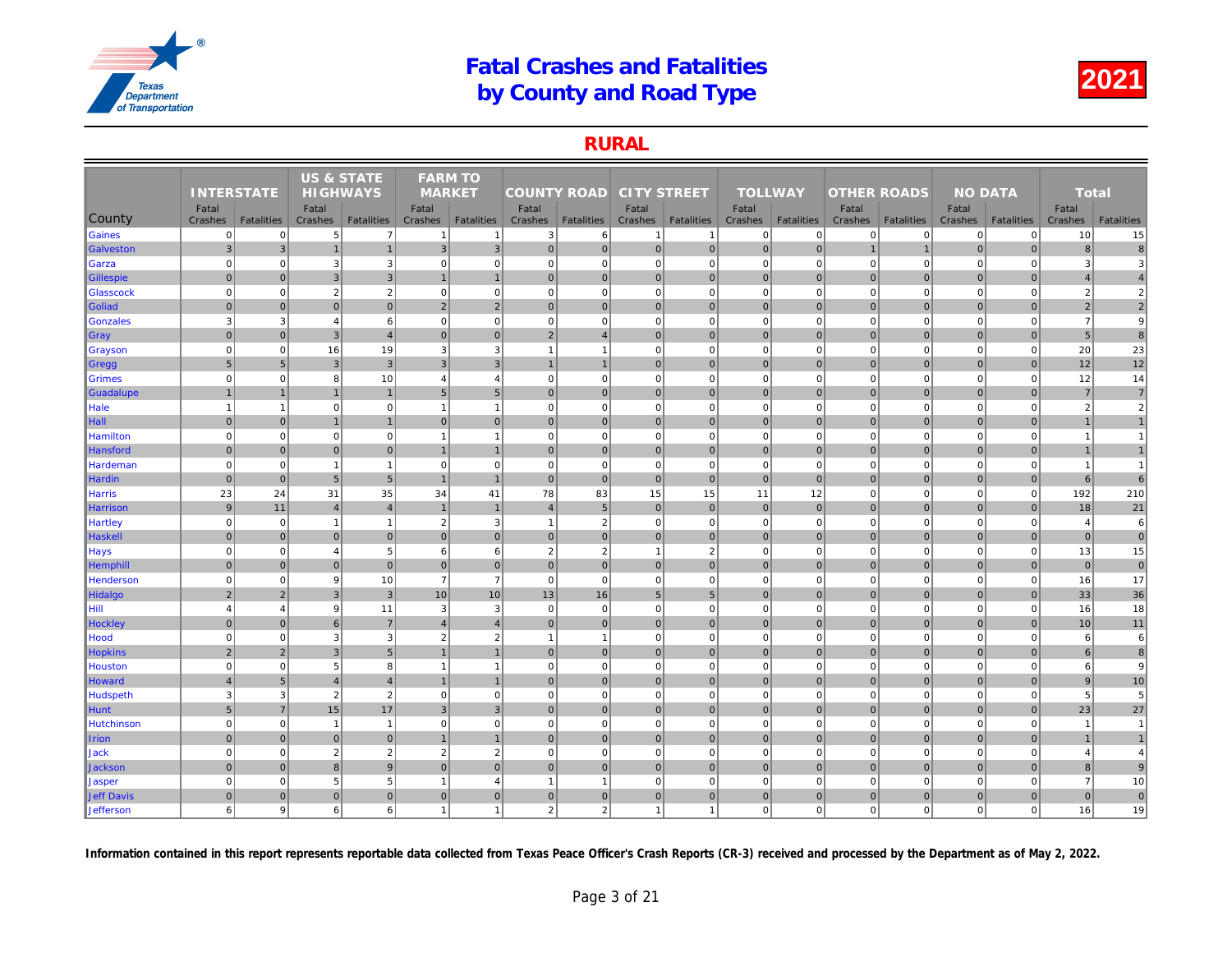### RURAL

|                  |                   |                   | <b>US &amp; STATE</b> |                   | <b>FARM TO</b>  |                   |                    |                   |                    |                   |                |                   |                    |                   |     |
|------------------|-------------------|-------------------|-----------------------|-------------------|-----------------|-------------------|--------------------|-------------------|--------------------|-------------------|----------------|-------------------|--------------------|-------------------|-----|
|                  | <b>INTERSTATE</b> |                   | <b>HIGHWAYS</b>       |                   | <b>MARKET</b>   |                   | <b>COUNTY ROAD</b> |                   | <b>CITY STREET</b> |                   | <b>TOLLWAY</b> |                   | <b>OTHER ROADS</b> |                   |     |
|                  | Fatal             |                   | Fatal                 |                   | Fatal           |                   | Fatal              |                   | Fatal              |                   | Fatal          |                   | Fatal              |                   |     |
| County           | Crashes           | <b>Fatalities</b> | Crashes               | <b>Fatalities</b> | <b>Crashes</b>  | <b>Fatalities</b> | Crashes            | <b>Fatalities</b> | Crashes            | <b>Fatalities</b> | <b>Crashes</b> | <b>Fatalities</b> | Crashes            | <b>Fatalities</b> | Cra |
| Jim Hogg         | $\pmb{0}$         | $\mathbf 0$       | $\mathbf 0$           | $\overline{0}$    | $\mathbf 0$     | $\mathbf 0$       | $\overline{0}$     | $\overline{0}$    | $\overline{0}$     | $\overline{0}$    | $\mathbf 0$    | $\overline{0}$    | $\mathbf 0$        | $\overline{0}$    |     |
| Jim Wells        | $\mathbf 0$       | $\Omega$          | 5                     | $\overline{7}$    | $\mathbf 0$     | $\mathbf 0$       | $\overline{2}$     | 3                 | $\mathbf{0}$       | $\overline{0}$    | $\mathbf 0$    | $\Omega$          | $\mathbf 0$        | $\Omega$          |     |
| Johnson          | $\mathbf{3}$      | 3                 | $\overline{4}$        | $\overline{4}$    | 8               | 9                 | $6 \mid$           | 6                 | $\overline{0}$     | $\overline{0}$    | $\mathbf 0$    | $\Omega$          | $\mathbf 0$        | $\overline{0}$    |     |
| <b>Jones</b>     | $\mathbf 0$       | $\mathbf 0$       | 8                     | 9                 | -1              | $\overline{1}$    | $\mathbf{1}$       | $\overline{1}$    | $\overline{0}$     | $\overline{0}$    | $\mathbf 0$    | $\mathbf 0$       | $\mathbf 0$        | $\overline{0}$    |     |
| Karnes           | $\overline{0}$    | $\Omega$          | 3                     | $\overline{3}$    | $\mathbf{0}$    | $\mathbf{0}$      | 0                  | $\overline{0}$    | $\overline{0}$     | $\overline{0}$    | $\mathbf{0}$   | $\mathbf{0}$      | $\mathbf 0$        | $\overline{0}$    |     |
| Kaufman          | 6                 | 6                 | 9                     | 12                | 11              | 12                | $\overline{0}$     | $\Omega$          | $\mathbf{0}$       | $\mathbf 0$       | $\mathbf 0$    | $\Omega$          | $\mathbf 0$        | $\mathbf 0$       |     |
| Kendall          | $\overline{2}$    | 2                 | 5 <sub>5</sub>        | 5 <sup>5</sup>    | $\overline{2}$  | $\overline{2}$    | 0                  | $\mathbf 0$       | 0                  | $\overline{0}$    | $\mathbf{0}$   | $\overline{0}$    | 0                  | $\overline{0}$    |     |
| Kenedy           | $\mathbf 0$       | $\mathbf 0$       | $\overline{2}$        | 3                 | $\overline{1}$  | $\overline{2}$    | 0                  | $\mathbf 0$       | $\mathbf{0}$       | $\mathbf 0$       | $\mathbf 0$    | $\mathbf 0$       | $\mathbf 0$        | $\mathbf 0$       |     |
| Kent             | $\mathbf 0$       | $\overline{0}$    | $\overline{1}$        | $\overline{1}$    | $\mathbf{0}$    | $\mathbf{0}$      | $\overline{0}$     | $\overline{0}$    | $\overline{0}$     | $\overline{0}$    | $\mathbf{0}$   | $\Omega$          | $\mathbf 0$        | $\mathbf 0$       |     |
| Kerr             | $\overline{2}$    | $\overline{2}$    | 8                     | 10                | $\overline{2}$  | $\overline{2}$    | $\Omega$           | $\Omega$          | $\mathbf{0}$       | $\overline{0}$    | $\mathbf 0$    | $\Omega$          | $\mathbf 0$        | $\mathbf 0$       |     |
| Kimble           | $\overline{4}$    | 5                 | $\mathbf 0$           | $\overline{0}$    | $\Omega$        | $\mathbf{0}$      | $\overline{0}$     | $\overline{0}$    | $\overline{0}$     | $\overline{0}$    | $\mathbf 0$    | $\overline{0}$    | $\mathbf 0$        | $\overline{0}$    |     |
| King             | $\mathbf 0$       | $\mathbf 0$       | $\mathbf 0$           | $\mathbf{0}$      | $\mathbf 0$     | $\mathbf 0$       | 0                  | $\overline{0}$    | $\mathbf{0}$       | $\overline{0}$    | $\mathbf 0$    | $\mathbf 0$       | $\mathbf 0$        | $\Omega$          |     |
| Kinney           | $\mathbf 0$       | $\overline{0}$    | $\mathbf 0$           | $\overline{0}$    | $\mathbf{0}$    | $\mathbf{0}$      | 0                  | $\overline{0}$    | $\overline{0}$     | $\overline{0}$    | $\mathbf{0}$   | $\overline{0}$    | $\mathbf 0$        | $\mathbf 0$       |     |
| Kleberg          | $\mathbf 0$       | $\mathbf 0$       | $\overline{1}$        | $\overline{2}$    | $\mathbf 0$     | $\mathbf 0$       | 0                  | $\mathbf 0$       | $\mathbf{0}$       | $\mathbf{0}$      | $\mathbf 0$    | $\mathbf 0$       | $\mathbf 0$        | $\mathbf{0}$      |     |
| Knox             | $\mathbf{0}$      | $\Omega$          | $\overline{2}$        | $\overline{2}$    | $\mathbf{0}$    | $\Omega$          | 0                  | $\overline{0}$    | $\overline{0}$     | $\overline{0}$    | $\mathbf{0}$   | $\Omega$          | $\mathbf{0}$       | $\overline{0}$    |     |
| Lamar            | $\mathbf 0$       | $\pmb{0}$         | $\overline{2}$        | $\overline{2}$    | $\overline{4}$  | $\overline{4}$    | 0                  | $\mathbf 0$       | $\mathbf{0}$       | $\mathbf{0}$      | $\mathbf 0$    | $\mathbf 0$       | $\mathbf 0$        | $\mathbf 0$       |     |
| Lamb             | $\mathbf{0}$      | $\Omega$          | $\overline{2}$        | $\overline{2}$    | $\mathbf{0}$    | $\overline{0}$    | $\overline{0}$     | $\mathbf 0$       | $\overline{0}$     | $\overline{0}$    | $\mathbf{0}$   | $\Omega$          | $\mathbf 0$        | $\overline{0}$    |     |
| Lampasas         | $\mathbf 0$       | $\mathbf 0$       | 3                     | $\mathbf{3}$      | $\overline{1}$  | $\mathbf{1}$      | $\mathbf{1}$       | $\overline{1}$    | $\overline{0}$     | $\overline{0}$    | $\mathbf 0$    | $\Omega$          | $\mathbf 0$        | $\mathbf 0$       |     |
| ∥La Salle        | $\overline{4}$    | 9                 | $\mathbf 0$           | $\overline{0}$    | $\mathbf{0}$    | $\mathbf 0$       | 0                  | $\overline{0}$    | $\overline{0}$     | $\overline{0}$    | $\mathbf 0$    | $\overline{0}$    | $\mathbf 0$        | $\overline{0}$    |     |
| Lavaca           | $\mathbf 0$       | $\Omega$          | 3                     | $\mathbf{3}$      | $\overline{2}$  | $\overline{2}$    | $\Omega$           | $\Omega$          | $\overline{0}$     | $\Omega$          | $\mathbf 0$    | $\Omega$          | $\Omega$           | $\Omega$          |     |
| Lee              | $\overline{0}$    | $\Omega$          | $\overline{3}$        | $\overline{4}$    | $\overline{2}$  | $\overline{2}$    | 0                  | $\mathbf{0}$      | 0                  | $\overline{0}$    | $\mathbf{0}$   | $\overline{0}$    | $\mathbf{0}$       | $\overline{0}$    |     |
| Leon             | $\overline{5}$    | 9                 | $\overline{1}$        | $\mathbf{1}$      | $\overline{4}$  | $\overline{4}$    | 0                  | $\mathbf 0$       | $\mathbf{0}$       | $\mathbf{0}$      | $\mathbf 0$    | $\mathbf 0$       | $\mathbf 0$        | $\mathbf{0}$      |     |
| Liberty          | $\mathbf{0}$      | $\Omega$          | $\boldsymbol{8}$      | 8 <sup>1</sup>    | 9               | 9                 | $\overline{1}$     |                   | $\overline{0}$     | $\overline{0}$    | $\mathbf{0}$   | $\mathbf{0}$      | $\mathbf 0$        | $\overline{0}$    |     |
| Limestone        | $\mathbf 0$       | $\pmb{0}$         | $\overline{4}$        | $\overline{7}$    | $\overline{2}$  | $\overline{2}$    | $\overline{0}$     | $\overline{0}$    | $\mathbf{0}$       | $\mathbf{0}$      | $\mathbf 0$    | $\mathbf 0$       | $\mathbf 0$        | $\mathbf 0$       |     |
| Lipscomb         | $\mathbf{0}$      | $\Omega$          | $\mathbf{0}$          | $\overline{0}$    | $\Omega$        | $\mathbf{0}$      | $\overline{0}$     | $\overline{0}$    | $\overline{0}$     | $\overline{0}$    | $\mathbf{0}$   | $\overline{0}$    | $\mathbf{0}$       | $\Omega$          |     |
| Live Oak         | 3                 | 3                 | $\overline{1}$        | $\mathbf{1}$      | $\overline{1}$  | $\overline{1}$    | 0                  | $\overline{0}$    | $\mathbf{0}$       | $\overline{0}$    | $\mathbf 0$    | $\Omega$          | $\mathbf 0$        | $\Omega$          |     |
| Llano            | $\mathbf 0$       | $\pmb{0}$         | $\mathbf{3}$          | $\overline{4}$    | $\mathsf 3$     | 3                 | 0                  | $\overline{0}$    | $\overline{0}$     | $\overline{0}$    | $\mathbf 0$    | $\overline{0}$    | $\pmb{0}$          | $\mathbf 0$       |     |
| Loving           | $\mathbf 0$       | $\mathbf 0$       | $\overline{1}$        | $\mathbf{1}$      | $\overline{1}$  | $\mathbf{1}$      | 0                  | $\Omega$          | $\overline{0}$     | $\overline{0}$    | $\mathbf 0$    | $\mathbf 0$       | $\mathbf 0$        | $\overline{0}$    |     |
| Lubbock          | $\overline{2}$    | $\overline{2}$    | $\overline{7}$        | 8 <sup>1</sup>    | 6               | $6\phantom{1}$    | $\overline{2}$     | $\overline{2}$    | $\overline{0}$     | $\overline{0}$    | $\mathbf{0}$   | $\overline{0}$    | $\mathbf{0}$       | $\overline{0}$    |     |
| Lynn             | $\mathbf 0$       | $\Omega$          | $\overline{2}$        | $\sqrt{2}$        | $\mathbf 0$     | $\mathbf 0$       | $\overline{0}$     | $\mathbf 0$       | $\mathbf{0}$       | $\overline{0}$    | $\mathbf 0$    | $\mathbf 0$       | $\mathbf 0$        | $\mathbf 0$       |     |
| <b>Madison</b>   | $\mathbf{1}$      |                   | $\overline{2}$        | $\overline{2}$    | $\mathbf{0}$    | $\mathbf{0}$      | $\mathbf{1}$       |                   | $\overline{0}$     | $\overline{0}$    | $\mathbf{0}$   | $\Omega$          | $\mathbf{0}$       | $\overline{0}$    |     |
| <b>Marion</b>    | $\mathbf 0$       | $\mathbf 0$       | $\overline{2}$        | $\sqrt{2}$        | 3               | 3                 | 0                  | $\mathbf 0$       | $\mathbf{1}$       | $\mathbf{1}$      | $\mathbf 0$    | $\mathbf 0$       | $\mathbf 0$        | $\mathbf 0$       |     |
| <b>Martin</b>    | $5\phantom{.0}$   | $5\phantom{.0}$   | 6                     | $6 \overline{6}$  |                 | $\mathbf{1}$      | 0                  | $\overline{0}$    | $\overline{0}$     | $\overline{0}$    | $\mathbf 0$    | $\mathbf{0}$      | $\mathbf 0$        | $\overline{0}$    |     |
| Mason            | $\Omega$          | $\Omega$          | $\overline{1}$        | $\mathbf{1}$      | $\mathbf 0$     | $\Omega$          | $\Omega$           | $\Omega$          | $\overline{0}$     | $\Omega$          | $\mathbf 0$    | $\Omega$          | $\Omega$           | $\Omega$          |     |
| <b>Matagorda</b> | $\overline{0}$    | $\mathbf{0}$      | $\overline{4}$        | $\overline{4}$    | $5\phantom{.0}$ | 5 <sup>5</sup>    | 0                  | $\mathbf 0$       | 2                  | 3                 | $\mathbf 0$    | $\overline{0}$    | $\mathbf 0$        | $\overline{0}$    |     |
| <b>Maverick</b>  | $\Omega$          | $\mathbf 0$       | $\overline{2}$        | $\sqrt{2}$        | $\mathbf 0$     | $\mathbf 0$       | 0                  | $\mathbf 0$       | $\mathbf{0}$       | $\mathbf 0$       | $\mathbf 0$    | $\mathbf 0$       | $\mathbf 0$        | $\mathbf 0$       |     |
| <b>McCulloch</b> | $\mathbf 0$       | $\overline{0}$    | $\mathbf 0$           | $\overline{0}$    | $\pmb{0}$       | $\mathbf 0$       | $\overline{0}$     | $\overline{0}$    | $\overline{0}$     | $\overline{0}$    | $\mathbf 0$    | $\mathbf 0$       | $\mathbf 0$        | $\overline{0}$    |     |
| McLennan         | 3                 | 5 <sup>5</sup>    | $\overline{2}$        | $\sqrt{2}$        | 5               | 5                 | $\mathbf{0}$       | $\mathbf 0$       | $\mathbf{0}$       | $\mathbf{0}$      | $\mathbf 0$    | $\mathbf 0$       | $\mathbf 0$        | $\mathbf 0$       |     |
| <b>McMullen</b>  | $\mathbf{0}$      | $\Omega$          | $\Omega$              | $\overline{0}$    | $\Omega$        | $\Omega$          | $\Omega$           | $\overline{0}$    | $\overline{0}$     | $\overline{0}$    | $\mathbf{0}$   | $\overline{0}$    | $\mathbf 0$        | $\Omega$          |     |
| Medina           | $\overline{2}$    | 2                 | 3                     | 3                 | 3               | 3                 | $\mathbf{1}$       | $\overline{2}$    | $\mathbf{0}$       | $\mathbf{0}$      | $\mathbf 0$    | $\mathbf 0$       | $\mathbf 0$        | $\mathbf 0$       |     |
| Menard           | $\overline{0}$    | $\Omega$          | $\mathbf{1}$          | 1                 | $\mathbf{1}$    | $\mathbf{1}$      | $\overline{0}$     | $\mathbf{0}$      | $\overline{0}$     | $\overline{0}$    | $\mathbf{0}$   | $\overline{0}$    | $\mathbf{0}$       | $\overline{0}$    |     |
|                  |                   |                   |                       |                   |                 |                   |                    |                   |                    |                   |                |                   |                    |                   |     |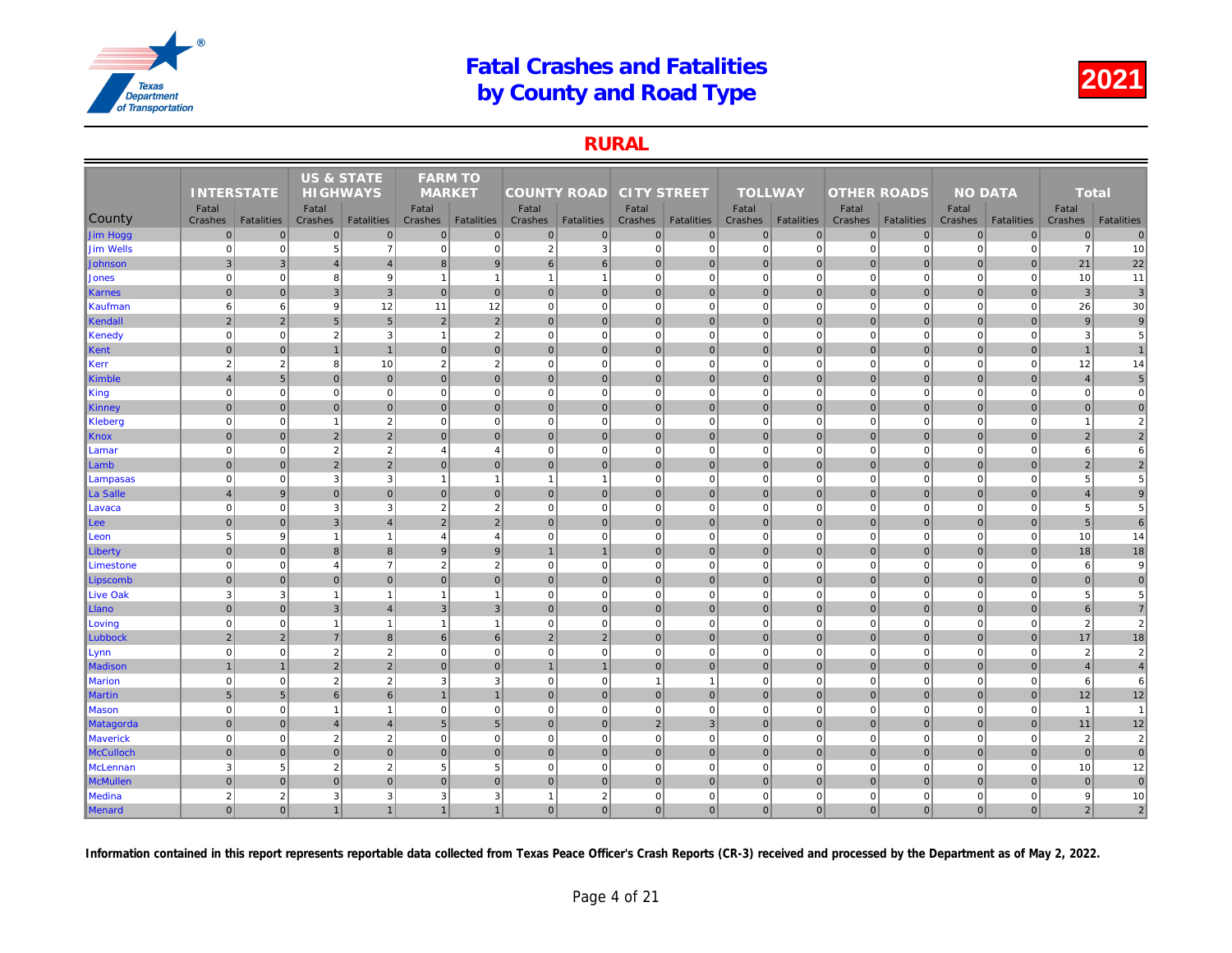### RURAL

|                   |                   |                   | US & STATE      |                   | <b>FARM TO</b> |                   |                    |                   |                    |                   |                |                   |                    |                   |     |
|-------------------|-------------------|-------------------|-----------------|-------------------|----------------|-------------------|--------------------|-------------------|--------------------|-------------------|----------------|-------------------|--------------------|-------------------|-----|
|                   | <b>INTERSTATE</b> |                   | <b>HIGHWAYS</b> |                   | <b>MARKET</b>  |                   | <b>COUNTY ROAD</b> |                   | <b>CITY STREET</b> |                   | <b>TOLLWAY</b> |                   | <b>OTHER ROADS</b> |                   |     |
|                   | Fatal             |                   | Fatal           |                   | Fatal          |                   | Fatal              |                   | Fatal              |                   | Fatal          |                   | Fatal              |                   |     |
| County            | Crashes           | <b>Fatalities</b> | Crashes         | <b>Fatalities</b> | Crashes        | <b>Fatalities</b> | Crashes            | <b>Fatalities</b> | Crashes            | <b>Fatalities</b> | Crashes        | <b>Fatalities</b> | Crashes            | <b>Fatalities</b> | Cra |
| Midland           | $\overline{4}$    | 5                 | $\overline{2}$  | $\sqrt{2}$        | 3              | 3                 | 4                  | $\overline{4}$    | $\overline{0}$     | $\overline{0}$    | $\mathbf 0$    | $\Omega$          | 0                  | $\overline{0}$    |     |
| <b>Milam</b>      | $\mathbf 0$       | $\pmb{0}$         | $5\phantom{.0}$ | $5\overline{)}$   | $\overline{1}$ | $\mathbf{1}$      | 0                  | $\mathbf 0$       | $\overline{0}$     | 0                 | $\mathbf 0$    | $\overline{0}$    | $\mathbf 0$        | $\overline{0}$    |     |
| <b>Mills</b>      | $\mathbf 0$       | $\mathbf 0$       | $\overline{4}$  | $\sqrt{5}$        | $\mathbf 0$    | $\mathbf 0$       | 0                  | $\mathbf 0$       | $\mathbf{0}$       | $\mathbf 0$       | $\mathbf 0$    | $\Omega$          | $\mathbf 0$        | $\mathbf 0$       |     |
| Mitchell          | $\overline{3}$    | $\mathbf{3}$      | $\overline{1}$  | $\overline{1}$    | $\mathbf 0$    | $\mathbf{0}$      | 0                  | $\overline{0}$    | $\overline{0}$     | $\mathbf 0$       | $\mathbf 0$    | $\mathbf{0}$      | $\mathbf 0$        | $\mathbf{0}$      |     |
| Montague          | $\mathbf 0$       | $\Omega$          | 6               | $\overline{7}$    | $\overline{2}$ | $\overline{2}$    | $\overline{0}$     | $\mathbf 0$       | $\mathbf{0}$       | $\mathbf 0$       | $\mathbf 0$    | $\Omega$          | $\mathbf 0$        | $\mathbf 0$       |     |
| <b>Montgomery</b> | $\boldsymbol{8}$  | 10                | 14              | 14                | 15             | 15                | 14                 | 16                | $\overline{4}$     | $\overline{4}$    | $\mathbf 0$    | $\Omega$          | $\mathbf 0$        | $\overline{0}$    |     |
| <b>Moore</b>      | $\mathbf 0$       | $\mathbf 0$       | $\overline{2}$  | $\sqrt{2}$        | $\overline{1}$ | $\overline{1}$    | $\circ$            | $\mathbf 0$       | $\mathbf{0}$       | $\mathbf{0}$      | $\mathbf 0$    | $\mathbf 0$       | $\mathbf 0$        | $\mathbf 0$       |     |
| <b>Morris</b>     | $\overline{1}$    | $\overline{1}$    | $\overline{4}$  | $\overline{4}$    | $\mathbf{0}$   | $\mathbf{0}$      | 0                  | $\overline{0}$    | $\overline{0}$     | $\overline{0}$    | $\mathbf{0}$   | $\mathbf{0}$      | $\mathbf 0$        | $\overline{0}$    |     |
| <b>Motley</b>     | $\mathbf 0$       | $\mathbf 0$       | $\mathbf 0$     | $\mathbf{0}$      | $\mathbf 0$    | $\mathbf 0$       | $\mathbf{0}$       | $\mathbf 0$       | $\mathbf{0}$       | $\mathbf 0$       | $\mathbf 0$    | $\mathbf 0$       | $\mathbf 0$        | $\mathbf 0$       |     |
| Nacogdoches       | $\overline{0}$    | $\mathbf{0}$      | 12              | 18                | $\overline{3}$ | $\overline{3}$    | $\mathbf{1}$       | $\overline{1}$    | 0                  | $\overline{0}$    | $\mathbf{0}$   | $\overline{0}$    | $\mathbf{0}$       | $\overline{0}$    |     |
| Navarro           | $\overline{4}$    | $\overline{4}$    | 3               | $\mathbf{3}$      | 3              | 3                 | $\mathbf{1}$       | $\overline{1}$    | $\mathbf{0}$       | $\mathbf 0$       | $\mathbf 0$    | $\mathbf 0$       | $\mathbf 0$        | $\mathbf 0$       |     |
| Newton            | $\mathbf{0}$      | $\Omega$          | $\overline{2}$  | $\overline{2}$    | $\Omega$       | $\mathbf{0}$      | $\overline{0}$     | $\overline{0}$    | $\overline{0}$     | $\overline{0}$    | $\mathbf{0}$   | $\Omega$          | $\mathbf 0$        | $\overline{0}$    |     |
| Nolan             | $\mathbf{1}$      | -1                | $\overline{1}$  | $\overline{2}$    | $\mathbf 0$    | $\mathbf 0$       | $\overline{0}$     | $\mathbf 0$       | $\mathbf{0}$       | $\mathbf{0}$      | $\mathbf 0$    | $\mathbf 0$       | $\mathbf 0$        | $\mathbf 0$       |     |
| <b>Nueces</b>     | $\mathbf{0}$      | $\Omega$          | $\overline{1}$  | $\mathbf{1}$      | $\mathbf{B}$   | $\overline{3}$    | $\overline{0}$     | $\overline{0}$    | $\overline{0}$     | $\overline{0}$    | $\mathbf{0}$   | $\Omega$          | $\mathbf{0}$       | $\Omega$          |     |
| <b>Ochiltree</b>  | $\mathbf 0$       | $\mathbf 0$       | $\overline{2}$  | 3                 | $\mathbf 0$    | $\mathbf 0$       | $\mathbf{1}$       | $\overline{1}$    | $\mathbf{0}$       | $\overline{0}$    | $\mathbf 0$    | $\mathbf 0$       | $\mathbf 0$        | $\Omega$          |     |
| <b>Oldham</b>     | $\sqrt{2}$        | $\overline{2}$    | $\overline{1}$  | $\mathbf{1}$      |                | $\mathbf{1}$      | 0                  | $\overline{0}$    | $\overline{0}$     | $\overline{0}$    | $\mathbf 0$    | $\overline{0}$    | $\mathbf 0$        | $\mathbf 0$       |     |
| Orange            | $\overline{2}$    | $\sqrt{2}$        | $\overline{2}$  | $\overline{2}$    | 5              | 5                 | $\mathbf{1}$       | $\overline{1}$    | $\mathbf{0}$       | $\mathbf{0}$      | $\mathbf 0$    | $\mathbf 0$       | $\mathbf 0$        | $\mathbf{0}$      |     |
| Palo Pinto        | $\overline{2}$    | $\overline{2}$    | $\overline{3}$  | 5 <sup>1</sup>    |                | $\overline{1}$    | $\Omega$           | $\overline{0}$    | $\overline{0}$     | $\overline{0}$    | $\mathbf 0$    | $\Omega$          | $\mathbf 0$        | $\overline{0}$    |     |
| Panola            | $\mathbf 0$       | $\mathbf 0$       | 11              | 19                | $\overline{2}$ | $\overline{2}$    | 0                  | $\mathbf 0$       | $\mathbf{0}$       | $\overline{0}$    | $\mathbf 0$    | $\mathbf 0$       | $\mathbf 0$        | $\mathbf 0$       |     |
| Parker            | $\mathbf{3}$      | 3                 | 5               | 5 <sub>5</sub>    | 10             | 13                | $\mathbf{1}$       | $\mathbf 1$       | $\overline{1}$     | $\mathbf{1}$      | $\mathbf{0}$   | $\Omega$          | $\mathbf{0}$       | $\overline{0}$    |     |
| Parmer            | $\mathbf 0$       | $\pmb{0}$         | $\overline{1}$  | $\mathbf{1}$      | $\mathbf 0$    | $\mathbf 0$       | 0                  | $\mathbf 0$       | $\mathbf{0}$       | $\overline{0}$    | $\mathbf 0$    | $\mathbf 0$       | $\mathbf 0$        | $\mathbf 0$       |     |
| Pecos             | $\mathbf{0}$      | $\overline{0}$    | 3               | 3                 | $\overline{2}$ | $\overline{2}$    | $\overline{0}$     | $\overline{0}$    | $\overline{0}$     | $\overline{0}$    | $\mathbf 0$    | $\Omega$          | $\mathbf 0$        | $\overline{0}$    |     |
| Polk              | $\mathbf 0$       | $\mathbf 0$       | 12              | 13                | 5              | $\overline{5}$    | $\mathbf{0}$       | $\mathbf 0$       | $\overline{1}$     | $\mathbf{1}$      | $\mathbf 0$    | $\mathbf 0$       | $\mathbf 0$        | $\mathbf 0$       |     |
| Potter            | $\overline{1}$    | $\overline{1}$    | $\mathbf{3}$    | $\overline{3}$    | $\overline{1}$ | $\overline{1}$    | 1                  | $\overline{2}$    | 0                  | $\overline{0}$    | $\mathbf{0}$   | $\overline{0}$    | $\mathbf 0$        | $\overline{0}$    |     |
| Presidio          | $\mathbf 0$       | $\pmb{0}$         | $\overline{2}$  | 3                 | $\overline{1}$ | $\mathbf{1}$      | 0                  | $\mathbf 0$       | $\mathbf{0}$       | $\overline{0}$    | $\mathbf 0$    | $\mathbf 0$       | $\mathbf 0$        | $\mathbf 0$       |     |
| Rains             | $\mathbf 0$       | $\Omega$          | 3               | $\overline{4}$    |                | $\overline{1}$    | 0                  | $\overline{0}$    | $\overline{0}$     | $\overline{0}$    | $\mathbf{0}$   | $\mathbf{0}$      | $\mathbf 0$        | $\overline{0}$    |     |
| Randall           | $\mathbf 0$       | $\Omega$          | $\Omega$        | $\mathbf 0$       | $\overline{2}$ | $\overline{2}$    | $\mathbf{3}$       | 3                 | $\overline{0}$     | $\mathbf{0}$      | $\mathbf 0$    | $\Omega$          | $\Omega$           | $\Omega$          |     |
| Reagan            | $\mathbf 0$       | $\Omega$          | $\overline{1}$  | $\mathbf{1}$      |                | $\overline{1}$    | $\overline{0}$     | $\mathbf 0$       | $\overline{0}$     | $\overline{0}$    | $\mathbf{0}$   | $\Omega$          | $\mathbf 0$        | $\overline{0}$    |     |
| $\ $ Real         | $\overline{0}$    | $\mathbf 0$       | $\mathbf 0$     | $\mathbf{0}$      | $\overline{7}$ | $\overline{7}$    | 0                  | $\mathbf 0$       | $\mathbf{0}$       | $\mathbf{0}$      | $\mathbf 0$    | $\mathbf 0$       | $\mathbf 0$        | $\mathbf 0$       |     |
| Red River         | $\mathbf 0$       | $\overline{0}$    | $6\phantom{1}6$ | $\bf 8$           | $\mathbf{1}$   | $\mathbf{1}$      | 0                  | $\overline{0}$    | $\overline{0}$     | $\overline{0}$    | $\mathbf 0$    | $\mathbf{0}$      | $\pmb{0}$          | $\mathbf 0$       |     |
| <b>Reeves</b>     | $\overline{3}$    | $\overline{4}$    | $\overline{4}$  | $6 \overline{6}$  | $\mathbf 0$    | $\mathbf 0$       | $\Omega$           | $\Omega$          | $\overline{0}$     | $\Omega$          | $\mathbf 0$    | $\Omega$          | $\Omega$           | $\Omega$          |     |
| Refugio           | $\mathbf 0$       | $\Omega$          | $\overline{4}$  | $\overline{4}$    | $\mathbf{0}$   | $\mathbf{0}$      | 0                  | $\overline{0}$    | $\overline{0}$     | $\overline{0}$    | $\mathbf{0}$   | $\overline{0}$    | $\mathbf 0$        | $\overline{0}$    |     |
| <b>Roberts</b>    | $\mathbf 0$       | $\mathbf 0$       | $\Omega$        | $\mathbf{0}$      | $\mathbf 0$    | $\mathbf 0$       | $\overline{0}$     | $\Omega$          | $\mathbf{0}$       | $\overline{0}$    | $\mathbf 0$    | $\mathbf 0$       | $\mathbf 0$        | $\Omega$          |     |
| Robertson         | $\mathbf 0$       | $\overline{0}$    | 3               | $\mathbf{3}$      |                | $\mathbf{1}$      | $\overline{2}$     | $\overline{2}$    | $\overline{0}$     | $\overline{0}$    | $\mathbf 0$    | $\mathbf{0}$      | $\mathbf 0$        | $\mathbf 0$       |     |
| Rockwall          | $\overline{1}$    | 1                 | $\overline{1}$  | $\mathbf{1}$      | $\mathbf 0$    | $\mathbf 0$       | $\overline{0}$     | $\mathbf 0$       | $\overline{0}$     | $\overline{0}$    | $\mathbf 0$    | $\mathbf 0$       | $\mathbf 0$        | $\overline{0}$    |     |
| <b>Runnels</b>    | $\Omega$          | $\mathbf{0}$      | $\overline{3}$  | $5\overline{)}$   | $\Omega$       | $\mathbf{0}$      | $\overline{0}$     | $\overline{0}$    | $\overline{0}$     | $\overline{0}$    | $\mathbf 0$    | $\overline{0}$    | $\mathbf 0$        | $\overline{0}$    |     |
| <b>Rusk</b>       | $\mathbf 0$       | $\mathbf 0$       | 10              | 11                | 5              | 5                 | 0                  | $\mathbf 0$       | $\mathbf{0}$       | $\overline{0}$    | $\mathbf 0$    | $\mathbf 0$       | $\mathbf 0$        | $\mathbf 0$       |     |
| Sabine            | $\pmb{0}$         | $\mathbf 0$       | $\overline{2}$  | $5\overline{)}$   | $\mathsf 3$    | $\mathbf{3}$      | $\mathbf{1}$       | $\mathbf 1$       | $\overline{0}$     | $\overline{0}$    | $\mathbf 0$    | $\overline{0}$    | $\pmb{0}$          | $\overline{0}$    |     |
| San Augustine     | $\mathbf 0$       | $\mathbf 0$       | $\overline{2}$  | 3                 | $\overline{4}$ | $\overline{4}$    | $\mathbf{0}$       | $\Omega$          | $\overline{0}$     | $\mathbf 0$       | $\mathbf 0$    | $\mathbf 0$       | $\mathbf 0$        | $\overline{0}$    |     |
| San Jacinto       | $\mathbf 0$       | $\mathbf{0}$      | 5               | $\overline{7}$    |                | $\overline{7}$    | $\overline{0}$     | $\overline{0}$    | $\overline{0}$     | $\overline{0}$    | $\mathbf 0$    | $\overline{0}$    | $\mathbf 0$        | $\mathbf{0}$      |     |
| San Patricio      | 3                 | 8                 | $\overline{2}$  | $\overline{2}$    |                | $\overline{1}$    | $\mathbf{1}$       |                   | $\mathbf{3}$       | $\mathbf{3}$      | $\mathbf 0$    | $\mathbf 0$       | $\mathbf 0$        | $\mathbf{0}$      |     |
|                   |                   |                   |                 |                   |                |                   |                    |                   |                    |                   |                |                   |                    |                   |     |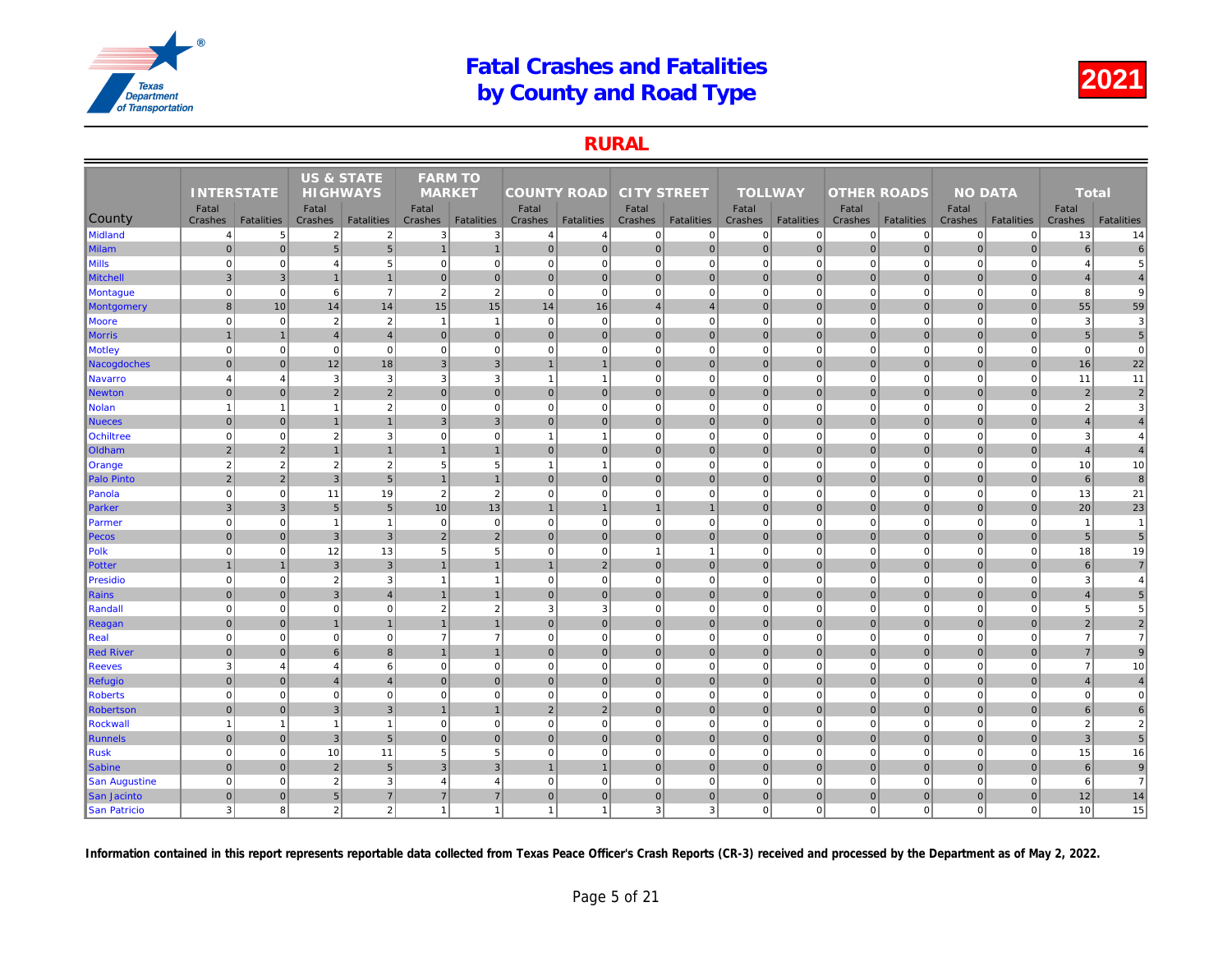### RURAL

|                   |                   |                   | <b>US &amp; STATE</b>    |                   | <b>FARM TO</b>           |                   |                    |                   |                    |                   |                  |                   |                    |                   |     |
|-------------------|-------------------|-------------------|--------------------------|-------------------|--------------------------|-------------------|--------------------|-------------------|--------------------|-------------------|------------------|-------------------|--------------------|-------------------|-----|
|                   | <b>INTERSTATE</b> |                   | <b>HIGHWAYS</b>          |                   | <b>MARKET</b>            |                   | <b>COUNTY ROAD</b> |                   | <b>CITY STREET</b> |                   | <b>TOLLWAY</b>   |                   | <b>OTHER ROADS</b> |                   |     |
| County            | Fatal<br>Crashes  | <b>Fatalities</b> | Fatal<br>Crashes         | <b>Fatalities</b> | Fatal<br>Crashes         | <b>Fatalities</b> | Fatal<br>Crashes   | <b>Fatalities</b> | Fatal<br>Crashes   | <b>Fatalities</b> | Fatal<br>Crashes | <b>Fatalities</b> | Fatal<br>Crashes   | <b>Fatalities</b> | Cra |
| <b>San Saba</b>   | $\mathbf 0$       | $\mathbf 0$       | $\mathbf{1}$             | $\mathbf{1}$      | $\mathbf{0}$             | $\pmb{0}$         | $\overline{0}$     | $\overline{0}$    | $\overline{0}$     | $\overline{0}$    | $\mathbf 0$      | $\overline{0}$    | $\mathbf 0$        | $\overline{0}$    |     |
| Schleicher        | $\mathbf 0$       | $\Omega$          | $\overline{1}$           | $\mathbf{1}$      | $\mathbf 0$              | $\mathbf 0$       | $\overline{0}$     | $\overline{0}$    | $\mathbf{0}$       | $\overline{0}$    | $\mathbf 0$      | $\mathbf 0$       | $\mathbf 0$        | $\Omega$          |     |
| Scurry            | $\mathbf{0}$      | $\Omega$          | $\overline{2}$           | $\overline{2}$    | $\mathbf{0}$             | $\mathbf{0}$      | $\mathbf{1}$       |                   | $\overline{0}$     | $\overline{0}$    | $\mathbf{0}$     | $\Omega$          | $\mathbf{0}$       | $\Omega$          |     |
| Shackelford       | $\mathbf 0$       | $\mathbf 0$       | $\mathbf 0$              | $\mathbf{0}$      | $\mathbf 0$              | $\mathbf 0$       | 0                  | $\mathbf 0$       | $\mathbf{0}$       | $\mathbf{0}$      | $\mathbf 0$      | $\mathbf 0$       | $\mathbf 0$        | $\mathbf 0$       |     |
| Shelby            | $\Omega$          | $\Omega$          | 3                        | $\mathbf{3}$      |                          | $\overline{1}$    | $\overline{0}$     | $\overline{0}$    | $\overline{0}$     | $\overline{0}$    | $\mathbf 0$      | $\Omega$          | $\mathbf 0$        | $\overline{0}$    |     |
| Sherman           | $\Omega$          | $\Omega$          | $\overline{1}$           | $\overline{1}$    | $\mathbf 0$              | $\Omega$          | $\Omega$           | $\mathbf 0$       | $\overline{0}$     | $\Omega$          | $\mathbf 0$      | $\Omega$          | $\Omega$           | $\Omega$          |     |
| Smith             | $\overline{2}$    | 2                 | 29                       | 33                | $5\phantom{.0}$          | 5 <sub>5</sub>    | 3 <sup>2</sup>     | $\mathbf{3}$      | $\overline{0}$     | $\overline{0}$    | $\mathbf{3}$     | 3                 | $\mathbf 0$        | $\overline{0}$    |     |
| Somervell         | $\mathbf 0$       | $\mathbf 0$       | $\overline{4}$           | 6                 | $\mathbf 0$              | $\mathbf 0$       | 0                  | $\mathbf 0$       | $\mathbf{0}$       | $\mathbf 0$       | $\mathbf 0$      | $\mathbf 0$       | $\mathbf 0$        | $\mathbf 0$       |     |
| <b>Starr</b>      | $\mathbf{0}$      | $\Omega$          | 3                        | $\overline{3}$    | $\mathbf{0}$             | $\mathbf{0}$      | 0                  | $\overline{0}$    | $\overline{0}$     | $\overline{0}$    | $\mathbf{0}$     | $\Omega$          | $\mathbf{0}$       | $\overline{0}$    |     |
| <b>Stephens</b>   | $\mathbf 0$       | $\mathbf 0$       | $\overline{\phantom{a}}$ | $\mathbf{1}$      | $\overline{2}$           | $\overline{2}$    | $\overline{0}$     | $\mathbf 0$       | $\mathbf{0}$       | $\mathbf{0}$      | $\mathbf 0$      | $\Omega$          | $\mathbf 0$        | $\mathbf 0$       |     |
| <b>Sterling</b>   | $\mathbf{0}$      | $\Omega$          | $\mathbf{0}$             | $\overline{0}$    | $\Omega$                 | $\mathbf{0}$      | $\overline{0}$     | $\mathbf{0}$      | $\overline{0}$     | $\overline{0}$    | $\mathbf{0}$     | $\Omega$          | $\mathbf{0}$       | $\Omega$          |     |
| Stonewall         | $\mathbf 0$       | $\mathbf 0$       | $\overline{1}$           | $\mathbf{1}$      | $\mathbf 0$              | $\mathbf 0$       | 0                  | $\overline{0}$    | $\mathbf{0}$       | $\overline{0}$    | $\mathbf 0$      | $\mathbf 0$       | $\mathbf 0$        | $\Omega$          |     |
| <b>Sutton</b>     | $\overline{2}$    | $\overline{2}$    | $\mathbf 1$              | $\mathbf{1}$      |                          | $\overline{2}$    | 0                  | $\overline{0}$    | $\overline{0}$     | $\overline{0}$    | $\mathbf 0$      | $\overline{0}$    | $\pmb{0}$          | $\mathbf 0$       |     |
| Swisher           | $\overline{2}$    | $\overline{2}$    | $\Omega$                 | $\overline{0}$    | $\mathbf 0$              | $\mathbf 0$       | 0                  | $\Omega$          | $\mathbf{0}$       | $\overline{0}$    | $\mathbf 0$      | $\mathbf 0$       | $\mathbf 0$        | $\mathbf{0}$      |     |
| Tarrant           |                   |                   | $\Omega$                 | $\overline{0}$    | $\mathbf{B}$             | 8                 | $\vert$ 0          | $\Omega$          | 3 <sup>1</sup>     | 3                 | $\mathbf{0}$     | $\Omega$          | $\mathbf{0}$       | $\overline{0}$    |     |
| <b>Taylor</b>     | $\overline{4}$    | 5                 | $\overline{2}$           | $\overline{2}$    | $\mathbf 0$              | $\mathbf 0$       | 0                  | $\mathbf 0$       | $\mathbf{0}$       | $\overline{0}$    | $\mathbf 0$      | $\mathbf 0$       | $\mathbf 0$        | $\mathbf 0$       |     |
| <b>Terrell</b>    | $\mathbf{0}$      | $\Omega$          | $\overline{2}$           | $\overline{2}$    | $\mathbf{0}$             | $\mathbf{0}$      | $\overline{0}$     | $\mathbf 0$       | $\overline{0}$     | $\overline{0}$    | $\mathbf{0}$     | $\Omega$          | $\mathbf 0$        | $\overline{0}$    |     |
| Terry             | $\mathbf 0$       | $\mathbf 0$       | $\overline{1}$           | $\mathbf{1}$      | $\mathbf 0$              | $\mathbf 0$       | 0                  | $\mathbf 0$       | $\overline{0}$     | $\Omega$          | $\mathbf 0$      | $\Omega$          | $\Omega$           | $\mathbf 0$       |     |
| Throckmorton      | $\Omega$          | $\overline{0}$    | $\overline{1}$           | $\mathbf{1}$      | $\Omega$                 | $\mathbf 0$       | 0                  | $\overline{0}$    | $\overline{0}$     | $\mathbf 0$       | $\mathbf 0$      | $\Omega$          | $\mathbf 0$        | $\overline{0}$    |     |
| <b>Titus</b>      | $\overline{2}$    | $\overline{c}$    | $\overline{4}$           | $\overline{4}$    | $\overline{2}$           | $\overline{2}$    | 1                  |                   | $\mathbf{0}$       | $\Omega$          | $\mathbf 0$      | $\Omega$          | $\Omega$           | $\Omega$          |     |
| <b>Tom Green</b>  | $\mathbf{0}$      | $\Omega$          | 5                        | 5 <sup>1</sup>    | $\overline{2}$           | $\overline{3}$    | 3 <sup>1</sup>     | $\mathbf{3}$      | $\overline{0}$     | $\overline{0}$    | $\mathbf{0}$     | $\overline{0}$    | $\mathbf{0}$       | $\overline{0}$    |     |
| <b>Travis</b>     | $\overline{2}$    | 2                 | 11                       | 11                | 11                       | 11                | 6                  | 6                 | 6                  | 6                 | $\mathbf{3}$     | $\overline{4}$    | $\mathbf 0$        | $\mathbf 0$       |     |
| Trinity           | $\mathbf{0}$      | $\Omega$          | $\mathbf{3}$             | $\mathbf{3}$      | $\overline{2}$           | $\overline{2}$    |                    | $\overline{2}$    | $\overline{0}$     | $\overline{0}$    | $\mathbf{0}$     | $\mathbf{0}$      | $\mathbf 0$        | $\overline{0}$    |     |
| <b>Tyler</b>      | $\mathbf 0$       | $\mathbf 0$       | $\overline{7}$           | 9                 | $\overline{2}$           | $\overline{4}$    | $\overline{0}$     | $\mathbf 0$       | $\overline{0}$     | $\overline{0}$    | $\mathbf 0$      | $\mathbf 0$       | $\mathbf 0$        | $\Omega$          |     |
| <b>Upshur</b>     | $\mathbf{0}$      | $\Omega$          | $6\phantom{1}6$          | $\overline{7}$    | 6                        | 6                 | 3 <sup>1</sup>     | $\overline{3}$    | $\overline{0}$     | $\overline{0}$    | $\mathbf 0$      | $\overline{0}$    | $\mathbf 0$        | $\mathbf 0$       |     |
| <b>Upton</b>      | $\mathbf 0$       | $\mathbf 0$       | 3                        | 3                 | $\mathbf 0$              | $\mathbf 0$       | 0                  | $\overline{0}$    | $\mathbf{0}$       | $\overline{0}$    | $\mathbf 0$      | $\mathbf 0$       | $\mathbf 0$        | $\Omega$          |     |
| <b>Uvalde</b>     | $\mathbf{0}$      | $\mathbf{0}$      | $\overline{4}$           | 5 <sub>5</sub>    | $\overline{1}$           | $\mathbf{1}$      | 0                  | $\mathbf 0$       | $\overline{0}$     | $\overline{0}$    | $\mathbf{0}$     | $\overline{0}$    | $\mathbf 0$        | $\overline{0}$    |     |
| Val Verde         | $\mathbf 0$       | $\mathbf 0$       | 5                        | 12                | $\overline{1}$           | $\mathbf{1}$      | 0                  | $\mathbf 0$       | $\mathbf{0}$       | $\mathbf{0}$      | $\mathbf 0$      | $\mathbf 0$       | $\mathbf 0$        | $\mathbf{0}$      |     |
| Van Zandt         | $\overline{4}$    | 5                 | 12                       | 14                | $\overline{7}$           | 9                 | $\overline{0}$     | $\overline{0}$    | $\overline{0}$     | $\overline{0}$    | $\mathbf 0$      | $\overline{0}$    | $\mathbf 0$        | $\overline{0}$    |     |
| <b>Victoria</b>   | $\mathbf 0$       | $\Omega$          | 6                        | 8                 | $\overline{\phantom{a}}$ | $\overline{1}$    | $\Omega$           | $\Omega$          | $\overline{0}$     | $\Omega$          | $\mathbf 0$      | $\Omega$          | $\overline{0}$     | $\Omega$          |     |
| <b>Walker</b>     | $\overline{7}$    | 8                 | $\overline{1}$           | $\mathbf{1}$      | 3                        | $\mathbf{3}$      | $\mathbf{1}$       | $\overline{1}$    | $\overline{0}$     | $\overline{0}$    | $\mathbf 0$      | $\Omega$          | $\mathbf 0$        | $\overline{0}$    |     |
| <b>Waller</b>     | 3                 | 3                 | 8                        | 8                 | 6                        | $6\phantom{1}$    | 2                  | $\overline{2}$    | $\overline{2}$     | $\overline{2}$    | $\mathbf 0$      | $\Omega$          | $\mathbf 0$        | $\mathbf 0$       |     |
| <b>Ward</b>       | 6                 | $\overline{7}$    |                          | $\overline{3}$    | $\Omega$                 | $\mathbf{0}$      | $\overline{0}$     | $\overline{0}$    | $\overline{0}$     | $\overline{0}$    | $\mathbf{0}$     | $\Omega$          | $\mathbf 0$        | $\overline{0}$    |     |
| <b>Washington</b> | $\mathbf 0$       | $\mathbf 0$       | $\overline{4}$           | $5\overline{5}$   | 3                        | 3                 | $\mathbf{1}$       |                   | $\mathbf{0}$       | $\mathbf{0}$      | $\mathbf 0$      | $\mathbf 0$       | $\mathbf 0$        | $\mathbf 0$       |     |
| <b>Webb</b>       | $\overline{1}$    | $\overline{2}$    | $\overline{2}$           | $\overline{2}$    | $\mathbf{0}$             | $\mathbf{0}$      | 0                  | $\Omega$          | 0                  | $\overline{0}$    | $\mathbf{0}$     | $\overline{0}$    | $\mathbf 0$        | $\overline{0}$    |     |
| <b>Wharton</b>    | $\mathbf 0$       | $\mathbf 0$       | $\overline{7}$           | 10                | $\overline{4}$           | $\overline{4}$    | $\overline{2}$     | $\overline{2}$    | $\mathbf{0}$       | $\overline{0}$    | $\mathbf 0$      | $\mathbf 0$       | $\mathbf 0$        | $\Omega$          |     |
| <b>Wheeler</b>    | $\mathbf 0$       | $\overline{0}$    |                          | $\mathbf{1}$      |                          |                   |                    |                   | $\overline{0}$     | $\overline{0}$    | $\mathbf 0$      | $\mathbf 0$       | $\mathbf{0}$       | $\overline{0}$    |     |
| <b>Wichita</b>    | $\mathbf 0$       | $\mathbf 0$       | $\overline{2}$           | $\overline{2}$    | $\overline{2}$           | $\overline{2}$    | $\mathbf{1}$       | -1                | $\overline{0}$     | $\mathbf{0}$      | $\mathbf 0$      | $\mathbf 0$       | $\mathbf 0$        | $\mathbf 0$       |     |
| <b>Wilbarger</b>  | $\Omega$          | $\Omega$          | $\overline{4}$           | $\overline{4}$    |                          |                   |                    |                   | $\overline{0}$     | $\overline{0}$    | $\mathbf 0$      | $\Omega$          | $\mathbf 0$        | $\Omega$          |     |
| <b>Willacy</b>    | $\overline{2}$    | $\overline{2}$    | $\mathbf 0$              | $\mathbf{0}$      |                          | $\overline{1}$    | $\mathbf{0}$       | $\mathbf 0$       | $\mathbf{0}$       | $\mathbf{0}$      | $\mathbf 0$      | $\mathbf 0$       | $\mathbf 0$        | $\Omega$          |     |
| <b>Williamson</b> | $\overline{4}$    | 5 <sup>5</sup>    | 12                       | 13                | 6                        | 6                 | 4                  | $\overline{4}$    | 1                  | 1                 | $\mathbf{0}$     | 0                 | 0                  | $\mathbf{0}$      |     |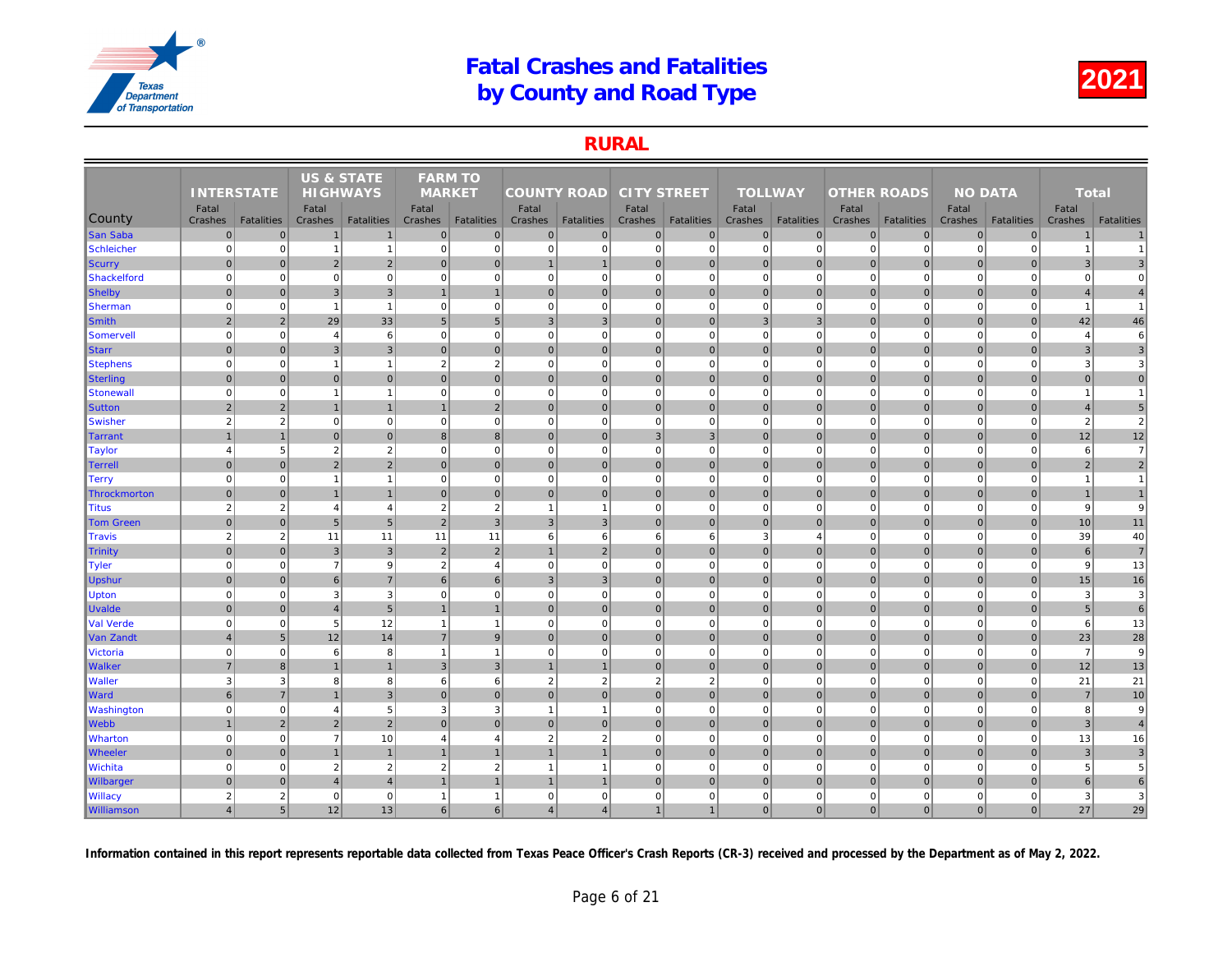### RURAL

|                | <b>INTERSTATE</b> |            | <b>US &amp; STATE</b><br><b>HIGHWAYS</b> |                   | <b>FARM TO</b><br><b>MARKET</b> |                   | <b>COUNTY ROAD</b> |                   | <b>CITY STREET</b> |                   | <b>TOLLWAY</b>   |                   | <b>OTHER ROADS</b> |                   |     |
|----------------|-------------------|------------|------------------------------------------|-------------------|---------------------------------|-------------------|--------------------|-------------------|--------------------|-------------------|------------------|-------------------|--------------------|-------------------|-----|
| County         | Fatal<br>Crashes  | Fatalities | Fatal<br>Crashes                         | <b>Fatalities</b> | Fatal<br>Crashes                | <b>Fatalities</b> | Fatal<br>Crashes   | <b>Fatalities</b> | Fatal<br>Crashes   | <b>Fatalities</b> | Fatal<br>Crashes | <b>Fatalities</b> | Fatal<br>Crashes   | <b>Fatalities</b> | Cra |
| <b>Wilson</b>  |                   |            |                                          |                   |                                 |                   |                    |                   |                    |                   |                  |                   |                    |                   |     |
| <b>Winkler</b> |                   |            |                                          |                   |                                 |                   |                    |                   |                    |                   | $\overline{0}$   |                   |                    |                   |     |
| Wise           |                   |            |                                          |                   |                                 |                   |                    |                   |                    |                   | $\Omega$         |                   |                    |                   |     |
| <b>Wood</b>    |                   |            |                                          |                   |                                 |                   |                    | $\sim$            |                    |                   | $\Omega$         |                   |                    |                   |     |
| Yoakum         |                   |            |                                          |                   |                                 |                   |                    |                   |                    |                   | $\Omega$         |                   |                    |                   |     |
| Young          |                   |            |                                          |                   |                                 |                   |                    |                   |                    |                   | $\overline{0}$   |                   |                    |                   |     |
| Zapata         |                   |            |                                          |                   |                                 |                   |                    |                   |                    |                   | $\Omega$         |                   |                    |                   |     |
| Zavala         |                   |            |                                          |                   |                                 |                   |                    |                   |                    |                   | $\Omega$         |                   |                    |                   |     |
| Total          | 283               | 322        | 893                                      | 1,062             | 490                             | 533               | 250                | 272               | 75                 | 81                | 18               | 20                |                    |                   |     |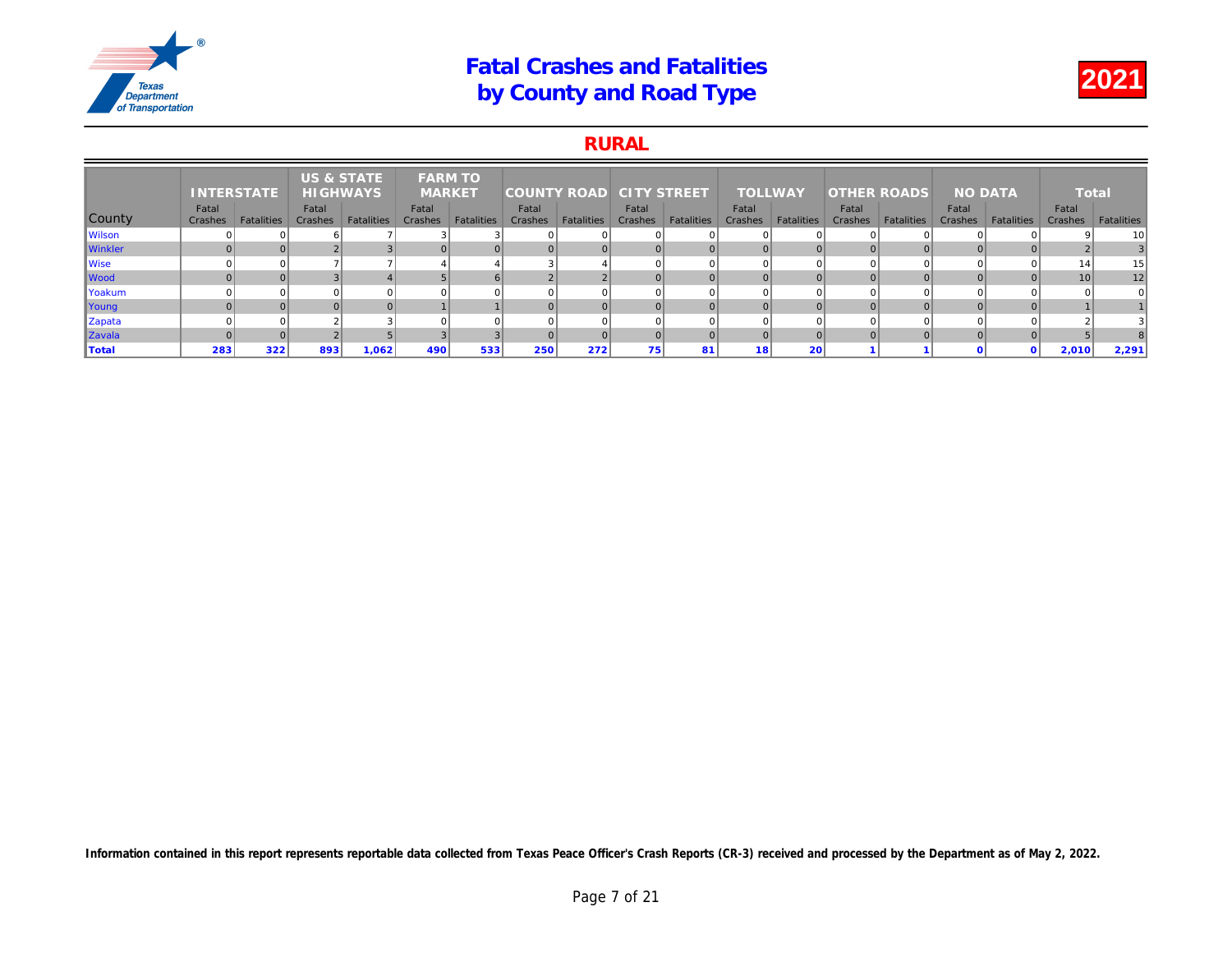### URBAN

|                  |                   |                   | <b>US &amp; STATE</b> |                   | <b>FARM TO</b>  |                   |                    |                   |                    |                   |                |                   |                    |                   |     |
|------------------|-------------------|-------------------|-----------------------|-------------------|-----------------|-------------------|--------------------|-------------------|--------------------|-------------------|----------------|-------------------|--------------------|-------------------|-----|
|                  | <b>INTERSTATE</b> |                   | <b>HIGHWAYS</b>       |                   | <b>MARKET</b>   |                   | <b>COUNTY ROAD</b> |                   | <b>CITY STREET</b> |                   | <b>TOLLWAY</b> |                   | <b>OTHER ROADS</b> |                   |     |
|                  | Fatal             |                   | Fatal                 |                   | Fatal           |                   | Fatal              |                   | Fatal              |                   | Fatal          |                   | Fatal              |                   |     |
| County           | Crashes           | <b>Fatalities</b> | Crashes               | <b>Fatalities</b> | Crashes         | <b>Fatalities</b> | Crashes            | <b>Fatalities</b> | Crashes            | <b>Fatalities</b> | Crashes        | <b>Fatalities</b> | Crashes            | <b>Fatalities</b> | Cra |
| Anderson         | $\Omega$          | $\overline{0}$    | $\overline{2}$        | $\overline{2}$    | $\Omega$        | $\mathbf 0$       | $\overline{0}$     | $\mathbf 0$       | $\mathbf 0$        | $\mathbf{0}$      | $\mathbf 0$    | $\mathbf 0$       | $\mathbf 0$        | $\Omega$          |     |
| <b>Andrews</b>   | $\overline{0}$    | $\overline{0}$    | $\mathbf 0$           | $\overline{0}$    | $\overline{0}$  | $\pmb{0}$         | $\overline{0}$     | $\overline{0}$    | $\mathbf{1}$       | $\mathbf{1}$      | $\mathbf 0$    | $\overline{0}$    | $\mathbf 0$        | $\pmb{0}$         |     |
| Angelina         | $\Omega$          | $\overline{0}$    | 9                     | 9                 | $\mathbf 0$     | $\mathbf 0$       | $\overline{0}$     | $\mathbf 0$       | $\overline{2}$     | $\overline{2}$    | $\mathbf 0$    | $\mathbf 0$       | $\mathbf 0$        | $\mathbf 0$       |     |
| Aransas          | $\overline{0}$    | $\overline{0}$    | $\mathbf 0$           | $\overline{0}$    | $\Omega$        | $\mathbf{0}$      | $\overline{0}$     | $\mathbf 0$       | 0                  | $\overline{0}$    | $\mathbf{0}$   | $\overline{0}$    | $\mathbf 0$        | $\mathbf 0$       |     |
| Archer           | $\Omega$          | $\overline{0}$    | $\mathbf 0$           | $\mathbf 0$       | $\mathbf 0$     | $\mathbf 0$       | $\overline{0}$     | $\Omega$          | $\mathbf 0$        | $\overline{0}$    | $\mathbf 0$    | $\mathbf 0$       | $\mathbf 0$        | $\Omega$          |     |
| Armstrong        | $\overline{0}$    | $\mathbf{0}$      | $\mathbf 0$           | $\overline{0}$    | $\overline{0}$  | $\mathbf 0$       | $\overline{0}$     | $\mathbf 0$       | $\pmb{0}$          | $\overline{0}$    | $\mathbf{0}$   | $\mathbf{0}$      | $\mathbf 0$        | $\overline{0}$    |     |
| Atascosa         | $\mathbf 0$       | $\overline{0}$    | $\mathbf 0$           | $\overline{0}$    | $\mathbf 0$     | $\mathbf 0$       | 0                  | $\mathbf 0$       | $\mathbf 0$        | $\mathbf{0}$      | $\mathbf 0$    | $\mathbf 0$       | $\mathbf 0$        | $\mathbf 0$       |     |
| Austin           | $\overline{0}$    | $\overline{0}$    | $\mathbf 0$           | $\overline{0}$    | $\mathbf{0}$    | $\mathbf 0$       | $\overline{0}$     | $\mathbf 0$       | 0                  | $\overline{0}$    | $\mathbf 0$    | $\overline{0}$    | $\mathbf 0$        | $\overline{0}$    |     |
| <b>Bailey</b>    | $\Omega$          | $\overline{0}$    | $\Omega$              | $\mathbf 0$       | $\Omega$        | $\mathbf 0$       | $\mathbf 0$        | $\Omega$          | $\mathbf 0$        | $\Omega$          | $\mathbf 0$    | $\Omega$          | $\mathbf 0$        | $\Omega$          |     |
| Bandera          | $\mathbf 0$       | $\overline{0}$    | 0                     | $\overline{0}$    | $\overline{0}$  | 0                 | 0                  | $\mathbf 0$       | 0                  | $\overline{0}$    | $\mathbf 0$    | $\overline{0}$    | $\mathbf 0$        | $\pmb{0}$         |     |
| <b>Bastrop</b>   | $\overline{0}$    | $\mathbf{0}$      | 3                     | $\overline{4}$    | $\mathbf 0$     | $\mathbf 0$       | $\overline{0}$     | $\Omega$          | $\mathbf 0$        | $\mathbf{0}$      | $\mathbf 0$    | $\mathbf 0$       | $\mathbf 0$        | $\mathbf 0$       |     |
| <b>Baylor</b>    | $\Omega$          | $\overline{0}$    | $\mathbf{0}$          | $\overline{0}$    | $\mathbf{0}$    | $\mathbf{0}$      | $\overline{0}$     | $\mathbf{0}$      | 0                  | $\overline{0}$    | $\mathbf{0}$   | $\Omega$          | $\mathbf 0$        | $\mathbf{0}$      |     |
| <b>Bee</b>       | $\mathbf 0$       | $\mathbf{0}$      | $\mathbf 0$           | $\mathbf 0$       | $\mathbf 0$     | $\mathbf 0$       | $\overline{0}$     | $\Omega$          | $\mathbf 0$        | $\mathbf{0}$      | $\mathbf 0$    | $\mathbf 0$       | $\mathbf 0$        | $\mathbf 0$       |     |
| <b>Bell</b>      | 5                 | 5 <sup>5</sup>    | 9                     | $\overline{9}$    | $5\overline{5}$ | 6                 | $\overline{0}$     | $\mathbf{0}$      | $\overline{2}$     | $\overline{2}$    | $\mathbf{0}$   | $\overline{0}$    | $\mathbf{0}$       | $\Omega$          |     |
| Bexar            | 50                | 55                | 32                    | 35                | $\overline{4}$  | $\overline{4}$    | $\mathbf{0}$       | $\overline{0}$    | 94                 | 98                | $\mathbf 0$    | $\mathbf 0$       | $\mathbf 0$        | $\mathbf 0$       |     |
| <b>Blanco</b>    | $\overline{0}$    | $\mathbf{0}$      | $\mathbf 0$           | $\overline{0}$    | $\mathbf{0}$    | $\mathbf{0}$      | $\overline{0}$     | $\mathbf 0$       | $\pmb{0}$          | $\overline{0}$    | $\mathbf{0}$   | $\overline{0}$    | $\mathbf 0$        | $\overline{0}$    |     |
| Borden           | $\mathbf 0$       | $\mathbf{0}$      | $\mathbf 0$           | $\overline{0}$    | $\mathbf 0$     | $\mathbf 0$       | $\overline{0}$     | 0                 | $\mathbf 0$        | $\mathbf{0}$      | $\mathbf 0$    | $\mathbf 0$       | $\mathbf 0$        | $\mathbf 0$       |     |
| <b>Bosque</b>    | $\Omega$          | $\overline{0}$    | $\mathbf{0}$          | $\overline{0}$    | $\Omega$        | $\mathbf{0}$      | 0                  | $\mathbf{0}$      | 0                  | $\overline{0}$    | $\Omega$       | $\Omega$          | $\mathbf{0}$       | $\mathbf{0}$      |     |
| <b>Bowie</b>     | $\overline{2}$    | $\overline{2}$    | 6                     | $6\phantom{.}6$   | $\mathbf 0$     | $\mathbf 0$       | $\mathbf{0}$       | $\mathbf 0$       | $\mathbf{1}$       | $\mathbf{1}$      | $\mathbf 0$    | $\mathbf 0$       | $\mathbf 0$        | $\mathbf 0$       |     |
| <b>Brazoria</b>  | $\mathbf 0$       | $\Omega$          | 12                    | 13                | $\overline{2}$  | $\overline{2}$    | $\Omega$           | $\mathbf{0}$      | 2                  | 3                 | $\mathbf{0}$   | $\Omega$          | $\mathbf 0$        | $\overline{0}$    |     |
| <b>Brazos</b>    | $\overline{0}$    | $\mathbf{0}$      | $\mathbf 0$           | $\mathbf 0$       | 5               | 5                 | 0                  | $\Omega$          | $\overline{2}$     | $\overline{2}$    | $\mathbf 0$    | $\mathbf 0$       | $\mathbf 0$        | $\mathbf 0$       |     |
| Brewster         | $\Omega$          | $\overline{0}$    | $\mathbf{0}$          | $\overline{0}$    | $\Omega$        | $\mathbf{0}$      | $\overline{0}$     | $\mathbf{0}$      | 0                  | $\overline{0}$    | $\mathbf{0}$   | $\overline{0}$    | $\mathbf 0$        | $\Omega$          |     |
| <b>Briscoe</b>   | $\mathbf 0$       | $\mathbf{0}$      | $\mathbf 0$           | $\mathbf 0$       | $\mathbf 0$     | $\mathbf 0$       | $\mathbf{0}$       | $\mathbf 0$       | $\pmb{0}$          | $\mathbf{0}$      | $\mathbf 0$    | $\mathbf 0$       | $\mathbf 0$        | $\mathbf 0$       |     |
| <b>Brooks</b>    | $\overline{0}$    | $\overline{0}$    | 0                     | $\overline{0}$    | $\overline{0}$  | $\mathbf 0$       | 0                  | $\mathbf 0$       | 0                  | $\overline{0}$    | $\mathbf{0}$   | $\overline{0}$    | $\mathbf 0$        | $\mathbf 0$       |     |
| <b>Brown</b>     | $\overline{0}$    | $\mathbf{0}$      | $\overline{2}$        | $\overline{2}$    | $\mathbf 0$     | $\mathbf 0$       | 0                  | $\Omega$          | $\mathbf{1}$       | $\mathbf{1}$      | $\mathbf 0$    | $\mathbf 0$       | $\mathbf 0$        | $\pmb{0}$         |     |
| Burleson         | $\Omega$          | $\overline{0}$    | $\mathbf{0}$          | $\overline{0}$    | $\Omega$        | $\mathbf{0}$      | $\overline{0}$     | $\mathbf 0$       | 0                  | $\overline{0}$    | $\mathbf{0}$   | $\overline{0}$    | $\mathbf 0$        | $\mathbf{0}$      |     |
| <b>Burnet</b>    | $\mathbf 0$       | $\mathbf 0$       | 3                     | $\mathbf{3}$      | $\mathbf{1}$    | $\overline{1}$    | $\overline{0}$     | $\mathbf 0$       | $\mathbf{1}$       | $\mathbf{1}$      | $\mathbf 0$    | $\mathbf 0$       | $\mathbf 0$        | $\mathbf 0$       |     |
| <b>Caldwell</b>  | $\mathbf 0$       | $\Omega$          | $\overline{2}$        | $\overline{2}$    | $\overline{0}$  | $\mathbf{0}$      | $\overline{0}$     | $\mathbf 0$       | $\mathbf{1}$       | $\mathbf{1}$      | $\mathbf{0}$   | $\overline{0}$    | $\mathbf 0$        | $\overline{0}$    |     |
| Calhoun          | $\mathbf 0$       | $\overline{0}$    | $\mathbf 0$           | $\overline{0}$    | $\mathbf 0$     | $\mathbf 0$       | $\overline{0}$     | $\Omega$          | $\mathbf 0$        | $\overline{0}$    | $\mathbf 0$    | $\mathbf 0$       | $\mathbf 0$        | $\mathbf 0$       |     |
| <b>Callahan</b>  | $\overline{0}$    | $\overline{0}$    | $\mathbf 0$           | $\overline{0}$    | $\mathbf{0}$    | $\mathbf 0$       | $\overline{0}$     | $\mathbf 0$       | 0                  | $\overline{0}$    | $\mathbf{0}$   | $\overline{0}$    | $\mathbf 0$        | $\overline{0}$    |     |
| Cameron          | $\overline{2}$    | $\overline{2}$    | 9                     | 10                | 5               | 6                 | $\overline{0}$     | $\Omega$          | 5                  | 5 <sup>1</sup>    | $\Omega$       | $\Omega$          | $\Omega$           | $\Omega$          |     |
| Camp             | $\mathbf 0$       | $\overline{0}$    | 0                     | $\overline{0}$    | $\overline{0}$  | $\mathbf{0}$      | 0                  | $\mathbf 0$       | 0                  | $\overline{0}$    | $\mathbf{0}$   | $\overline{0}$    | $\mathbf 0$        | $\pmb{0}$         |     |
| Carson           | $\overline{0}$    | $\overline{0}$    | $\mathbf 0$           | $\mathbf 0$       | $\mathbf 0$     | $\mathbf 0$       | $\overline{0}$     | $\Omega$          | $\mathbf 0$        | $\mathbf{0}$      | $\mathbf 0$    | $\mathbf 0$       | $\mathbf 0$        | $\Omega$          |     |
| <b>Cass</b>      | $\overline{0}$    | $\overline{0}$    | 3                     | $\overline{3}$    | $\mathbf{0}$    | $\mathbf 0$       | $\overline{0}$     | $\mathbf 0$       | $\pmb{0}$          | $\overline{0}$    | $\mathbf{0}$   | $\Omega$          | $\mathbf 0$        | $\overline{0}$    |     |
| Castro           | $\Omega$          | $\overline{0}$    | $\mathbf 0$           | $\mathbf 0$       | $\Omega$        | $\mathbf 0$       | $\mathbf{0}$       | $\Omega$          | $\mathbf 0$        | $\mathbf{0}$      | $\mathbf 0$    | $\mathbf 0$       | $\mathbf 0$        | $\mathbf 0$       |     |
| <b>Chambers</b>  | $\overline{0}$    | $\overline{0}$    | $\overline{2}$        | $\overline{2}$    | 2               | $\overline{2}$    | $\overline{0}$     | $\mathbf 0$       | 0                  | $\overline{0}$    | $\mathbf{0}$   | $\overline{0}$    | $\mathbf 0$        | $\overline{0}$    |     |
| <b>Cherokee</b>  | $\overline{0}$    | $\mathbf{0}$      | 3                     | $\mathbf{3}$      | $\mathbf 0$     | $\mathbf 0$       | $\mathbf{0}$       | $\Omega$          | $\mathbf 0$        | $\mathbf{0}$      | $\mathbf 0$    | $\mathbf 0$       | $\mathbf 0$        | $\Omega$          |     |
| <b>Childress</b> | $\mathbf 0$       | $\overline{0}$    | $\mathbf 0$           | $\overline{0}$    | $\mathbf 0$     | $\mathbf 0$       | $\overline{0}$     | $\mathbf 0$       | $\pmb{0}$          | $\overline{0}$    | $\mathbf 0$    | $\overline{0}$    | $\mathbf 0$        | $\mathbf{0}$      |     |
| Clay             | $\Omega$          | $\overline{0}$    | $\mathbf 0$           | $\overline{0}$    | $\mathbf 0$     | $\mathbf 0$       | $\mathbf{0}$       | $\Omega$          | $\mathbf 0$        | $\mathbf{0}$      | $\mathbf 0$    | $\mathbf 0$       | $\mathbf 0$        | $\mathbf 0$       |     |
| Cochran          | $\overline{0}$    | $\overline{0}$    | $\mathbf{0}$          | $\overline{0}$    | $\mathbf{0}$    | $\mathbf{0}$      | $\Omega$           | $\mathbf 0$       | 0                  | $\overline{0}$    | $\mathbf{0}$   | 0                 | $\mathbf 0$        | $\mathbf{0}$      |     |
| <b>Coke</b>      | $\Omega$          | $\overline{0}$    | $\mathbf 0$           | $\mathbf 0$       | $\mathbf 0$     | $\mathbf 0$       | $\overline{0}$     | $\Omega$          | $\pmb{0}$          | $\mathbf{0}$      | $\mathbf 0$    | $\mathbf 0$       | $\mathbf 0$        | $\mathbf 0$       |     |
|                  |                   |                   |                       |                   |                 |                   |                    |                   |                    |                   |                |                   |                    |                   |     |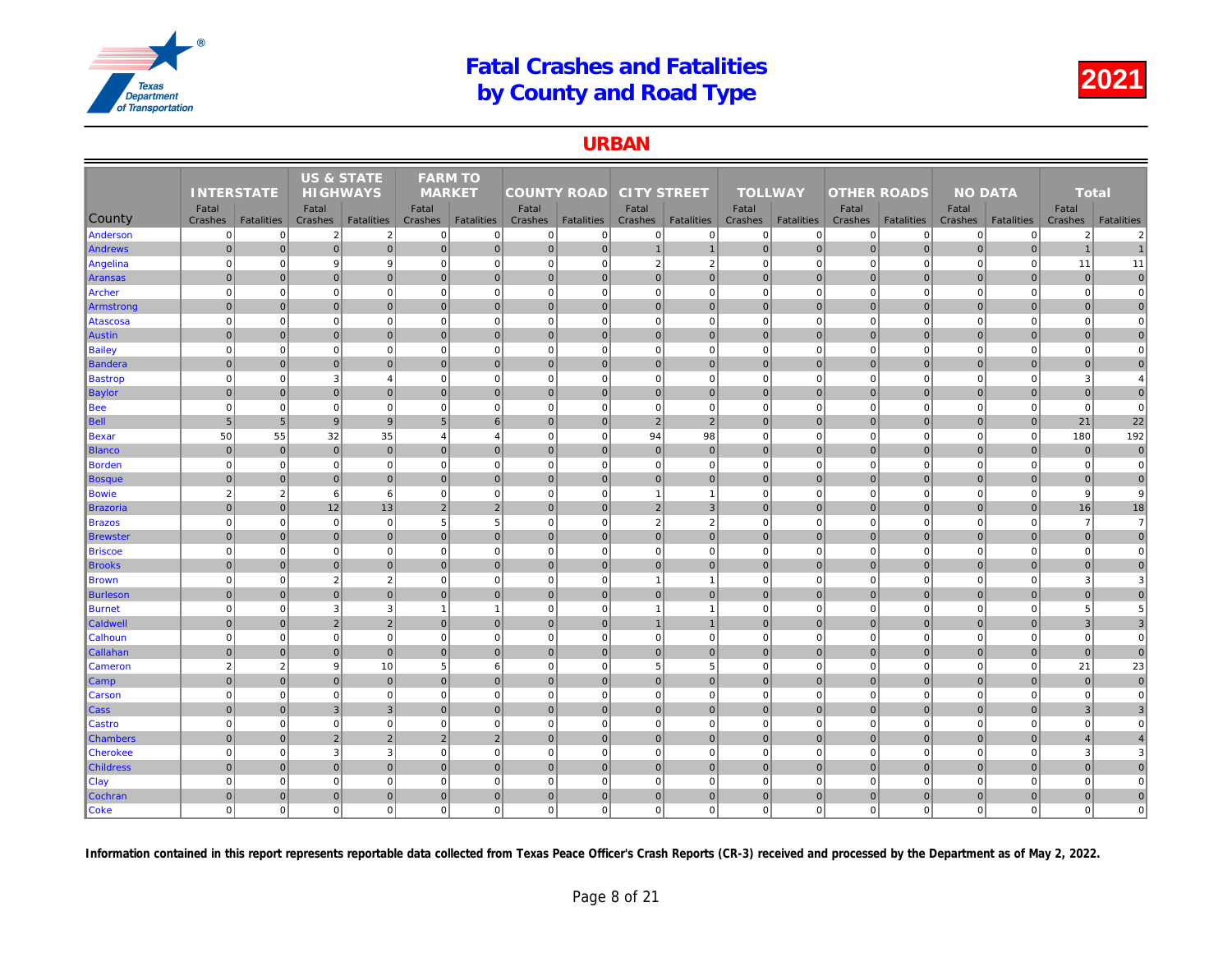### URBAN

|                  |                   |                   | <b>US &amp; STATE</b> |                   | <b>FARM TO</b> |                   |                    |                   |                    |                   |                |                   |                    |                   |     |
|------------------|-------------------|-------------------|-----------------------|-------------------|----------------|-------------------|--------------------|-------------------|--------------------|-------------------|----------------|-------------------|--------------------|-------------------|-----|
|                  | <b>INTERSTATE</b> |                   | <b>HIGHWAYS</b>       |                   | <b>MARKET</b>  |                   | <b>COUNTY ROAD</b> |                   | <b>CITY STREET</b> |                   | <b>TOLLWAY</b> |                   | <b>OTHER ROADS</b> |                   |     |
|                  | Fatal             |                   | Fatal                 |                   | Fatal          |                   | Fatal              |                   | Fatal              |                   | Fatal          |                   | Fatal              |                   |     |
| County           | Crashes           | <b>Fatalities</b> | Crashes               | <b>Fatalities</b> | Crashes        | <b>Fatalities</b> | Crashes            | <b>Fatalities</b> | Crashes            | <b>Fatalities</b> | Crashes        | <b>Fatalities</b> | Crashes            | <b>Fatalities</b> | Cra |
| Coleman          | $\overline{0}$    | $\overline{0}$    | $\overline{0}$        | $\overline{0}$    | $\overline{0}$ | $\mathbf 0$       | $\Omega$           | $\overline{0}$    | $\mathbf 0$        | $\overline{0}$    | $\mathbf 0$    | $\overline{0}$    | $\mathbf 0$        | $\mathbf 0$       |     |
| Collin           | $\mathbf 0$       | $\mathbf{0}$      | 15                    | 15                | 5              | $\sqrt{5}$        | $\overline{0}$     | 0                 | 14                 | 14                | $\,$ 5         | 5                 | $\mathbf 0$        | $\mathbf 0$       |     |
| Collingsworth    | $\Omega$          | $\overline{0}$    | $\mathbf{0}$          | $\overline{0}$    | $\mathbf{0}$   | $\mathbf{0}$      | $\overline{0}$     | $\mathbf{0}$      | 0                  | $\overline{0}$    | $\mathbf{0}$   | $\Omega$          | $\mathbf{0}$       | $\Omega$          |     |
| Colorado         | $\mathbf 0$       | $\mathbf{0}$      | $\mathbf 0$           | $\overline{0}$    | $\mathbf 0$    | $\mathbf 0$       | $\overline{0}$     | $\Omega$          | $\mathbf 0$        | $\overline{0}$    | $\mathbf 0$    | $\mathbf 0$       | $\mathbf 0$        | $\mathbf 0$       |     |
| <b>Comal</b>     | 6                 | $6 \overline{6}$  | $\overline{4}$        | $\overline{4}$    | $\mathbf{0}$   | $\mathbf 0$       | $\overline{0}$     | $\mathbf 0$       | $\overline{2}$     | $\overline{2}$    | $\mathbf{0}$   | $\overline{0}$    | $\pmb{0}$          | $\mathbf 0$       |     |
| Comanche         | $\mathbf 0$       | $\mathbf{0}$      | $\mathbf 0$           | $\mathbf 0$       | $\mathbf 0$    | $\mathbf 0$       | $\mathbf{0}$       | $\mathbf 0$       | $\pmb{0}$          | $\mathbf{0}$      | $\mathbf 0$    | $\mathbf 0$       | $\mathbf 0$        | $\pmb{0}$         |     |
| Concho           | $\Omega$          | $\overline{0}$    | 0                     | $\overline{0}$    | $\overline{0}$ | $\mathbf{0}$      | 0                  | $\mathbf{0}$      | 0                  | $\overline{0}$    | $\mathbf{0}$   | $\overline{0}$    | $\mathbf 0$        | $\mathbf{0}$      |     |
| Cooke            | $\overline{2}$    | $\overline{2}$    | $\overline{1}$        | $\overline{1}$    | $\mathbf 0$    | $\mathbf 0$       | $\mathbf{0}$       | $\mathbf 0$       | $\pmb{0}$          | $\mathbf{0}$      | $\mathbf 0$    | $\mathbf 0$       | $\mathbf 0$        | $\mathbf 0$       |     |
| <b>Coryell</b>   | $\mathbf 0$       | $\mathbf{0}$      | $\mathbf{3}$          | $\mathbf{3}$      | $\mathbf{1}$   | $\mathbf{1}$      | $\overline{0}$     | $\mathbf{0}$      | $\mathbf{1}$       | $\mathbf{1}$      | $\mathbf{0}$   | $\mathbf 0$       | $\mathbf 0$        | $\overline{0}$    |     |
| <b>Cottle</b>    | $\mathbf 0$       | $\mathbf{0}$      | $\mathbf 0$           | $\mathbf 0$       | $\mathbf{0}$   | $\mathbf 0$       | 0                  | $\mathbf 0$       | $\pmb{0}$          | $\mathbf{0}$      | $\mathbf 0$    | $\mathbf 0$       | $\mathbf 0$        | $\mathbf 0$       |     |
| <b>Crane</b>     | $\Omega$          | $\overline{0}$    | $\mathbf{0}$          | $\overline{0}$    | $\Omega$       | $\mathbf{0}$      | $\overline{0}$     | $\mathbf{0}$      | 0                  | $\overline{0}$    | $\mathbf{0}$   | $\overline{0}$    | $\mathbf 0$        | $\Omega$          |     |
| <b>Crockett</b>  | $\Omega$          | $\overline{0}$    | $\Omega$              | $\overline{0}$    | $\Omega$       | $\mathbf 0$       | $\overline{0}$     | $\Omega$          | $\mathbf 0$        | $\overline{0}$    | $\mathbf 0$    | $\mathbf 0$       | $\mathbf 0$        | $\Omega$          |     |
| <b>Crosby</b>    | $\overline{0}$    | $\overline{0}$    | 0                     | $\overline{0}$    | $\overline{0}$ | $\mathbf 0$       | 0                  | $\mathbf 0$       | 0                  | $\overline{0}$    | $\mathbf 0$    | $\overline{0}$    | $\pmb{0}$          | $\mathbf 0$       |     |
| <b>Culberson</b> | $\Omega$          | $\overline{0}$    | $\Omega$              | $\overline{0}$    | $\Omega$       | $\mathbf 0$       | 0                  | $\Omega$          | $\mathbf 0$        | $\overline{0}$    | $\mathbf 0$    | $\mathbf 0$       | $\mathbf 0$        | $\mathbf 0$       |     |
| Dallam           | $\overline{0}$    | $\overline{0}$    | $\mathbf{0}$          | $\overline{0}$    | $\Omega$       | $\mathbf{0}$      | $\overline{0}$     | $\overline{0}$    | $\overline{1}$     | $\overline{1}$    | $\mathbf{0}$   | $\overline{0}$    | $\mathbf 0$        | $\pmb{0}$         |     |
| <b>Dallas</b>    | 103               | 115               | 74                    | 82                | $\overline{1}$ | $\overline{2}$    | $\overline{1}$     | $\overline{1}$    | 129                | 136               | 9              | 9                 | $\mathbf 0$        | $\Omega$          |     |
| Dawson           | $\overline{0}$    | $\mathbf{0}$      | 0                     | $\overline{0}$    | $\overline{0}$ | $\mathbf{0}$      | $\overline{0}$     | $\mathbf 0$       | $\mathbf 0$        | $\overline{0}$    | $\mathbf{0}$   | $\overline{0}$    | $\mathbf 0$        | $\overline{0}$    |     |
| Deaf Smith       | $\overline{0}$    | $\overline{0}$    | $\Omega$              | $\overline{0}$    | $\mathbf 0$    | $\mathbf 0$       | 0                  | $\Omega$          | $\overline{1}$     | $\mathbf{1}$      | $\mathbf 0$    | $\Omega$          | $\mathbf 0$        | $\Omega$          |     |
| Delta            | $\overline{0}$    | $\overline{0}$    | $\mathbf 0$           | $\overline{0}$    | $\mathbf{0}$   | $\mathbf 0$       | $\overline{0}$     | $\mathbf 0$       | 0                  | $\overline{0}$    | $\mathbf 0$    | $\overline{0}$    | $\mathbf 0$        | $\overline{0}$    |     |
| <b>Denton</b>    | 16                | 17                | 14                    | 18                | 11             | 13                | $\overline{0}$     | $\Omega$          | $\overline{4}$     | $\overline{4}$    | $\overline{1}$ | $\overline{1}$    | $\Omega$           | $\Omega$          |     |
| Dewitt           | $\overline{0}$    | $\overline{0}$    | $\overline{1}$        | $\overline{1}$    | $\overline{0}$ | $\mathbf 0$       | 0                  | $\mathbf 0$       | 2                  | $\overline{2}$    | $\mathbf{0}$   | $\overline{0}$    | $\mathbf 0$        | $\pmb{0}$         |     |
| <b>Dickens</b>   | $\overline{0}$    | $\mathbf{0}$      | $\mathbf 0$           | $\mathbf 0$       | $\Omega$       | $\mathbf 0$       | 0                  | $\Omega$          | $\mathbf 0$        | $\mathbf{0}$      | $\mathbf 0$    | $\mathbf 0$       | $\mathbf 0$        | $\mathbf 0$       |     |
| Dimmit           | $\overline{0}$    | $\overline{0}$    | $\overline{1}$        | $\overline{1}$    | $\mathbf{0}$   | $\mathbf 0$       | $\overline{0}$     | $\mathbf 0$       | 0                  | $\overline{0}$    | $\mathbf 0$    | $\overline{0}$    | $\mathbf 0$        | $\mathbf{0}$      |     |
| Donley           | $\mathbf 0$       | $\mathbf{0}$      | $\mathbf 0$           | $\overline{0}$    | $\mathbf 0$    | $\mathbf 0$       | $\mathbf{0}$       | $\Omega$          | $\mathbf 0$        | $\mathbf{0}$      | $\mathbf 0$    | $\mathbf 0$       | $\mathbf 0$        | $\mathbf 0$       |     |
| Duval            | $\overline{0}$    | $\overline{0}$    | $\mathbf 0$           | $\overline{0}$    | $\mathbf{0}$   | $\mathbf 0$       | $\overline{0}$     | $\mathbf 0$       | 0                  | $\overline{0}$    | $\mathbf{0}$   | $\overline{0}$    | $\mathbf 0$        | $\overline{0}$    |     |
| Eastland         | $\mathbf 0$       | $\mathbf{0}$      | $\mathbf 0$           | $\mathbf 0$       | $\mathbf 0$    | $\mathbf 0$       | $\overline{0}$     | $\Omega$          | $\mathbf 0$        | $\mathbf{0}$      | $\mathbf 0$    | $\mathbf 0$       | $\mathbf 0$        | $\mathbf 0$       |     |
| Ector            |                   | $\overline{1}$    | $\overline{7}$        | $\overline{7}$    | $\mathbf{1}$   | $\overline{1}$    | $\overline{0}$     | $\mathbf 0$       | $\sqrt{2}$         | 6                 | $\mathbf{0}$   | $\overline{0}$    | $\mathbf 0$        | $\mathbf 0$       |     |
| <b>Edwards</b>   | $\Omega$          | $\mathbf{0}$      | $\mathbf 0$           | $\overline{0}$    | $\mathbf{0}$   | $\mathbf 0$       | $\overline{0}$     | $\Omega$          | $\mathbf 0$        | $\mathbf{0}$      | $\mathbf 0$    | $\mathbf 0$       | $\mathbf 0$        | $\mathbf 0$       |     |
| <b>Ellis</b>     | $\overline{4}$    | $\overline{4}$    | 9                     | $\overline{9}$    | $\overline{0}$ | $\mathbf{0}$      | 0                  | $\mathbf{0}$      | 2                  | $\overline{2}$    | $\mathbf{0}$   | 0                 | $\mathbf{0}$       | $\mathbf{0}$      |     |
| El Paso          | 15                | 15                | 16                    | 16                | 3              | 3                 | $\mathbf{0}$       | $\Omega$          | 35                 | 38                | $\mathbf 0$    | $\mathbf 0$       | $\mathbf 0$        | $\mathbf 0$       |     |
| Erath            | $\overline{0}$    | $\mathbf{0}$      | $\mathbf{1}$          | $\overline{1}$    | $\mathbf{0}$   | $\mathbf{0}$      | $\overline{0}$     | $\Omega$          | $\pmb{0}$          | $\overline{0}$    | $\mathbf{0}$   | $\Omega$          | $\mathbf 0$        | $\overline{0}$    |     |
| Falls            | $\overline{0}$    | $\mathbf{0}$      | $\mathbf 0$           | $\overline{0}$    | $\mathbf 0$    | $\mathbf 0$       | 0                  | $\Omega$          | $\mathbf 0$        | $\mathbf{0}$      | $\mathbf 0$    | $\mathbf 0$       | $\mathbf 0$        | $\mathbf 0$       |     |
| Fannin           | $\Omega$          | $\overline{0}$    | $\mathbf{0}$          | $\overline{0}$    | $\Omega$       | $\mathbf{0}$      | $\overline{0}$     | $\mathbf{0}$      | 0                  | $\overline{0}$    | $\mathbf{0}$   | $\overline{0}$    | $\mathbf 0$        | $\Omega$          |     |
| Fayette          | $\overline{0}$    | $\mathbf{0}$      | $\mathbf 0$           | $\mathbf 0$       | $\mathbf 0$    | $\mathbf 0$       | $\overline{0}$     | $\Omega$          | $\pmb{0}$          | $\overline{0}$    | $\mathbf 0$    | $\mathbf 0$       | $\mathbf 0$        | $\mathbf 0$       |     |
| Fisher           | $\mathbf 0$       | $\overline{0}$    | 0                     | $\overline{0}$    | $\overline{0}$ | 0                 | 0                  | $\mathbf 0$       | 0                  | $\overline{0}$    | $\mathbf{0}$   | $\overline{0}$    | $\mathbf 0$        | $\pmb{0}$         |     |
| Floyd            | $\Omega$          | $\mathbf{0}$      | $\mathbf 0$           | $\mathbf 0$       | $\mathbf 0$    | $\mathbf 0$       | 0                  | $\Omega$          | $\mathbf 0$        | $\mathbf{0}$      | $\mathbf 0$    | $\mathbf 0$       | $\mathbf 0$        | $\mathbf 0$       |     |
| Foard            | $\Omega$          | $\overline{0}$    | $\mathbf{0}$          | $\overline{0}$    | $\Omega$       | $\Omega$          | $\Omega$           | $\mathbf{0}$      | 0                  | $\overline{0}$    | $\Omega$       | $\Omega$          | $\mathbf{0}$       | $\Omega$          |     |
| <b>Fort Bend</b> | 3                 | 3                 | $\overline{7}$        | $\overline{7}$    | $\mathbf{1}$   | $\overline{1}$    | $\mathbf{0}$       | $\Omega$          | $\overline{4}$     | $\overline{4}$    | $\mathbf 0$    | $\mathbf 0$       | $\mathbf 0$        | $\mathbf 0$       |     |
| Franklin         | $\Omega$          | $\overline{0}$    | 0                     | $\overline{0}$    | $\mathbf{0}$   | $\mathbf{0}$      | $\Omega$           | $\mathbf{0}$      | $\pmb{0}$          | $\overline{0}$    | $\mathbf{0}$   | $\overline{0}$    | $\mathbf 0$        | $\Omega$          |     |
| Freestone        | $\mathbf 0$       | $\mathbf{0}$      | $\mathbf 0$           | $\overline{0}$    | $\mathbf 0$    | $\mathbf 0$       | $\mathbf{0}$       | $\Omega$          | $\mathbf 0$        | $\mathbf{0}$      | $\mathbf 0$    | $\mathbf 0$       | $\mathbf 0$        | $\mathbf 0$       |     |
| Frio             | $\mathbf 0$       | 0                 | $\mathbf{0}$          | $\overline{0}$    | $\overline{0}$ | $\mathbf 0$       | $\overline{0}$     | $\Omega$          | $\mathbf{1}$       | $\overline{1}$    | $\mathbf 0$    | $\overline{0}$    | $\mathbf 0$        | $\mathbf{0}$      |     |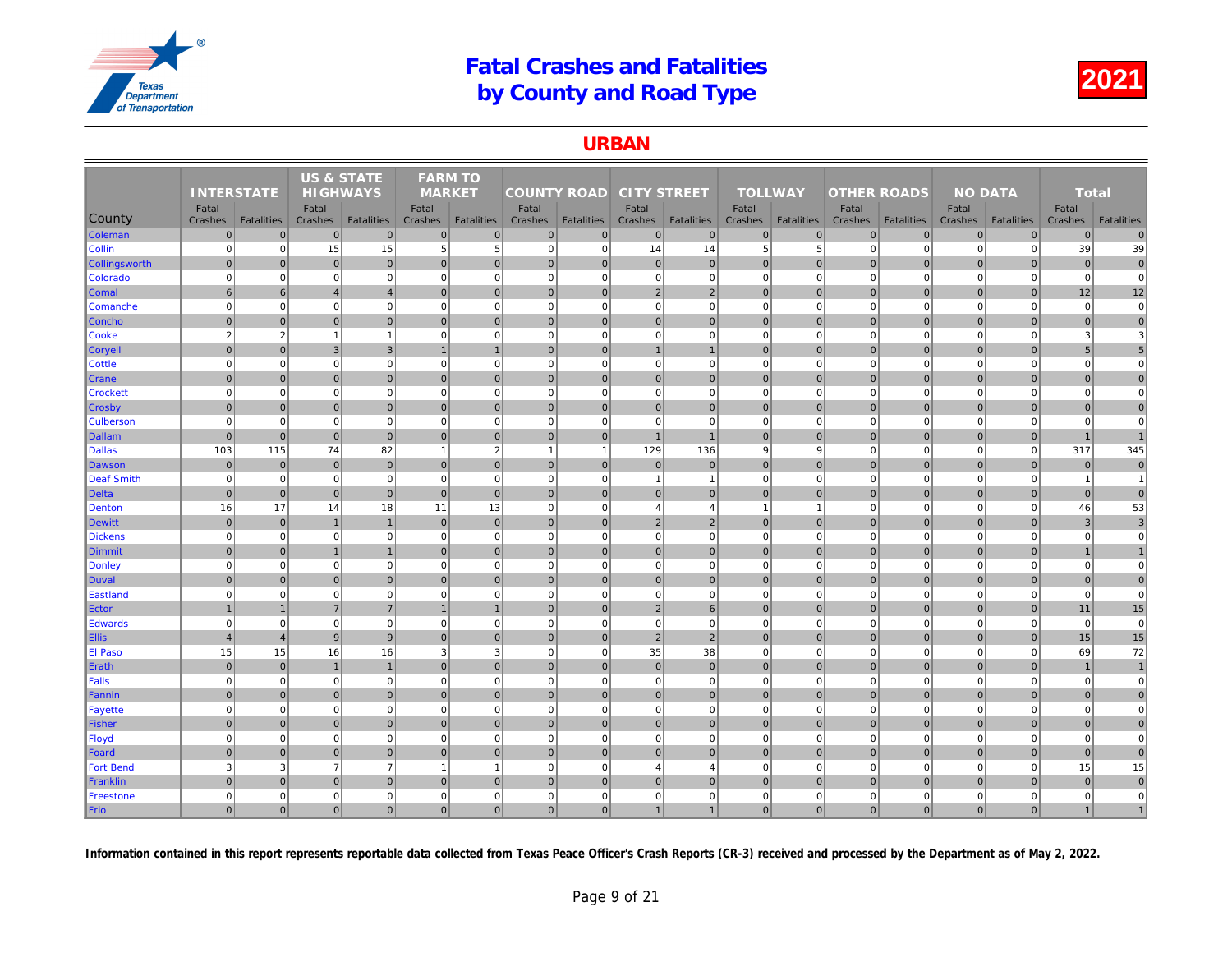#### URBAN

|                      |                       |                               | <b>US &amp; STATE</b> |                   | <b>FARM TO</b>           |                             |                    |                |                    |                   |                             |                   |                    |                   |     |
|----------------------|-----------------------|-------------------------------|-----------------------|-------------------|--------------------------|-----------------------------|--------------------|----------------|--------------------|-------------------|-----------------------------|-------------------|--------------------|-------------------|-----|
|                      | <b>INTERSTATE</b>     |                               | <b>HIGHWAYS</b>       |                   | <b>MARKET</b>            |                             | <b>COUNTY ROAD</b> |                | <b>CITY STREET</b> |                   | <b>TOLLWAY</b>              |                   | <b>OTHER ROADS</b> |                   |     |
|                      | Fatal                 |                               | Fatal                 |                   | Fatal                    |                             | Fatal              |                | Fatal              |                   | Fatal                       |                   | Fatal              |                   |     |
| County               | Crashes               | <b>Fatalities</b><br>$\Omega$ | Crashes               | <b>Fatalities</b> | Crashes                  | <b>Fatalities</b>           | Crashes            | Fatalities     | Crashes            | <b>Fatalities</b> | Crashes                     | <b>Fatalities</b> | Crashes            | <b>Fatalities</b> | Cra |
| Gaines               | $\overline{0}$        |                               | $\mathbf 0$           | $\mathbf{0}$      | $\mathbf 0$              | $\mathbf 0$                 | 0                  | $\mathbf 0$    | $\mathbf{0}$       | $\mathbf{0}$      | $\mathbf 0$                 | $\mathbf 0$       | $\mathbf 0$        | $\overline{0}$    |     |
| <b>Galveston</b>     | $\mathbf{1}$          | $\overline{1}$                | 11                    | 11                | $\boldsymbol{9}$         | 9                           | 0                  | $\mathbf 0$    | 5 <sup>5</sup>     | $6 \overline{6}$  | $\mathbf 0$                 | $\overline{0}$    | $\pmb{0}$          | $\overline{0}$    |     |
| Garza                | $\mathbf 0$           | $\Omega$                      | -1                    | $\mathbf{1}$      | $\mathbf 0$              | $\mathbf 0$<br>$\mathbf{0}$ | 0 <br> 0           | $\Omega$       | $\overline{0}$     | $\mathbf 0$       | $\mathbf 0$<br>$\mathbf{0}$ | $\mathbf 0$       | $\mathbf 0$        | $\Omega$          |     |
| Gillespie            | $\mathbf{0}$          | $\mathbf{0}$                  | $\overline{1}$        | $\overline{2}$    | $\mathbf{0}$             |                             |                    | $\overline{0}$ | $\overline{0}$     | $\overline{0}$    |                             | $\overline{0}$    | $\mathbf{0}$       | $\overline{0}$    |     |
| Glasscock            | $\mathbf 0$           | $\Omega$                      | $\Omega$              | $\mathbf 0$       | $\mathbf 0$              | $\mathbf 0$                 | $\overline{0}$     | $\Omega$       | $\mathbf{0}$       | $\mathbf 0$       | $\mathbf 0$                 | $\mathbf 0$       | $\mathbf 0$        | $\mathbf 0$       |     |
| Goliad               | $\mathbf{0}$          | $\Omega$                      | $\Omega$              | $\overline{0}$    | $\mathbf{0}$             | $\mathbf{0}$                | $\overline{0}$     | $\mathbf{0}$   | $\overline{0}$     | $\overline{0}$    | $\mathbf{0}$                | $\Omega$          | $\mathbf{0}$       | $\Omega$          |     |
| Gonzales             | $\mathbf 0$           | $\mathbf 0$                   | $\mathbf 0$           | $\overline{0}$    | $\mathbf 0$              | $\mathbf 0$                 | 0                  | $\mathbf 0$    | $\mathbf{0}$       | $\mathbf{0}$      | $\mathbf 0$                 | $\mathbf 0$       | $\mathbf 0$        | $\mathbf 0$       |     |
| $\sqrt{\frac{1}{2}}$ | $\mathbf{0}$          | $\overline{0}$                | $\overline{1}$        | $\overline{2}$    | $\mathbf{0}$             | $\mathbf{0}$                | 0                  | $\overline{0}$ | $\overline{0}$     | $\mathbf 0$       | $\mathbf{0}$                | $\mathbf{0}$      | $\mathbf 0$        | $\overline{0}$    |     |
| <b>Grayson</b>       | $\mathbf 0$           | $\Omega$                      | $\overline{4}$        | $\overline{4}$    | $\overline{\phantom{a}}$ | $\overline{1}$              | $\mathbf{0}$       | $\mathbf 0$    | $\mathbf{1}$       | $\overline{1}$    | $\mathbf 0$                 | $\mathbf 0$       | $\mathbf 0$        | $\mathbf 0$       |     |
| ∥Gregg               | $\mathbf{0}$          | $\Omega$                      | $\boldsymbol{8}$      | 8 <sup>1</sup>    | $\mathbf{0}$             | $\overline{0}$              | 0                  | $\mathbf 0$    | 1                  | 1                 | $\mathbf{0}$                | $\overline{0}$    | $\mathbf 0$        | $\overline{0}$    |     |
| Grimes               | $\mathbf 0$           | $\mathbf 0$                   | $\overline{1}$        | $\mathbf{1}$      | $\mathbf 0$              | $\mathbf 0$                 | 0                  | $\mathbf 0$    | $\mathbf 0$        | $\mathbf 0$       | $\mathbf 0$                 | $\mathbf 0$       | $\mathbf 0$        | $\mathbf 0$       |     |
| Guadalupe            | $\overline{4}$        | 6                             | $\overline{2}$        | $\mathbf{3}$      | 2                        | $\overline{2}$              | $\overline{0}$     | $\overline{0}$ | $\overline{2}$     | $\sqrt{2}$        | $\mathbf{0}$                | $\mathbf{0}$      | $\mathbf 0$        | $\overline{0}$    |     |
| Hale                 | $\mathbf{1}$          | 1                             | $\mathbf 0$           | $\mathbf{0}$      | $\mathbf 0$              | $\mathbf 0$                 | $\overline{0}$     | $\mathbf 0$    | $\mathbf{0}$       | $\mathbf{0}$      | $\mathbf 0$                 | $\mathbf 0$       | $\mathbf 0$        | $\mathbf 0$       |     |
| Hall                 | $\mathbf{0}$          | $\Omega$                      | $\mathbf 0$           | $\overline{0}$    | $\Omega$                 | $\mathbf{0}$                | $\overline{0}$     | $\overline{0}$ | $\overline{0}$     | $\overline{0}$    | $\mathbf{0}$                | $\Omega$          | $\mathbf 0$        | $\Omega$          |     |
| Hamilton             | $\overline{0}$        | $\Omega$                      | $\Omega$              | $\overline{0}$    | $\mathbf 0$              | $\mathbf 0$                 | 0                  | $\overline{0}$ | $\overline{0}$     | $\overline{0}$    | $\mathbf 0$                 | $\Omega$          | $\mathbf 0$        | $\Omega$          |     |
| Hansford             | $\mathbf 0$           | $\overline{0}$                | $\mathbf 0$           | $\overline{0}$    | $\mathbf 0$              | $\mathbf 0$                 | 0                  | $\overline{0}$ | $\overline{0}$     | $\overline{0}$    | $\mathbf 0$                 | $\mathbf{0}$      | $\mathbf 0$        | $\mathbf 0$       |     |
| Hardeman             | $\mathbf 0$           | $\mathbf 0$                   | $\Omega$              | $\overline{0}$    | $\mathbf 0$              | $\mathbf 0$                 | 0                  | $\Omega$       | $\overline{0}$     | $\Omega$          | $\mathbf 0$                 | $\mathbf 0$       | $\mathbf 0$        | $\overline{0}$    |     |
| Hardin               | $\mathbf 0$           | $\mathbf 0$                   | $\overline{2}$        | $\overline{2}$    | $\mathbf{0}$             | $\mathbf{0}$                | 0                  | $\overline{0}$ | $\overline{0}$     | $\overline{0}$    | $\mathbf 0$                 | $\overline{0}$    | $\mathbf 0$        | $\overline{0}$    |     |
| <b>Harris</b>        | 65                    | 69                            | 67                    | 70                | 6                        | 6                           | 8                  | 8              | 195                | 206               | 8                           | 8                 | $\mathbf 0$        | $\Omega$          |     |
| Harrison             | $\mathbf 0$           | $\overline{0}$                | $\overline{4}$        | $\overline{4}$    |                          | $\mathbf{1}$                | $\overline{0}$     | $\overline{0}$ | $\overline{1}$     | $\mathbf{1}$      | $\mathbf 0$                 | $\mathbf{0}$      | $\mathbf 0$        | $\overline{0}$    |     |
| Hartley              | $\mathbf 0$           | $\mathbf 0$                   | $\mathbf 0$           | $\overline{0}$    | $\mathbf 0$              | $\mathbf 0$                 | 0                  | $\mathbf 0$    | $\mathbf{0}$       | $\overline{0}$    | $\mathbf 0$                 | $\mathbf 0$       | $\mathbf 0$        | $\mathbf 0$       |     |
| Haskell              | $\mathbf 0$           | $\overline{0}$                | $\overline{0}$        | $\overline{0}$    | $\mathbf{0}$             | $\mathbf{0}$                | $\overline{0}$     | $\mathbf 0$    | $\overline{0}$     | $\overline{0}$    | $\mathbf 0$                 | $\Omega$          | $\mathbf 0$        | $\overline{0}$    |     |
| <b>Hays</b>          | 3                     | $\overline{4}$                | 3                     | $\overline{4}$    | $\overline{2}$           | $\overline{2}$              | $\overline{2}$     | $\overline{2}$ | $\overline{2}$     | 2                 | $\mathbf 0$                 | $\mathbf 0$       | $\mathbf 0$        | $\Omega$          |     |
| Hemphill             | $\mathbf{0}$          | $\mathbf{0}$                  | $\overline{0}$        | $\overline{0}$    | $\mathbf{0}$             | $\mathbf{0}$                | 0                  | $\mathbf 0$    | $\overline{0}$     | $\overline{0}$    | $\mathbf{0}$                | $\overline{0}$    | $\mathbf{0}$       | $\overline{0}$    |     |
| Henderson            | $\mathbf 0$           | $\mathbf 0$                   | 5                     | 5                 | $\mathbf 0$              | $\mathbf 0$                 | 0                  | $\Omega$       | $\overline{0}$     | $\mathbf 0$       | $\mathbf 0$                 | $\mathbf 0$       | $\mathbf 0$        | $\overline{0}$    |     |
| Hidalgo              | 10                    | 11                            | $\overline{4}$        | $6 \overline{6}$  | $\overline{8}$           | 8                           | 0                  | $\Omega$       | 9                  | 10                | $\mathbf{0}$                | $\mathbf{0}$      | $\mathbf{0}$       | $\Omega$          |     |
| Hill                 | $\mathbf 0$           | $\mathbf 0$                   | -1                    | $\mathbf{1}$      | $\mathbf 0$              | $\mathbf 0$                 | $\mathbf{0}$       | $\mathbf 0$    | $\mathbf{0}$       | $\mathbf 0$       | $\mathbf 0$                 | $\mathbf 0$       | $\mathbf 0$        | $\mathbf 0$       |     |
| <b>Hockley</b>       | $\mathbf{0}$          | $\Omega$                      | $\Omega$              | $\overline{0}$    | $\mathbf{0}$             | $\mathbf{0}$                | $\overline{0}$     | $\mathbf{0}$   | 2                  | $\overline{2}$    | $\mathbf{0}$                | $\Omega$          | $\mathbf{0}$       | $\Omega$          |     |
| Hood                 | $\mathbf 0$           | $\mathbf 0$                   | 6                     | 6                 | $\overline{\phantom{a}}$ | $\mathbf{1}$                | 0                  | $\mathbf 0$    | $\mathbf{0}$       | $\mathbf 0$       | $\mathbf 0$                 | $\mathbf 0$       | $\mathbf 0$        | $\mathbf 0$       |     |
| <b>Hopkins</b>       | $\Omega$              | $\overline{0}$                | $\mathbf{0}$          | $\overline{0}$    |                          | $\overline{1}$              | 0                  | $\overline{0}$ | $\overline{2}$     | $\overline{2}$    | $\mathbf{0}$                | $\Omega$          | $\mathbf 0$        | $\overline{0}$    |     |
| Houston              | $\mathbf 0$           | $\mathbf 0$                   | $\Omega$              | $\mathbf{0}$      | $\mathbf 0$              | $\mathbf 0$                 | 0                  | $\mathbf 0$    | $\mathbf{0}$       | $\mathbf{0}$      | $\mathbf 0$                 | $\mathbf 0$       | $\mathbf 0$        | $\mathbf 0$       |     |
| Howard               | $\mathbf{3}$          | 5                             | $\overline{2}$        | $\overline{2}$    | $\mathbf{0}$             | $\mathbf{0}$                | 0                  | $\mathbf 0$    | $\overline{0}$     | $\overline{0}$    | $\mathbf{0}$                | $\overline{0}$    | $\mathbf{0}$       | $\overline{0}$    |     |
| Hudspeth             | $\mathbf 0$           | $\mathbf 0$                   | $\mathbf 0$           | $\overline{0}$    | $\mathbf 0$              | $\mathbf 0$                 | 0                  | $\mathbf 0$    | $\mathbf{0}$       | $\overline{0}$    | $\mathbf 0$                 | $\mathbf 0$       | $\mathbf 0$        | $\mathbf 0$       |     |
| Hunt                 | $\,$ 5 $\,$           | 5                             | 5                     | $5\overline{)}$   |                          | $\overline{1}$              | $\overline{0}$     | $\mathbf 0$    | $\overline{0}$     | $\overline{0}$    | $\mathbf 0$                 | $\Omega$          | $\mathbf 0$        | $\mathbf 0$       |     |
| Hutchinson           | $\mathbf 0$           | $\mathbf 0$                   | $\Omega$              | $\overline{0}$    | $\mathbf 0$              | $\mathbf 0$                 | 0                  | $\mathbf 0$    | $\mathbf{1}$       | $\mathbf{1}$      | $\mathbf 0$                 | $\mathbf 0$       | $\mathbf 0$        | $\Omega$          |     |
| Irion                | $\mathbf{0}$          | $\mathbf 0$                   | $\overline{0}$        | $\overline{0}$    | $\Omega$                 | $\mathbf{0}$                | $\overline{0}$     | $\overline{0}$ | $\overline{0}$     | $\overline{0}$    | $\mathbf 0$                 | $\overline{0}$    | $\mathbf 0$        | $\mathbf 0$       |     |
| Jack                 | $\mathbf 0$           | $\Omega$                      | $\Omega$              | $\overline{0}$    | $\mathbf 0$              | $\mathbf 0$                 | 0                  | $\mathbf 0$    | $\mathbf{0}$       | $\overline{0}$    | $\mathbf 0$                 | $\mathbf 0$       | $\mathbf 0$        | $\mathbf 0$       |     |
| <b>Jackson</b>       | $\pmb{0}$             | $\mathbf 0$                   | $\overline{0}$        | $\overline{0}$    | $\mathbf 0$              | $\mathbf 0$                 | $\overline{0}$     | $\overline{0}$ | $\overline{0}$     | $\overline{0}$    | $\mathbf 0$                 | $\overline{0}$    | $\bf{0}$           | $\mathbf 0$       |     |
| <b>Jasper</b>        | $\mathbf 0$           | $\mathbf 0$                   | 3                     | $\overline{4}$    | $\mathbf 0$              | $\mathbf 0$                 | 0                  | $\Omega$       | $\mathbf{1}$       | $\mathbf{1}$      | $\mathbf 0$                 | $\mathbf 0$       | $\mathbf 0$        | $\Omega$          |     |
| Jeff Davis           | $\mathbf 0$           | $\mathbf{0}$                  | $\Omega$              | $\overline{0}$    | $\mathbf{0}$             | $\mathbf{0}$                | $\overline{0}$     | $\overline{0}$ | 0                  | $\overline{0}$    | $\mathbf 0$                 | $\overline{0}$    | $\mathbf 0$        | $\overline{0}$    |     |
| Jefferson            | $\boldsymbol{\Delta}$ | 5 <sup>2</sup>                | 22                    | 28                |                          | $\overline{1}$              | 0                  | $\Omega$       | $\overline{7}$     | $\overline{7}$    | $\mathbf 0$                 | $\mathbf 0$       | $\mathbf 0$        | $\mathbf{0}$      |     |
|                      |                       |                               |                       |                   |                          |                             |                    |                |                    |                   |                             |                   |                    |                   |     |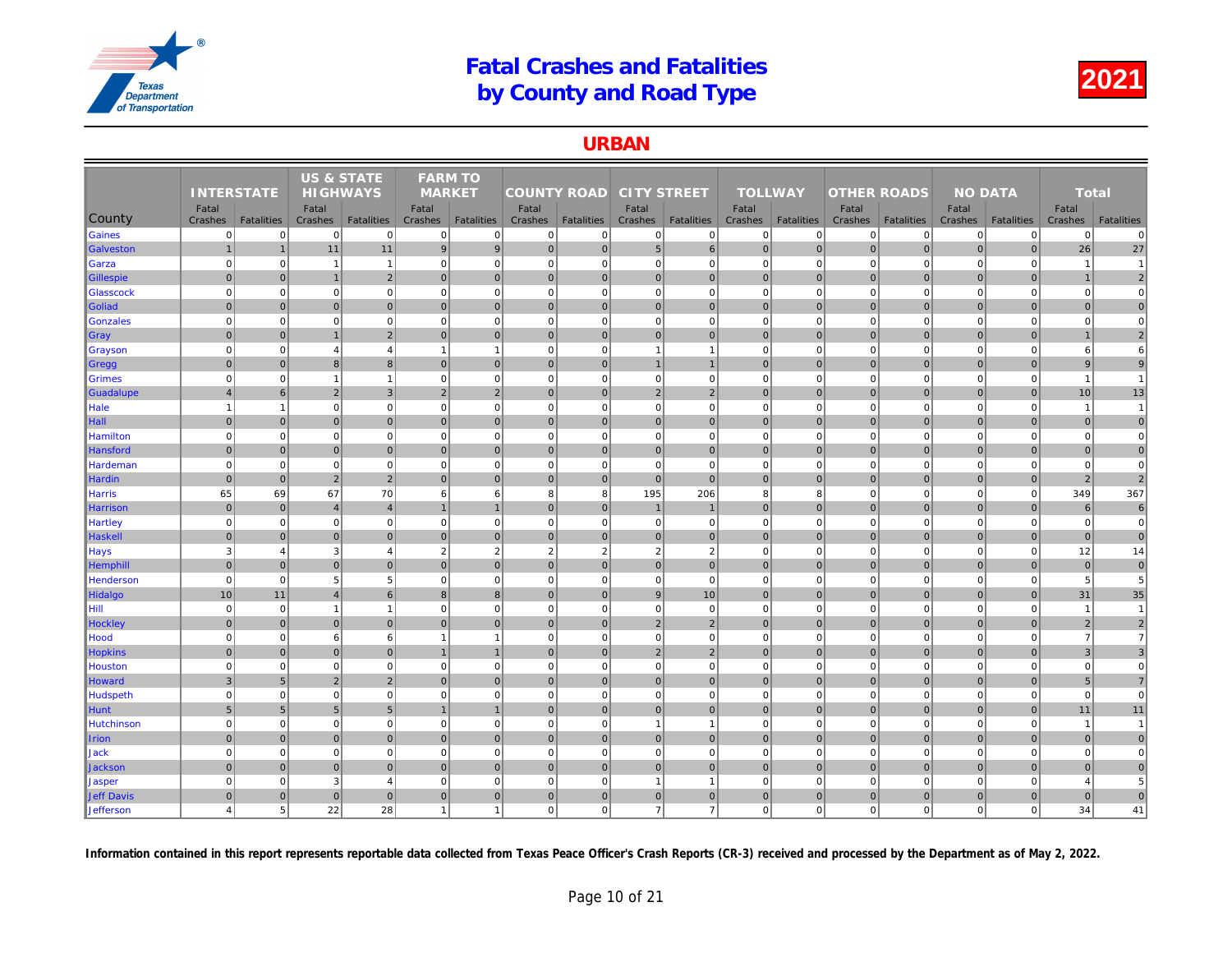#### URBAN

|                  |                   |                   | <b>US &amp; STATE</b> |                   | <b>FARM TO</b> |                   |                    |                   |                    |                   |                |                   |                    |                   |     |
|------------------|-------------------|-------------------|-----------------------|-------------------|----------------|-------------------|--------------------|-------------------|--------------------|-------------------|----------------|-------------------|--------------------|-------------------|-----|
|                  | <b>INTERSTATE</b> |                   | <b>HIGHWAYS</b>       |                   | <b>MARKET</b>  |                   | <b>COUNTY ROAD</b> |                   | <b>CITY STREET</b> |                   | <b>TOLLWAY</b> |                   | <b>OTHER ROADS</b> |                   |     |
|                  | Fatal             |                   | Fatal                 |                   | Fatal          |                   | Fatal              |                   | Fatal              |                   | Fatal          |                   | Fatal              |                   |     |
| County           | Crashes           | <b>Fatalities</b> | Crashes               | <b>Fatalities</b> | Crashes        | <b>Fatalities</b> | Crashes            | <b>Fatalities</b> | Crashes            | <b>Fatalities</b> | Crashes        | <b>Fatalities</b> | Crashes            | <b>Fatalities</b> | Cra |
| Jim Hogg         | $\overline{0}$    | $\overline{0}$    | $\mathbf{0}$          | $\overline{0}$    | $\Omega$       | $\mathbf 0$       | $\Omega$           | $\overline{0}$    | $\mathbf 0$        | $\overline{0}$    | $\mathbf 0$    | $\overline{0}$    | $\mathbf 0$        | $\mathbf 0$       |     |
| <b>Jim Wells</b> | $\mathbf 0$       | $\mathbf 0$       | -1                    | $\overline{1}$    | $\mathbf 0$    | $\mathbf 0$       | $\mathbf 0$        | $\Omega$          | $\pmb{0}$          | $\overline{0}$    | $\mathbf 0$    | $\mathbf 0$       | $\mathbf 0$        | $\Omega$          |     |
| Johnson          | $\overline{2}$    | 2                 | 5                     | $5\overline{)}$   | $\overline{2}$ | $\mathbf{3}$      | $\mathbf 1$        |                   | 5 <sup>5</sup>     | 5 <sub>5</sub>    | $\mathbf{0}$   | $\Omega$          | $\mathbf{0}$       | $\Omega$          |     |
| Jones            | $\overline{0}$    | $\mathbf{0}$      | $\mathbf 0$           | $\mathbf 0$       | $\mathbf 0$    | $\mathbf 0$       | 0                  | $\Omega$          | $\pmb{0}$          | $\mathbf{0}$      | $\mathbf 0$    | $\mathbf 0$       | $\mathbf 0$        | $\Omega$          |     |
| <b>Karnes</b>    | $\Omega$          | $\overline{0}$    | $\mathbf 0$           | $\overline{0}$    | $\mathbf{0}$   | $\mathbf{0}$      | $\overline{0}$     | $\mathbf 0$       | 0                  | $\overline{0}$    | $\mathbf{0}$   | $\overline{0}$    | $\mathbf 0$        | $\overline{0}$    |     |
| Kaufman          | 3                 | 3                 | $\overline{2}$        | $\overline{2}$    | $\mathbf 0$    | $\mathbf 0$       | $\mathbf{0}$       | $\Omega$          | $\sqrt{2}$         | $\overline{2}$    | $\mathbf 0$    | $\Omega$          | $\mathbf 0$        | $\mathbf 0$       |     |
| Kendall          | $\overline{2}$    | $\overline{2}$    | $\overline{1}$        | $\mathbf{1}$      | $\overline{0}$ | 0                 | 0                  | $\mathbf{0}$      | $\mathbf{1}$       | 1                 | $\mathbf{0}$   | 0                 | $\mathbf 0$        | $\pmb{0}$         |     |
| Kenedy           | $\mathbf 0$       | $\mathbf{0}$      | $\mathbf 0$           | $\mathbf 0$       | $\mathbf 0$    | $\mathbf 0$       | $\mathbf{0}$       | $\mathbf 0$       | $\pmb{0}$          | $\overline{0}$    | $\mathbf 0$    | $\mathbf 0$       | $\mathbf 0$        | $\mathbf 0$       |     |
| Kent             | $\overline{0}$    | $\overline{0}$    | $\mathbf{0}$          | $\overline{0}$    | $\mathbf{0}$   | $\mathbf{0}$      | $\overline{0}$     | $\mathbf 0$       | 0                  | $\overline{0}$    | $\mathbf{0}$   | $\Omega$          | $\mathbf 0$        | $\overline{0}$    |     |
| Kerr             | $\mathbf 0$       | $\mathbf{0}$      | $\mathbf 0$           | $\mathbf 0$       | $\mathbf 0$    | $\mathbf 0$       | $\mathbf{0}$       | $\mathbf 0$       | $\pmb{0}$          | $\mathbf{0}$      | $\mathbf 0$    | $\mathbf 0$       | $\mathbf 0$        | $\mathbf 0$       |     |
| Kimble           | $\Omega$          | $\overline{0}$    | $\mathbf{0}$          | $\overline{0}$    | $\Omega$       | $\mathbf{0}$      | $\Omega$           | $\mathbf{0}$      | 0                  | $\overline{0}$    | $\mathbf{0}$   | $\overline{0}$    | $\mathbf 0$        | $\Omega$          |     |
| King             | $\overline{0}$    | $\overline{0}$    | $\mathbf 0$           | $\mathbf 0$       | $\mathbf 0$    | $\mathbf 0$       | $\overline{0}$     | $\mathbf 0$       | $\pmb{0}$          | $\overline{0}$    | $\mathbf 0$    | $\mathbf 0$       | $\mathbf 0$        | $\mathbf 0$       |     |
| Kinney           | $\overline{0}$    | $\overline{0}$    | $\mathbf 0$           | $\overline{0}$    | $\mathbf{0}$   | $\mathbf 0$       | $\overline{0}$     | $\mathbf{0}$      | 0                  | $\overline{0}$    | $\mathbf{0}$   | $\overline{0}$    | $\mathbf 0$        | $\mathbf 0$       |     |
| <b>Kleberg</b>   | $\mathbf 0$       | $\overline{0}$    | 2                     | $\overline{2}$    | $\mathbf 0$    | $\mathbf 0$       | $\overline{0}$     | $\mathbf 0$       | $\mathbf 0$        | $\overline{0}$    | $\mathbf 0$    | $\mathbf 0$       | $\mathbf 0$        | $\mathbf 0$       |     |
| <b>Knox</b>      | $\overline{0}$    | $\overline{0}$    | $\mathbf{0}$          | $\overline{0}$    | $\Omega$       | $\mathbf{0}$      | 0                  | $\mathbf 0$       | 0                  | $\overline{0}$    | $\mathbf{0}$   | $\overline{0}$    | $\mathbf 0$        | $\pmb{0}$         |     |
| Lamar            | $\overline{0}$    | $\overline{0}$    | 3                     | $\mathbf{3}$      | $\overline{1}$ | $\overline{1}$    | $\overline{0}$     | $\Omega$          | $\mathbf{1}$       | $\mathbf{1}$      | $\mathbf 0$    | $\mathbf 0$       | $\mathbf 0$        | $\Omega$          |     |
| Lamb             | $\mathbf 0$       | $\overline{0}$    | $\overline{2}$        | $\mathbf{3}$      | $\overline{0}$ | $\mathbf 0$       | $\overline{0}$     | $\mathbf{0}$      | 0                  | $\overline{0}$    | $\mathbf{0}$   | $\overline{0}$    | $\mathbf 0$        | $\overline{0}$    |     |
| Lampasas         | $\mathbf 0$       | $\overline{0}$    | $\mathbf 0$           | $\overline{0}$    | $\mathbf 0$    | $\mathbf 0$       | 0                  | $\mathbf 0$       | $\overline{0}$     | $\overline{0}$    | $\mathbf 0$    | $\mathbf 0$       | $\mathbf 0$        | $\mathbf 0$       |     |
| La Salle         | $\Omega$          | $\overline{0}$    | $\mathbf 0$           | $\overline{0}$    | $\Omega$       | $\mathbf{0}$      | 0                  | $\mathbf 0$       | 0                  | $\overline{0}$    | $\mathbf{0}$   | $\overline{0}$    | $\mathbf 0$        | $\Omega$          |     |
| Lavaca           | $\Omega$          | $\overline{0}$    | $\Omega$              | $\overline{0}$    | $\Omega$       | $\mathbf 0$       | $\overline{0}$     | $\Omega$          | $\mathbf 0$        | $\overline{0}$    | $\mathbf 0$    | $\Omega$          | $\mathbf 0$        | $\Omega$          |     |
| Lee              | $\mathbf 0$       | $\overline{0}$    | 0                     | $\overline{0}$    | $\overline{0}$ | $\mathbf 0$       | 0                  | $\mathbf 0$       | 0                  | $\overline{0}$    | $\mathbf{0}$   | $\overline{0}$    | $\mathbf 0$        | $\pmb{0}$         |     |
| Leon             | $\Omega$          | $\overline{0}$    | $\mathbf 0$           | $\mathbf 0$       | $\mathbf 0$    | $\mathbf 0$       | 0                  | $\Omega$          | $\mathbf 0$        | $\overline{0}$    | $\mathbf 0$    | $\mathbf 0$       | $\mathbf 0$        | $\mathbf 0$       |     |
| Liberty          | $\overline{0}$    | $\overline{0}$    | 3                     | $\overline{3}$    | $\Omega$       | $\mathbf{0}$      | $\overline{0}$     | $\mathbf 0$       | 0                  | $\overline{0}$    | $\mathbf{0}$   | $\overline{0}$    | $\mathbf 0$        | $\mathbf 0$       |     |
| Limestone        | $\Omega$          | $\overline{0}$    | $\mathbf 0$           | $\mathbf 0$       | $\mathbf 0$    | $\mathbf 0$       | $\overline{0}$     | $\Omega$          | $\pmb{0}$          | $\overline{0}$    | $\mathbf 0$    | $\mathbf 0$       | $\mathbf 0$        | $\mathbf 0$       |     |
| Lipscomb         | $\overline{0}$    | $\mathbf{0}$      | $\mathbf{0}$          | $\overline{0}$    | $\mathbf{0}$   | $\mathbf 0$       | $\overline{0}$     | $\mathbf 0$       | $\mathbf 0$        | $\overline{0}$    | $\mathbf{0}$   | $\overline{0}$    | $\mathbf 0$        | $\overline{0}$    |     |
| <b>Live Oak</b>  | $\overline{0}$    | $\mathbf{0}$      | $\mathbf 0$           | $\mathbf 0$       | $\mathbf 0$    | $\mathbf 0$       | 0                  | $\Omega$          | $\mathbf 0$        | $\mathbf{0}$      | $\mathbf 0$    | $\Omega$          | $\mathbf 0$        | $\Omega$          |     |
| Llano            | $\overline{0}$    | $\overline{0}$    | $\mathbf 0$           | $\overline{0}$    | $\mathbf 0$    | $\mathbf 0$       | $\overline{0}$     | $\mathbf 0$       | 0                  | $\overline{0}$    | $\mathbf 0$    | $\overline{0}$    | $\mathbf 0$        | $\mathbf 0$       |     |
| Loving           | $\Omega$          | $\overline{0}$    | $\Omega$              | $\mathbf 0$       | $\mathbf 0$    | $\mathbf 0$       | $\overline{0}$     | $\Omega$          | $\mathbf 0$        | $\overline{0}$    | $\mathbf 0$    | $\Omega$          | $\mathbf 0$        | $\mathbf 0$       |     |
| Lubbock          | $\overline{4}$    | $\overline{4}$    | 18                    | 19                | $\overline{2}$ | $\mathbf{3}$      | 0                  | $\mathbf 0$       | 18                 | 19                | $\mathbf{0}$   | $\overline{0}$    | $\mathbf 0$        | $\pmb{0}$         |     |
| Lynn             | $\mathbf 0$       | $\mathbf{0}$      | $\mathbf 0$           | $\overline{0}$    | $\mathbf 0$    | $\mathbf 0$       | 0                  | $\mathbf 0$       | $\mathbf 0$        | $\overline{0}$    | $\mathbf 0$    | $\mathbf 0$       | $\mathbf 0$        | $\mathbf 0$       |     |
| <b>Madison</b>   | $\overline{0}$    | $\overline{0}$    | $\mathbf{0}$          | $\overline{0}$    | $\mathbf{0}$   | $\mathbf{0}$      | $\overline{0}$     | $\mathbf 0$       | $\pmb{0}$          | $\overline{0}$    | $\mathbf{0}$   | $\mathbf{0}$      | $\mathbf{0}$       | $\overline{0}$    |     |
| <b>Marion</b>    | $\mathbf 0$       | $\mathbf{0}$      | $\mathbf 0$           | $\mathbf 0$       | $\mathbf 0$    | $\mathbf 0$       | $\mathbf{0}$       | 0                 | $\mathbf 0$        | $\mathbf{0}$      | $\mathbf 0$    | $\mathbf 0$       | $\mathbf 0$        | $\mathbf 0$       |     |
| <b>Martin</b>    | $\Omega$          | $\overline{0}$    | $\mathbf{0}$          | $\overline{0}$    | $\Omega$       | $\mathbf{0}$      | $\overline{0}$     | $\mathbf{0}$      | 0                  | $\overline{0}$    | $\mathbf{0}$   | $\Omega$          | $\mathbf 0$        | $\Omega$          |     |
| Mason            | $\overline{0}$    | $\mathbf{0}$      | $\mathbf 0$           | $\mathbf 0$       | $\mathbf 0$    | $\mathbf 0$       | $\mathbf{0}$       | $\mathbf 0$       | $\mathbf 0$        | $\mathbf{0}$      | $\mathbf 0$    | $\mathbf 0$       | $\mathbf 0$        | $\mathbf 0$       |     |
| Matagorda        | $\overline{0}$    | $\overline{0}$    | $\mathbf 0$           | $\overline{0}$    | $\mathbf{0}$   | $\mathbf{0}$      | $\overline{0}$     | $\mathbf 0$       | 0                  | $\overline{0}$    | $\mathbf{0}$   | $\overline{0}$    | $\mathbf 0$        | $\mathbf 0$       |     |
| <b>Maverick</b>  | $\Omega$          | $\mathbf{0}$      | $\mathbf 0$           | $\mathbf 0$       | $\mathbf 0$    | $\mathbf 0$       | $\overline{0}$     | $\Omega$          | $\pmb{0}$          | $\mathbf{0}$      | $\mathbf 0$    | $\mathbf 0$       | $\mathbf 0$        | $\mathbf 0$       |     |
| <b>McCulloch</b> | $\Omega$          | $\overline{0}$    | $\overline{1}$        | $\overline{1}$    | $\Omega$       | $\mathbf{0}$      | $\Omega$           | $\mathbf{0}$      | 0                  | $\Omega$          | $\Omega$       | $\Omega$          | $\mathbf{0}$       | $\mathbf{0}$      |     |
| <b>McLennan</b>  | $\overline{2}$    | $\overline{2}$    | 11                    | 11                | $\mathbf 0$    | $\mathbf 0$       | $\mathbf{0}$       | $\mathbf 0$       | 12                 | 12                | $\mathbf 0$    | $\mathbf 0$       | $\mathbf 0$        | $\mathbf 0$       |     |
| <b>McMullen</b>  | $\overline{0}$    | $\mathbf{0}$      | $\mathbf 0$           | $\overline{0}$    | $\mathbf{0}$   | $\mathbf{0}$      | $\Omega$           | $\mathbf 0$       | $\pmb{0}$          | $\overline{0}$    | $\mathbf{0}$   | $\overline{0}$    | $\mathbf 0$        | $\overline{0}$    |     |
| <b>Medina</b>    | $\mathbf 0$       | $\mathbf{0}$      | 0                     | $\overline{0}$    | $\mathbf 0$    | $\mathbf 0$       | $\mathbf{0}$       | 0                 | $\mathbf 0$        | $\mathbf{0}$      | $\mathbf 0$    | $\mathbf 0$       | $\mathbf 0$        | 0                 |     |
| Menard           | $\overline{0}$    | 0                 | $\mathbf{0}$          | $\overline{0}$    | $\Omega$       | $\mathbf{0}$      | $\overline{0}$     | $\Omega$          | 0                  | $\overline{0}$    | $\mathbf{0}$   | 0                 | $\Omega$           | $\mathbf{0}$      |     |
|                  |                   |                   |                       |                   |                |                   |                    |                   |                    |                   |                |                   |                    |                   |     |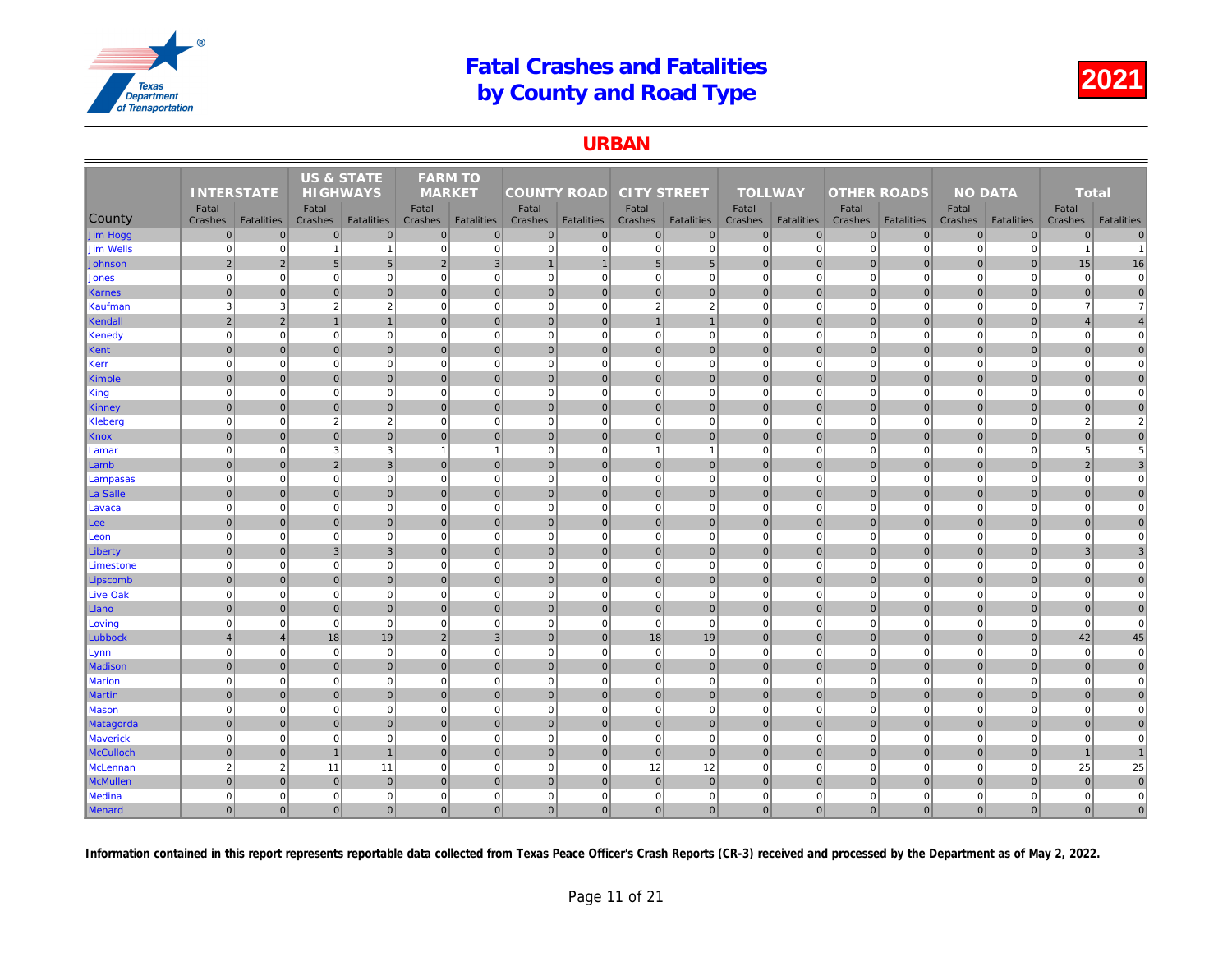#### URBAN

|                      |                   |                   | <b>US &amp; STATE</b> |                   | <b>FARM TO</b>   |                   |                    |                   |                    |                   |                  |                   |                    |                   |     |
|----------------------|-------------------|-------------------|-----------------------|-------------------|------------------|-------------------|--------------------|-------------------|--------------------|-------------------|------------------|-------------------|--------------------|-------------------|-----|
|                      | <b>INTERSTATE</b> |                   | <b>HIGHWAYS</b>       |                   | <b>MARKET</b>    |                   | <b>COUNTY ROAD</b> |                   | <b>CITY STREET</b> |                   | <b>TOLLWAY</b>   |                   | <b>OTHER ROADS</b> |                   |     |
| County               | Fatal<br>Crashes  | <b>Fatalities</b> | Fatal<br>Crashes      | <b>Fatalities</b> | Fatal<br>Crashes | <b>Fatalities</b> | Fatal<br>Crashes   | <b>Fatalities</b> | Fatal<br>Crashes   | <b>Fatalities</b> | Fatal<br>Crashes | <b>Fatalities</b> | Fatal<br>Crashes   | <b>Fatalities</b> | Cra |
| <b>Midland</b>       | $\overline{7}$    | $\overline{7}$    | 9 <sup>1</sup>        | 9                 | $\overline{2}$   | $\overline{2}$    | $\overline{0}$     | $\mathbf 0$       | 3                  | 3                 | $\mathbf 0$      | $\overline{0}$    | $\mathbf 0$        | $\mathbf 0$       |     |
| <b>Milam</b>         | $\mathbf 0$       | $\overline{0}$    | $\mathbf 0$           | $\overline{0}$    | $\overline{0}$   | $\mathbf 0$       | $\overline{0}$     | $\mathbf 0$       | $\mathbf{1}$       | $\mathbf{1}$      | $\mathbf 0$      | $\overline{0}$    | $\mathbf 0$        | $\pmb{0}$         |     |
| Vills                | $\Omega$          | $\overline{0}$    | $\mathbf 0$           | $\mathbf 0$       | $\mathbf 0$      | $\mathbf 0$       | $\overline{0}$     | $\mathbf 0$       | $\mathbf 0$        | $\overline{0}$    | $\mathbf 0$      | $\mathbf 0$       | $\mathbf 0$        | $\mathbf 0$       |     |
| <b>Mitchell</b>      | $\overline{0}$    | $\overline{0}$    | $\mathbf{0}$          | $\overline{0}$    | $\Omega$         | $\mathbf{0}$      | 0                  | $\mathbf{0}$      | 0                  | $\overline{0}$    | $\mathbf{0}$     | $\overline{0}$    | $\mathbf{0}$       | $\mathbf{0}$      |     |
| <b>Montague</b>      | $\Omega$          | $\overline{0}$    | $\mathbf 0$           | $\mathbf 0$       | $\mathbf 0$      | $\mathbf 0$       | $\mathbf{0}$       | $\Omega$          | $\pmb{0}$          | $\overline{0}$    | $\mathbf 0$      | $\mathbf 0$       | $\mathbf 0$        | $\mathbf 0$       |     |
| <b>Montgomery</b>    | $\Omega$          | $\overline{0}$    | 6                     | 6                 | 3                | $\overline{3}$    | $\Omega$           | $\Omega$          | $\mathbf{1}$       | $\mathbf{1}$      | $\mathbf{0}$     | $\overline{0}$    | $\mathbf{0}$       | $\Omega$          |     |
| Moore                | $\overline{0}$    | $\mathbf{0}$      | $\mathbf{1}$          | $\overline{1}$    | $\mathbf 0$      | $\mathbf 0$       | 0                  | $\mathbf 0$       | 0                  | $\mathbf{0}$      | $\mathbf 0$      | $\mathbf 0$       | $\mathbf 0$        | $\mathbf 0$       |     |
| <b>Morris</b>        | $\Omega$          | $\overline{0}$    | $\mathbf{0}$          | $\overline{0}$    | $\mathbf{0}$     | $\mathbf{0}$      | $\overline{0}$     | $\mathbf 0$       | 0                  | $\overline{0}$    | $\mathbf{0}$     | $\overline{0}$    | $\mathbf 0$        | $\overline{0}$    |     |
| <b>Motley</b>        | $\Omega$          | $\overline{0}$    | $\mathbf 0$           | $\mathbf 0$       | $\Omega$         | $\mathbf 0$       | $\mathbf 0$        | $\Omega$          | $\mathbf 0$        | $\mathbf 0$       | $\mathbf 0$      | $\Omega$          | $\mathbf 0$        | 0                 |     |
| Nacogdoches          | $\mathbf 0$       | $\overline{0}$    | 10                    | 11                | $\overline{0}$   | $\mathbf{0}$      | 0                  | $\mathbf 0$       | 1                  | $\vert$ 1         | $\mathbf{0}$     | 0                 | $\mathbf 0$        | $\pmb{0}$         |     |
| <b>Navarro</b>       | $\overline{1}$    | $\mathbf{1}$      | 3                     | $\mathbf{3}$      | $\mathbf 0$      | $\mathbf 0$       | $\mathbf{0}$       | $\mathbf 0$       | $\mathbf{1}$       | $\mathbf{1}$      | $\mathbf 0$      | $\mathbf 0$       | $\mathbf 0$        | $\mathbf 0$       |     |
| <b>Newton</b>        | $\overline{0}$    | $\overline{0}$    | $\mathbf{0}$          | $\overline{0}$    | $\mathbf{0}$     | $\mathbf{0}$      | $\overline{0}$     | $\mathbf 0$       | 0                  | $\overline{0}$    | $\mathbf{0}$     | $\overline{0}$    | $\mathbf 0$        | $\overline{0}$    |     |
| <b>Nolan</b>         | $\overline{2}$    | $\overline{2}$    | $\mathbf 0$           | $\mathbf 0$       | $\mathbf 0$      | $\mathbf 0$       | $\mathbf{0}$       | $\mathbf 0$       | $\overline{1}$     | $\mathbf{1}$      | $\mathbf 0$      | $\mathbf 0$       | $\mathbf 0$        | $\mathbf 0$       |     |
| <b>Nueces</b>        | 3                 | 3 <sup>1</sup>    | 21                    | 21                | 3                | $\mathbf{3}$      | $\mathbf 1$        | $\overline{1}$    | 15                 | 15                | $\mathbf{0}$     | $\overline{0}$    | $\mathbf 0$        | $\mathbf{0}$      |     |
| <b>Ochiltree</b>     | $\overline{0}$    | $\overline{0}$    | $\overline{1}$        | $\overline{1}$    | $\mathbf 0$      | $\mathbf 0$       | 0                  | $\overline{0}$    | $\mathbf 0$        | $\overline{0}$    | $\mathbf 0$      | $\mathbf 0$       | $\mathbf 0$        | $\Omega$          |     |
| Oldham               | $\mathbf 0$       | $\overline{0}$    | $\mathbf 0$           | $\overline{0}$    | $\mathbf{0}$     | $\mathbf 0$       | $\overline{0}$     | $\mathbf{0}$      | $\pmb{0}$          | $\overline{0}$    | $\mathbf 0$      | $\overline{0}$    | $\mathbf 0$        | $\mathbf 0$       |     |
| Orange               | 3                 | 3                 | 5                     | 5                 | $\overline{1}$   | $\mathbf{1}$      | 0                  | $\Omega$          | $\overline{2}$     | $\overline{2}$    | $\mathbf 0$      | $\mathbf 0$       | $\mathbf 0$        | $\mathbf 0$       |     |
| <b>Palo Pinto</b>    | $\overline{0}$    | $\overline{0}$    | $\mathbf{0}$          | $\overline{0}$    | $\Omega$         | $\mathbf{0}$      | 0                  | $\mathbf{0}$      | 0                  | $\overline{0}$    | $\mathbf{0}$     | 0                 | $\mathbf 0$        | $\mathbf 0$       |     |
| Panola               | $\Omega$          | $\overline{0}$    | $\overline{1}$        | $\overline{1}$    | $\Omega$         | $\mathbf 0$       | $\overline{0}$     | $\Omega$          | $\pmb{0}$          | $\overline{0}$    | $\mathbf 0$      | $\mathbf 0$       | $\mathbf 0$        | $\Omega$          |     |
| Parker               | 5                 | 5 <sub>5</sub>    | $\overline{4}$        | $\overline{4}$    | $\mathbf{0}$     | $\mathbf 0$       | $\overline{0}$     | $\mathbf 0$       | $\mathbf{1}$       | $\mathbf{1}$      | $\mathbf{0}$     | $\mathbf{0}$      | $\mathbf 0$        | $\overline{0}$    |     |
| Parmer               | $\mathbf 0$       | $\overline{0}$    | $\mathbf 0$           | $\overline{0}$    | $\mathbf 0$      | $\mathbf 0$       | 0                  | $\Omega$          | 0                  | $\overline{0}$    | $\mathbf 0$      | $\mathbf 0$       | $\mathbf 0$        | $\Omega$          |     |
| Pecos                | $\overline{2}$    | 2                 | $\overline{2}$        | $\overline{2}$    | $\mathbf{0}$     | $\mathbf 0$       | $\overline{0}$     | $\mathbf 0$       | 0                  | $\overline{0}$    | $\mathbf 0$      | $\overline{0}$    | $\mathbf 0$        | $\overline{0}$    |     |
| Polk                 | $\Omega$          | $\overline{0}$    | $\overline{1}$        | $\overline{1}$    | $\mathbf 0$      | $\mathbf 0$       | $\overline{0}$     | $\Omega$          | $\mathbf 0$        | $\overline{0}$    | $\mathbf 0$      | $\mathbf 0$       | $\mathbf 0$        | $\Omega$          |     |
| Potter               | $5\phantom{1}$    | 5 <sup>5</sup>    | $\overline{1}$        | $\overline{1}$    | $\overline{0}$   | 0                 | 0                  | $\mathbf{0}$      | 11                 | 16                | $\mathbf{0}$     | $\overline{0}$    | $\mathbf{0}$       | $\pmb{0}$         |     |
| Presidio             | $\Omega$          | $\overline{0}$    | $\mathbf 0$           | $\overline{0}$    | $\mathbf 0$      | $\mathbf 0$       | 0                  | $\Omega$          | $\mathbf 0$        | $\mathbf{0}$      | $\mathbf 0$      | $\mathbf 0$       | $\mathbf 0$        | $\mathbf 0$       |     |
| <b>Rains</b>         | $\Omega$          | $\overline{0}$    | $\mathbf{0}$          | $\overline{0}$    | $\Omega$         | $\mathbf{0}$      | $\overline{0}$     | $\mathbf{0}$      | 0                  | $\overline{0}$    | $\mathbf{0}$     | $\overline{0}$    | $\mathbf{0}$       | $\mathbf{0}$      |     |
| Randall              |                   | $\overline{2}$    | 3                     | $\mathbf{3}$      | $\mathbf 0$      | $\mathbf 0$       | $\overline{0}$     | $\Omega$          | 6                  | 6                 | $\mathbf 0$      | $\mathbf 0$       | $\mathbf 0$        | $\mathbf 0$       |     |
| Reagan               | $\Omega$          | $\Omega$          | $\mathbf{0}$          | $\overline{0}$    | $\Omega$         | $\mathbf{0}$      | $\Omega$           | $\Omega$          | 0                  | $\overline{0}$    | $\mathbf{0}$     | $\overline{0}$    | $\mathbf{0}$       | $\Omega$          |     |
| Real                 | $\mathbf 0$       | $\mathbf{0}$      | $\mathbf 0$           | $\overline{0}$    | $\mathbf 0$      | $\mathbf 0$       | $\overline{0}$     | $\Omega$          | $\mathbf 0$        | $\overline{0}$    | $\mathbf 0$      | $\mathbf 0$       | $\mathbf 0$        | $\mathbf 0$       |     |
| <b>Red River</b>     | $\overline{0}$    | $\overline{0}$    | $\mathbf 0$           | $\overline{0}$    | $\mathbf{0}$     | $\mathbf{0}$      | $\overline{0}$     | $\mathbf 0$       | 0                  | $\overline{0}$    | $\mathbf{0}$     | $\overline{0}$    | $\mathbf 0$        | $\overline{0}$    |     |
| <b>Reeves</b>        |                   | $\overline{1}$    | $\mathbf 0$           | $\mathbf 0$       | $\mathbf 0$      | $\mathbf 0$       | $\mathbf{0}$       | $\Omega$          | $\sqrt{2}$         | $\overline{2}$    | $\mathbf 0$      | $\mathbf 0$       | $\mathbf 0$        | $\mathbf 0$       |     |
| <b>Refugio</b>       | $\mathbf{0}$      | $\overline{0}$    | 0                     | $\overline{0}$    | $\overline{0}$   | $\mathbf{0}$      | 0                  | $\mathbf{0}$      | 0                  | $\overline{0}$    | $\mathbf{0}$     | $\overline{0}$    | $\mathbf 0$        | $\pmb{0}$         |     |
| <b>Roberts</b>       | $\overline{0}$    | $\overline{0}$    | $\mathbf 0$           | $\mathbf 0$       | $\mathbf 0$      | $\mathbf 0$       | $\overline{0}$     | $\mathbf 0$       | $\pmb{0}$          | $\overline{0}$    | $\mathbf 0$      | $\mathbf 0$       | $\mathbf 0$        | $\mathbf 0$       |     |
| <b>Robertson</b>     | $\mathbf 0$       | $\overline{0}$    | $\mathbf 0$           | $\overline{0}$    | $\mathbf{0}$     | $\mathbf 0$       | $\overline{0}$     | $\mathbf{0}$      | $\pmb{0}$          | $\overline{0}$    | $\mathbf{0}$     | $\mathbf{0}$      | $\mathbf 0$        | $\mathbf 0$       |     |
| <b>Rockwall</b>      | $\overline{2}$    | $\overline{2}$    | 2                     | $\overline{2}$    | 2                | $\overline{2}$    | $\overline{0}$     | $\Omega$          | $\mathbf{1}$       | $\mathbf{1}$      | $\mathbf 0$      | $\mathbf 0$       | $\mathbf 0$        | $\Omega$          |     |
| <b>Runnels</b>       | $\Omega$          | $\overline{0}$    | $\mathbf{0}$          | $\overline{0}$    | $\Omega$         | $\mathbf{0}$      | $\overline{0}$     | $\mathbf 0$       | 0                  | $\overline{0}$    | $\mathbf{0}$     | $\overline{0}$    | $\mathbf 0$        | $\mathbf 0$       |     |
| <b>Rusk</b>          | $\overline{0}$    | $\overline{0}$    | $\overline{1}$        | $\overline{1}$    | $\Omega$         | $\mathbf 0$       | $\overline{0}$     | $\Omega$          | $\pmb{0}$          | $\overline{0}$    | $\mathbf 0$      | $\mathbf 0$       | $\mathbf 0$        | $\Omega$          |     |
| Sabine               | $\overline{0}$    | $\overline{0}$    | $\mathbf 0$           | $\overline{0}$    | $\mathbf 0$      | $\mathbf 0$       | $\overline{0}$     | $\mathbf 0$       | 0                  | $\overline{0}$    | $\mathbf 0$      | $\overline{0}$    | $\pmb{0}$          | $\pmb{0}$         |     |
| <b>San Augustine</b> | $\Omega$          | $\overline{0}$    | $\mathbf 0$           | $\overline{0}$    | $\Omega$         | $\mathbf 0$       | $\mathbf{0}$       | $\Omega$          | $\mathbf 0$        | $\mathbf{0}$      | $\mathbf 0$      | $\mathbf 0$       | $\mathbf 0$        | $\mathbf 0$       |     |
| San Jacinto          | $\overline{0}$    | $\overline{0}$    | $\mathbf{0}$          | $\overline{0}$    | $\Omega$         | $\mathbf{0}$      | $\Omega$           | $\Omega$          | 0                  | $\overline{0}$    | $\mathbf{0}$     | 0                 | $\mathbf 0$        | $\mathbf{0}$      |     |
| <b>San Patricio</b>  | $\Omega$          | $\overline{0}$    | $\Omega$              | $\mathbf 0$       | $\mathbf 0$      | $\mathbf 0$       | $\overline{0}$     | $\Omega$          | $\mathbf{1}$       | $\overline{1}$    | $\mathbf 0$      | $\mathbf 0$       | $\mathbf 0$        | $\mathbf 0$       |     |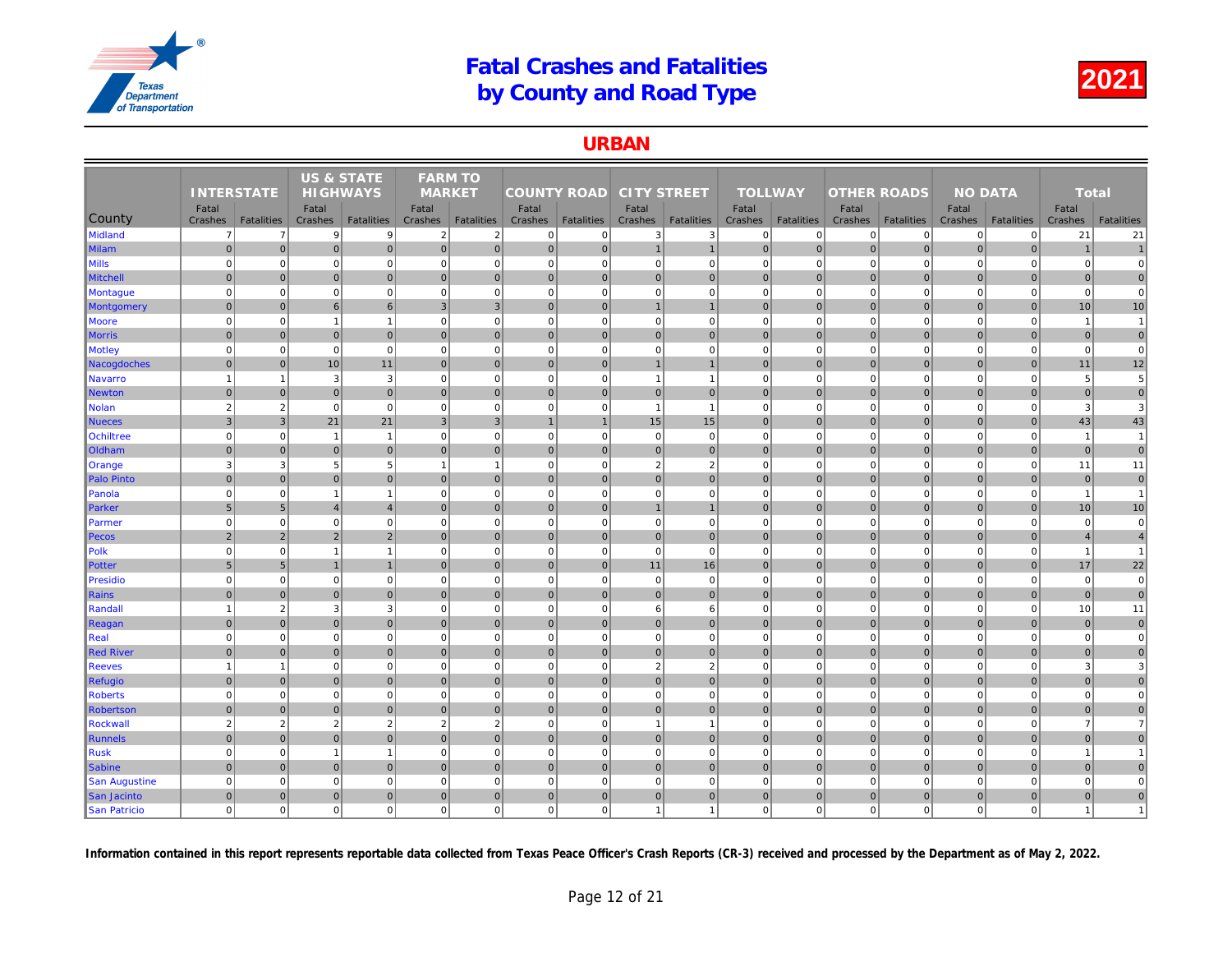### URBAN

|                   |                   |                   | <b>US &amp; STATE</b> |                   | <b>FARM TO</b> |                   |                    |                   |                    |                   |                |                   |                    |                   |     |
|-------------------|-------------------|-------------------|-----------------------|-------------------|----------------|-------------------|--------------------|-------------------|--------------------|-------------------|----------------|-------------------|--------------------|-------------------|-----|
|                   | <b>INTERSTATE</b> |                   | <b>HIGHWAYS</b>       |                   | <b>MARKET</b>  |                   | <b>COUNTY ROAD</b> |                   | <b>CITY STREET</b> |                   | <b>TOLLWAY</b> |                   | <b>OTHER ROADS</b> |                   |     |
|                   | Fatal             |                   | Fatal                 |                   | Fatal          |                   | Fatal              |                   | Fatal              |                   | Fatal          |                   | Fatal              |                   |     |
| County            | Crashes           | <b>Fatalities</b> | Crashes               | <b>Fatalities</b> | Crashes        | <b>Fatalities</b> | Crashes            | <b>Fatalities</b> | Crashes            | <b>Fatalities</b> | Crashes        | <b>Fatalities</b> | Crashes            | <b>Fatalities</b> | Cra |
| <b>San Saba</b>   | $\mathbf 0$       | $\Omega$          | $\mathbf 0$           | $\overline{0}$    | $\mathbf{0}$   | $\mathbf 0$       | $\overline{0}$     | $\overline{0}$    | $\overline{0}$     | 0                 | $\mathbf{0}$   | $\mathbf{0}$      | $\mathbf 0$        | $\overline{0}$    |     |
| Schleicher        | $\mathbf 0$       | $\Omega$          | $\Omega$              | $\mathbf{0}$      | $\mathbf 0$    | $\mathbf 0$       | $\overline{0}$     | $\overline{0}$    | $\mathbf{0}$       | $\overline{0}$    | $\mathbf 0$    | $\Omega$          | $\mathbf 0$        | $\Omega$          |     |
| Scurry            | $\mathbf 0$       | $\Omega$          | $\mathbf 0$           | $\mathbf 0$       | $\mathbf 0$    | $\mathbf 0$       | $\overline{0}$     | $\overline{0}$    | $\overline{0}$     | $\overline{0}$    | $\mathbf 0$    | $\Omega$          | $\mathbf 0$        | $\mathbf 0$       |     |
| Shackelford       | $\mathbf 0$       | $\mathbf 0$       | $\Omega$              | $\overline{0}$    | $\mathbf 0$    | $\mathbf 0$       | $\overline{0}$     | $\mathbf 0$       | $\overline{0}$     | $\overline{0}$    | $\mathbf 0$    | $\mathbf 0$       | $\mathbf 0$        | $\mathbf 0$       |     |
| Shelby            | $\Omega$          | $\overline{0}$    | $\overline{0}$        | $\overline{0}$    | $\Omega$       | $\mathbf{0}$      | $\overline{0}$     | $\overline{0}$    | $\overline{0}$     | $\overline{0}$    | $\mathbf{0}$   | $\Omega$          | $\mathbf{0}$       | $\overline{0}$    |     |
| <b>Sherman</b>    | $\mathbf 0$       | $\Omega$          | $\mathbf 0$           | $\mathbf{0}$      | $\mathbf 0$    | $\mathbf 0$       | $\overline{0}$     | $\overline{0}$    | $\overline{0}$     | $\mathbf 0$       | $\mathbf 0$    | $\mathbf 0$       | $\mathbf 0$        | $\Omega$          |     |
| Smith             | $\mathbf{1}$      | $\mathbf{1}$      | 10                    | 10                | $\mathbf{0}$   | $\overline{0}$    | $\mathbf{1}$       | $\overline{1}$    | 5 <sup>5</sup>     | 5 <sub>5</sub>    | $\mathbf{0}$   | $\overline{0}$    | $\mathbf 0$        | $\overline{0}$    |     |
| Somervell         | $\mathbf 0$       | $\mathbf 0$       | $\mathbf 0$           | $\mathbf{0}$      | $\mathbf 0$    | $\mathbf 0$       | 0                  | $\Omega$          | $\mathbf{0}$       | $\mathbf 0$       | $\mathbf 0$    | $\mathbf 0$       | $\mathbf 0$        | $\mathbf 0$       |     |
| <b>Starr</b>      | $\mathbf 0$       | $\Omega$          | $\mathbf 0$           | $\overline{0}$    | $\mathbf{0}$   | $\mathbf{0}$      | 0                  | $\overline{0}$    | $\overline{1}$     | $\mathbf{1}$      | $\mathbf{0}$   | $\mathbf{0}$      | $\mathbf 0$        | $\overline{0}$    |     |
| <b>Stephens</b>   | $\mathbf 0$       | $\Omega$          | $\Omega$              | $\mathbf{0}$      | $\mathbf 0$    | $\mathbf 0$       | 0                  | $\Omega$          | $\mathbf{0}$       | $\Omega$          | $\mathbf 0$    | $\Omega$          | $\Omega$           | $\mathbf 0$       |     |
| Sterling          | $\mathbf{0}$      | $\Omega$          | $\mathbf{0}$          | $\overline{0}$    | $\mathbf{0}$   | $\mathbf{0}$      | $\overline{0}$     | $\mathbf 0$       | $\overline{0}$     | $\overline{0}$    | $\mathbf{0}$   | $\Omega$          | $\mathbf 0$        | $\overline{0}$    |     |
| Stonewall         | $\mathbf 0$       | $\mathbf 0$       | $\mathbf 0$           | $\mathbf{0}$      | $\mathbf 0$    | $\mathbf 0$       | 0                  | $\mathbf 0$       | $\mathbf{0}$       | $\mathbf{0}$      | $\mathbf 0$    | $\mathbf 0$       | $\mathbf 0$        | $\mathbf 0$       |     |
| <b>Sutton</b>     | $\mathbf{0}$      | $\pmb{0}$         | $\mathbf 0$           | $\overline{0}$    | $\mathbf 0$    | $\mathbf 0$       | 0                  | $\mathbf 0$       | $\overline{0}$     | $\overline{0}$    | $\mathbf 0$    | $\mathbf 0$       | $\mathbf 0$        | $\mathbf 0$       |     |
| <b>Swisher</b>    | $\mathbf 0$       | $\mathbf 0$       | $\mathbf 0$           | $\mathbf{0}$      | $\mathbf 0$    | $\mathbf 0$       | $\mathbf{0}$       | $\mathbf 0$       | $\mathbf{0}$       | $\mathbf 0$       | $\mathbf 0$    | $\mathbf 0$       | $\mathbf 0$        | $\mathbf 0$       |     |
| Tarrant           | 69                | 77                | 46                    | 48                | 9              | 9                 | $\overline{1}$     | $\overline{1}$    | 72                 | 78                | $\overline{2}$ | $\overline{2}$    | $\mathbf{0}$       | $\overline{0}$    |     |
| <b>Taylor</b>     | $\mathbf 0$       | $\mathbf 0$       | 6                     | $\,6$             | $\overline{1}$ | $\overline{1}$    | $\overline{0}$     | $\mathbf 0$       | 10                 | 10                | $\mathbf 0$    | $\mathbf 0$       | $\mathbf 0$        | $\mathbf 0$       |     |
| <b>Terrell</b>    | $\mathbf 0$       | $\overline{0}$    | $\mathbf{0}$          | $\overline{0}$    | $\mathbf{0}$   | $\mathbf{0}$      | $\overline{0}$     | $\overline{0}$    | $\overline{0}$     | $\mathbf 0$       | $\mathbf{0}$   | $\Omega$          | $\mathbf 0$        | $\overline{0}$    |     |
| Terry             | $\mathbf 0$       | $\mathbf 0$       | $\mathbf 0$           | $\mathbf{0}$      | $\mathbf 0$    | $\mathbf 0$       | 0                  | $\overline{0}$    | $\overline{0}$     | $\overline{0}$    | $\mathbf 0$    | $\Omega$          | $\overline{0}$     | $\overline{0}$    |     |
| Throckmorton      | $\Omega$          | $\Omega$          | $\mathbf 0$           | $\overline{0}$    | $\Omega$       | $\mathbf{0}$      | $\overline{0}$     | $\overline{0}$    | $\overline{0}$     | $\mathbf 0$       | $\mathbf 0$    | $\Omega$          | $\mathbf 0$        | $\overline{0}$    |     |
| Titus             | $\overline{0}$    | $\Omega$          | $\overline{2}$        | $\overline{2}$    | $\mathbf 0$    | $\mathbf 0$       | $\overline{0}$     | $\mathbf 0$       | $\overline{0}$     | $\mathbf 0$       | $\mathbf 0$    | $\Omega$          | $\overline{0}$     | $\Omega$          |     |
| <b>Tom Green</b>  | $\mathbf{0}$      | $\overline{0}$    | 8                     | 11                | $\overline{1}$ | $\overline{1}$    | 0                  | $\mathbf 0$       | $\overline{1}$     | $\mathbf{1}$      | $\mathbf{0}$   | $\overline{0}$    | $\mathbf{0}$       | $\overline{0}$    |     |
| Travis            | 31                | 33                | 16                    | 18                | 5              | 5                 | $\mathbf{1}$       | $\overline{1}$    | 51                 | 55                | $\mathbf{1}$   | $\overline{2}$    | $\mathbf 0$        | $\mathbf 0$       |     |
| <b>Trinity</b>    | $\mathbf 0$       | $\Omega$          | $\mathbf 0$           | $\overline{0}$    | $\mathbf{0}$   | $\mathbf{0}$      | 0                  | $\overline{0}$    | $\overline{0}$     | $\overline{0}$    | $\mathbf{0}$   | $\overline{0}$    | $\mathbf{0}$       | $\Omega$          |     |
| Tyler             | $\mathbf 0$       | $\mathbf 0$       | $\mathbf 0$           | $\mathbf 0$       | $\mathbf 0$    | $\mathbf 0$       | 0                  | $\mathbf 0$       | $\mathbf{0}$       | $\mathbf{0}$      | $\mathbf 0$    | $\mathbf 0$       | $\mathbf 0$        | $\mathbf 0$       |     |
| Upshur            | $\mathbf{0}$      | $\Omega$          | $\Omega$              | $\overline{0}$    | $\mathbf{0}$   | $\mathbf{0}$      | $\overline{0}$     | $\mathbf{0}$      | $\overline{0}$     | $\overline{0}$    | $\mathbf{0}$   | $\Omega$          | $\mathbf{0}$       | $\Omega$          |     |
| <b>Upton</b>      | $\mathbf 0$       | $\Omega$          | $\mathbf 0$           | $\overline{0}$    | $\mathbf 0$    | $\mathbf 0$       | 0                  | $\mathbf 0$       | $\mathbf{0}$       | $\mathbf 0$       | $\mathbf 0$    | $\Omega$          | $\Omega$           | $\Omega$          |     |
| <b>Uvalde</b>     | $\mathbf{0}$      | $\overline{0}$    |                       | $\mathbf{1}$      | $\Omega$       | $\mathbf{0}$      | 0                  | $\overline{0}$    | $\mathbf{1}$       | $\mathbf{1}$      | $\mathbf 0$    | $\mathbf{0}$      | $\mathbf 0$        | $\mathbf 0$       |     |
| Val Verde         | $\Omega$          | $\Omega$          | $\overline{1}$        | $\mathbf{1}$      | $\mathbf 0$    | $\mathbf 0$       | $\Omega$           | $\Omega$          | $\overline{1}$     | $\mathbf{1}$      | $\mathbf 0$    | $\mathbf 0$       | $\mathbf 0$        | $\Omega$          |     |
| Van Zandt         | $\mathbf 0$       | $\Omega$          | $\mathbf 0$           | $\overline{0}$    | $\mathbf{0}$   | $\mathbf{0}$      | 0                  | $\overline{0}$    | 0                  | $\overline{0}$    | $\mathbf{0}$   | $\overline{0}$    | $\mathbf 0$        | $\overline{0}$    |     |
| <b>Victoria</b>   | $\mathbf 0$       | $\Omega$          | $\overline{4}$        | $\overline{4}$    | $\mathbf 0$    | $\mathbf 0$       | 0                  | $\Omega$          | $\mathbf{1}$       | $\mathbf{1}$      | $\mathbf 0$    | $\mathbf 0$       | $\mathbf 0$        | $\mathbf 0$       |     |
| <b>Walker</b>     | $\mathbf{0}$      | $\Omega$          |                       | $\overline{1}$    | $\Omega$       | $\mathbf{0}$      | $\overline{0}$     | $\overline{0}$    | $\overline{1}$     | $\mathbf{1}$      | $\Omega$       | $\Omega$          | $\mathbf{0}$       | $\overline{0}$    |     |
| <b>Waller</b>     | $\mathbf 0$       | $\mathbf 0$       | $\overline{1}$        | $\mathbf{1}$      | $\mathbf 0$    | $\mathbf 0$       | 0                  | $\mathbf 0$       | $\mathbf{0}$       | $\mathbf{0}$      | $\mathbf 0$    | $\mathbf 0$       | $\mathbf 0$        | $\mathbf 0$       |     |
| <b>Ward</b>       | $\Omega$          | $\overline{0}$    | $\overline{0}$        | $\overline{0}$    | $\Omega$       | $\mathbf{0}$      | $\overline{0}$     | $\overline{0}$    | $\overline{0}$     | $\mathbf 0$       | $\mathbf 0$    | $\overline{0}$    | $\mathbf 0$        | $\overline{0}$    |     |
| <b>Washington</b> | $\mathbf 0$       | $\mathbf 0$       | $\overline{1}$        | $\overline{1}$    | $\mathbf 0$    | $\mathbf 0$       | $0\frac{1}{2}$     | $\mathbf 0$       | $\overline{1}$     | $\overline{1}$    | $\mathbf 0$    | $\mathbf 0$       | $\mathbf 0$        | $\mathbf 0$       |     |
| Webb              | $\mathbf{1}$      | $\mathbf{1}$      | 6                     | 8 <sup>1</sup>    | $\mathbf 0$    | $\overline{0}$    | 0                  | $\mathbf 0$       | 8 <sup>1</sup>     | 10 <sup>1</sup>   | $\mathbf 0$    | $\overline{0}$    | $\mathbf 0$        | $\overline{0}$    |     |
| <b>Wharton</b>    | $\mathbf 0$       | $\mathbf 0$       | $\overline{2}$        | $\sqrt{2}$        | $\mathbf 0$    | $\mathbf 0$       | 0                  | $\Omega$          | $\overline{1}$     | $\overline{2}$    | $\mathbf 0$    | $\Omega$          | $\mathbf 0$        | $\mathbf 0$       |     |
| <b>Wheeler</b>    | $\mathbf{0}$      | $\overline{0}$    | $\overline{0}$        | $\overline{0}$    | $\mathbf{0}$   | $\mathbf{0}$      | 0                  | $\overline{0}$    | $\overline{0}$     | $\mathbf 0$       | $\mathbf 0$    | $\mathbf{0}$      | $\mathbf 0$        | $\overline{0}$    |     |
| Wichita           | $\mathbf 0$       | $\Omega$          | $\overline{7}$        | 9                 | $\mathbf 0$    | $\mathbf 0$       | $\overline{0}$     | $\Omega$          | $\overline{2}$     | $\overline{2}$    | $\mathbf 0$    | $\Omega$          | $\mathbf 0$        | $\mathbf 0$       |     |
| <b>Wilbarger</b>  | $\mathbf{0}$      | $\Omega$          | $\overline{0}$        | $\overline{0}$    | $\Omega$       | $\Omega$          | $\overline{0}$     | $\Omega$          | $\overline{0}$     | $\overline{0}$    | $\mathbf{0}$   | $\overline{0}$    | $\mathbf{0}$       | $\Omega$          |     |
| <b>Willacy</b>    | $\mathbf 0$       | 0                 | $\Omega$              | $\mathbf 0$       | $\mathbf 0$    | $\mathbf 0$       | 0                  | $\mathbf 0$       | $\mathbf{0}$       | $\mathbf 0$       | $\mathbf 0$    | $\mathbf 0$       | $\mathbf 0$        | $\mathbf 0$       |     |
| <b>Williamson</b> | $\overline{7}$    | $\overline{7}$    | 5 <sub>5</sub>        | 5 <sub>5</sub>    |                | $\mathbf{1}$      | $\overline{0}$     | $\Omega$          | 9                  | 10 <sup>1</sup>   | $\overline{3}$ | $\overline{3}$    | $\mathbf{0}$       | $\overline{0}$    |     |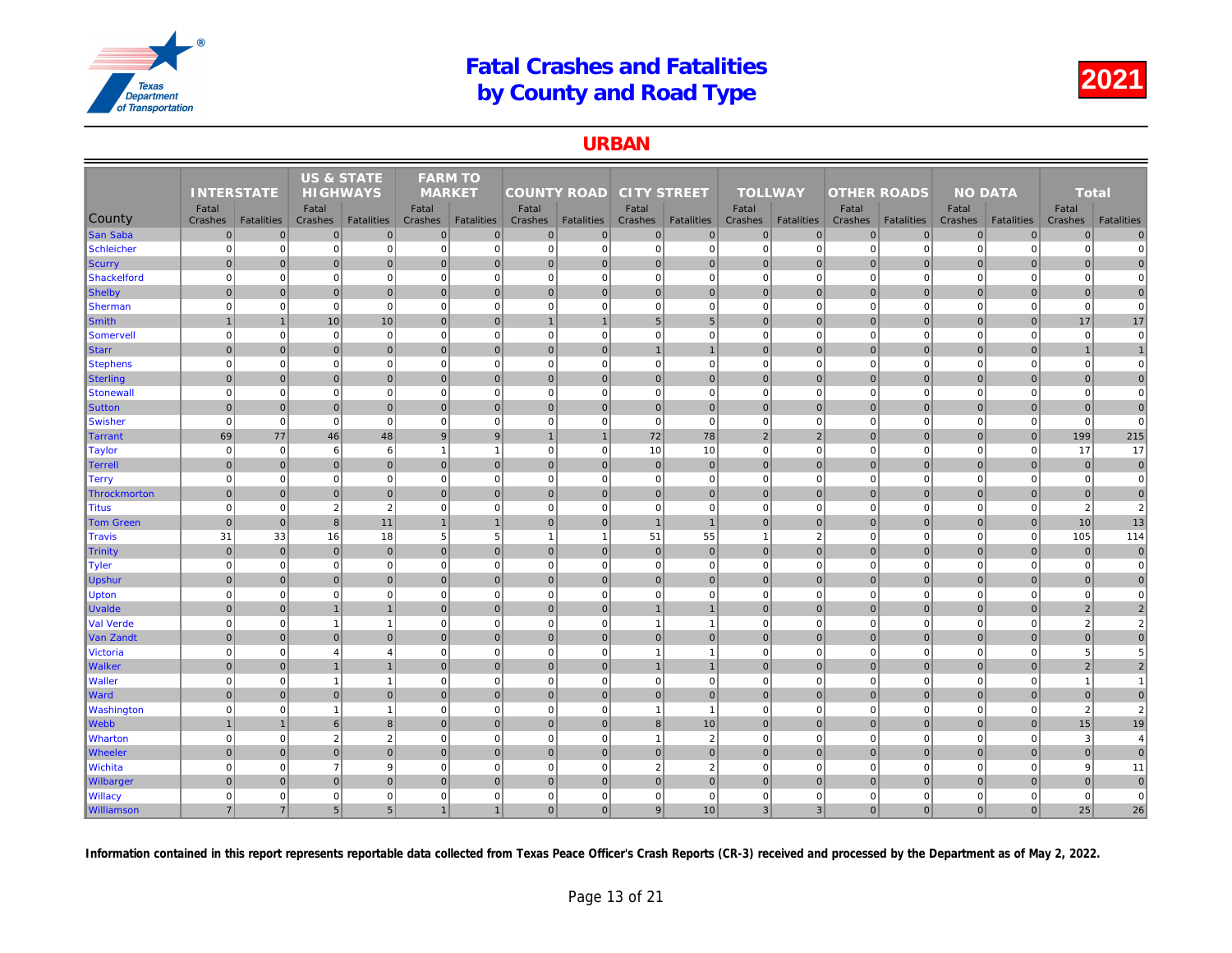### URBAN

|                | <b>INTERSTATE</b> |            | <b>US &amp; STATE</b><br><b>HIGHWAYS</b> |            | <b>FARM TO</b><br><b>MARKET</b> |            | <b>COUNTY ROAD</b> |                   | <b>CITY STREET</b> |                   | <b>TOLLWAY</b>   |                   | <b>OTHER ROADS</b> |            |     |
|----------------|-------------------|------------|------------------------------------------|------------|---------------------------------|------------|--------------------|-------------------|--------------------|-------------------|------------------|-------------------|--------------------|------------|-----|
| County         | Fatal<br>Crashes  | Fatalities | Fatal<br>Crashes                         | Fatalities | Fatal<br>Crashes                | Fatalities | Fatal<br>Crashes   | <b>Fatalities</b> | Fatal<br>Crashes   | <b>Fatalities</b> | Fatal<br>Crashes | <b>Fatalities</b> | Fatal<br>Crashes   | Fatalities | Cra |
| Wilson         |                   |            |                                          |            |                                 |            |                    |                   |                    |                   | $\Omega$         |                   |                    |            |     |
| <b>Winkler</b> |                   |            |                                          |            |                                 |            |                    |                   |                    |                   |                  |                   |                    |            |     |
| <b>Wise</b>    |                   |            |                                          |            |                                 |            |                    |                   |                    |                   | $\Omega$         |                   |                    |            |     |
| Wood           |                   |            |                                          |            |                                 |            |                    |                   |                    |                   | $\Omega$         |                   |                    |            |     |
| Yoakum         |                   |            |                                          |            |                                 |            |                    |                   |                    |                   | <sup>0</sup>     |                   |                    |            |     |
| Young          |                   |            |                                          |            |                                 |            |                    |                   |                    |                   |                  |                   |                    |            |     |
| Zapata         |                   |            |                                          |            |                                 |            |                    |                   |                    |                   | $\Omega$         |                   |                    |            |     |
| Zavala         |                   |            |                                          |            |                                 | $\Omega$   |                    |                   |                    |                   | $\Omega$         |                   |                    |            |     |
| <b>Total</b>   | 459               | 499        | 642                                      | 690        | 114                             | 121        | 16                 | 16                | 790                | 842               | 29               | 30                |                    |            |     |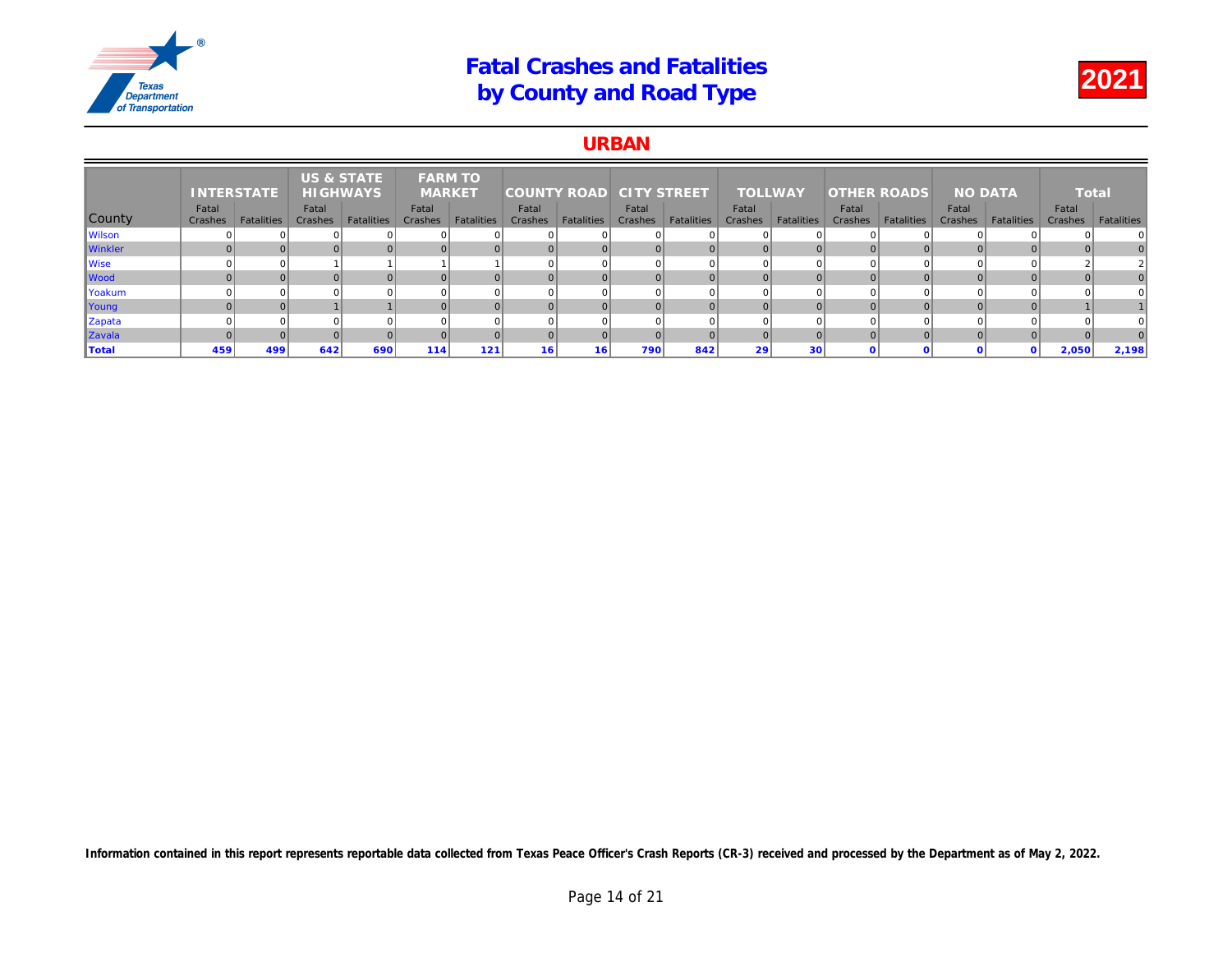## **STATEWIDE**

|                  |                   |                   | US & STATE      |                   | <b>FARM TO</b>          |                   |                    |                   |                    |                   |                |                   |                    |                   |     |
|------------------|-------------------|-------------------|-----------------|-------------------|-------------------------|-------------------|--------------------|-------------------|--------------------|-------------------|----------------|-------------------|--------------------|-------------------|-----|
|                  | <b>INTERSTATE</b> |                   | <b>HIGHWAYS</b> |                   | <b>MARKET</b>           |                   | <b>COUNTY ROAD</b> |                   | <b>CITY STREET</b> |                   | <b>TOLLWAY</b> |                   | <b>OTHER ROADS</b> |                   |     |
|                  | Fatal             |                   | Fatal           |                   | Fatal                   |                   | Fatal              |                   | Fatal              |                   | Fatal          |                   | Fatal              |                   |     |
| County           | Crashes           | <b>Fatalities</b> | Crashes         | <b>Fatalities</b> | Crashes                 | <b>Fatalities</b> | Crashes            | <b>Fatalities</b> | Crashes            | <b>Fatalities</b> | Crashes        | <b>Fatalities</b> | Crashes            | <b>Fatalities</b> | Cra |
| Anderson         | $\mathbf 0$       | $\mathbf{0}$      | 10              | 13                | 3                       | 3                 | $\mathbf{1}$       | $\overline{1}$    | $\mathbf 0$        | 0                 | $\mathbf 0$    | $\mathbf 0$       | $\mathbf 0$        | $\mathbf 0$       |     |
| Andrews          | $\overline{0}$    | $\overline{0}$    | $\,6\,$         | $6 \overline{6}$  | $\overline{2}$          | $\mathsf 3$       | $\overline{0}$     | $\overline{0}$    | $\mathbf{1}$       | $\mathbf{1}$      | $\mathbf 0$    | $\overline{0}$    | $\mathbf 0$        | $\mathbf 0$       |     |
| Angelina         | $\Omega$          | $\overline{0}$    | 12              | 13                | $\overline{2}$          | $\overline{2}$    | $\overline{1}$     | -1                | 3                  | $\mathbf{3}$      | $\mathbf 0$    | $\mathbf 0$       | $\mathbf 0$        | $\Omega$          |     |
| Aransas          | $\Omega$          | $\overline{0}$    | $5\phantom{.0}$ | $5\overline{)}$   | $\mathbf{0}$            | $\mathbf{0}$      | 0                  | $\mathbf 0$       | 0                  | $\overline{0}$    | $\mathbf{0}$   | $\overline{0}$    | $\mathbf 0$        | $\mathbf 0$       |     |
| Archer           | $\Omega$          | $\overline{0}$    | $\overline{4}$  | $\overline{4}$    | $\mathbf 0$             | $\mathbf 0$       | $\overline{1}$     | $\overline{1}$    | $\mathbf{1}$       | $\mathbf{1}$      | $\mathbf 0$    | $\mathbf 0$       | $\mathbf 0$        | $\Omega$          |     |
| Armstrong        | $\overline{0}$    | $\mathbf{0}$      | $\mathbf{3}$    | $\mathbf{3}$      | $\mathbf{0}$            | $\mathbf 0$       | $\overline{0}$     | $\mathbf 0$       | $\pmb{0}$          | $\overline{0}$    | $\mathbf{0}$   | $\mathbf{0}$      | $\mathbf 0$        | $\overline{0}$    |     |
| Atascosa         | $\overline{4}$    | $\overline{4}$    | 3               | $\overline{4}$    | $\mathbf{1}$            | $\mathbf{1}$      | $\overline{0}$     | $\mathbf 0$       | $\mathbf 0$        | $\mathbf{0}$      | $\mathbf 0$    | $\mathbf 0$       | $\mathbf 0$        | $\Omega$          |     |
| <b>Austin</b>    |                   | $\overline{1}$    | $\mathbf 0$     | $\overline{0}$    | 2                       | $\overline{2}$    | $\overline{0}$     | $\overline{0}$    | $\mathbf{1}$       | $\overline{1}$    | $\mathbf 0$    | $\overline{0}$    | $\mathbf 0$        | $\overline{0}$    |     |
| <b>Bailey</b>    | $\Omega$          | $\overline{0}$    | $\mathbf 0$     | $\overline{0}$    | $\mathbf 0$             | $\mathbf 0$       | $\overline{0}$     | $\Omega$          | $\mathbf 0$        | $\overline{0}$    | $\mathbf 0$    | $\mathbf 0$       | $\mathbf 0$        | $\Omega$          |     |
| Bandera          | $\overline{0}$    | $\overline{0}$    | 0               | $\overline{0}$    | $\mathbf{1}$            | $\overline{1}$    | $\mathbf{1}$       | $\overline{1}$    | 0                  | $\overline{0}$    | $\mathbf 0$    | $\overline{0}$    | $\mathbf 0$        | $\pmb{0}$         |     |
| <b>Bastrop</b>   | $\Omega$          | $\overline{0}$    | 11              | 14                | $\overline{7}$          | 8                 | $\overline{4}$     | $\overline{4}$    | $\mathbf 0$        | $\overline{0}$    | $\mathbf 0$    | $\mathbf 0$       | $\mathbf 0$        | $\mathbf 0$       |     |
| <b>Baylor</b>    | $\overline{0}$    | $\overline{0}$    | $\overline{1}$  | $\overline{1}$    | $\overline{0}$          | $\mathbf{0}$      | $\overline{0}$     | $\mathbf{0}$      | 0                  | $\overline{0}$    | $\mathbf{0}$   | $\overline{0}$    | $\mathbf{0}$       | $\mathbf{0}$      |     |
| <b>Bee</b>       | $\overline{0}$    | $\overline{0}$    | 3               | $\mathbf{3}$      | $\overline{1}$          | $\mathbf{1}$      | $\overline{0}$     | $\Omega$          | $\mathbf 0$        | $\overline{0}$    | $\mathbf 0$    | $\mathbf 0$       | $\mathbf 0$        | $\Omega$          |     |
| Bell             | 10                | 10                | 16              | 16                | 9                       | 10                | $\overline{4}$     | $\overline{4}$    | 3                  | $\overline{3}$    | $\mathbf{0}$   | $\overline{0}$    | $\mathbf{0}$       | $\overline{0}$    |     |
| Bexar            | 57                | 62                | 46              | 49                | 9                       | $\boldsymbol{9}$  | 8                  | 8                 | 102                | 109               | $\mathbf 0$    | $\mathbf 0$       | $\mathbf 0$        | $\Omega$          |     |
| <b>Blanco</b>    | $\overline{0}$    | $\overline{0}$    | $\mathbf{3}$    | $\overline{4}$    | 2                       | $\overline{2}$    | $\overline{0}$     | $\mathbf 0$       | $\pmb{0}$          | $\mathbf{0}$      | $\mathbf{0}$   | $\overline{0}$    | $\mathbf 0$        | $\overline{0}$    |     |
| <b>Borden</b>    | $\Omega$          | $\overline{0}$    | $\mathbf 0$     | $\overline{0}$    | $\mathbf 0$             | $\mathbf 0$       | $\Omega$           | $\Omega$          | $\mathbf 0$        | $\mathbf 0$       | $\mathbf 0$    | $\mathbf 0$       | $\mathbf 0$        | $\Omega$          |     |
| Bosque           | $\Omega$          | $\overline{0}$    | $\overline{1}$  | $\overline{1}$    | $\overline{2}$          | $\overline{2}$    | 0                  | $\mathbf{0}$      | 0                  | $\overline{0}$    | $\mathbf{0}$   | $\overline{0}$    | $\mathbf{0}$       | $\mathbf{0}$      |     |
| <b>Bowie</b>     | 6                 | 6                 | 11              | 13                | $\mathbf 0$             | $\mathbf 0$       | $\overline{2}$     | $\overline{2}$    | $\mathbf{1}$       | $\mathbf{1}$      | $\mathbf 0$    | $\mathbf 0$       | $\mathbf 0$        | $\mathbf 0$       |     |
| <b>Brazoria</b>  | $\Omega$          | $\overline{0}$    | 26              | 30                | 9                       | $\overline{9}$    | 6                  | 6                 | 2                  | 3                 | $\mathbf{0}$   | $\Omega$          | $\mathbf 0$        | $\overline{0}$    |     |
| <b>Brazos</b>    | $\mathbf 0$       | $\mathbf{0}$      | 5               | $6\phantom{.}6$   | 6                       | 6                 | $\mathbf{0}$       | 0                 | $\overline{c}$     | $\overline{2}$    | $\mathbf 0$    | $\mathbf 0$       | $\mathbf 0$        | $\mathbf 0$       |     |
| Brewster         | $\Omega$          | $\overline{0}$    | $\mathbf{1}$    | $\overline{1}$    | $\Omega$                | $\mathbf{0}$      | $\overline{0}$     | $\mathbf{0}$      | 0                  | $\overline{0}$    | $\mathbf{0}$   | $\overline{0}$    | $\mathbf{0}$       | $\Omega$          |     |
| <b>Briscoe</b>   | $\mathbf 0$       | $\mathbf{0}$      | $\overline{1}$  | $\overline{1}$    | $\mathbf 0$             | $\mathbf 0$       | $\mathbf{0}$       | $\mathbf 0$       | $\mathbf 0$        | $\mathbf{0}$      | $\mathbf 0$    | $\mathbf 0$       | $\mathbf 0$        | $\mathbf 0$       |     |
| <b>Brooks</b>    | $\overline{0}$    | $\overline{0}$    | 3 <sup>2</sup>  | 12                | $\mathbf{0}$            | $\mathbf{0}$      | $\overline{0}$     | $\mathbf{0}$      | $\pmb{0}$          | $\overline{0}$    | $\mathbf{0}$   | $\overline{0}$    | $\mathbf 0$        | $\overline{0}$    |     |
| <b>Brown</b>     | $\mathbf 0$       | $\mathbf{0}$      | 5               | $\sqrt{5}$        | $\mathbf 0$             | $\mathbf 0$       | 0                  | $\mathbf 0$       | $\mathbf{1}$       | $\overline{1}$    | $\mathbf 0$    | $\mathbf 0$       | $\mathbf 0$        | $\mathbf 0$       |     |
| Burleson         | $\Omega$          | $\overline{0}$    | 6               | 6                 | 3                       | $\overline{3}$    |                    | $\overline{1}$    | $\overline{1}$     | $\mathbf{1}$      | $\mathbf{0}$   | $\Omega$          | $\mathbf{0}$       | $\mathbf{0}$      |     |
| <b>Burnet</b>    | $\mathbf 0$       | $\mathbf{0}$      | 6               | 6                 | 3                       | 3                 | $\mathbf{0}$       | $\mathbf 0$       | $\mathbf{1}$       | $\mathbf{1}$      | $\mathbf 0$    | $\mathbf 0$       | $\mathbf 0$        | $\mathbf 0$       |     |
| <b>Caldwell</b>  | 3                 | 3                 | 8               | 9                 |                         | $\mathbf{1}$      | $\overline{0}$     | $\mathbf{0}$      | $\mathbf{1}$       | $\mathbf{1}$      | $\mathbf{0}$   | $\mathbf 0$       | $\mathbf 0$        | $\overline{0}$    |     |
| Calhoun          | $\mathbf 0$       | $\mathbf{0}$      | 3               | $\overline{4}$    | $\mathbf{1}$            | $\mathbf{1}$      | 0                  | $\Omega$          | $\pmb{0}$          | $\mathbf{0}$      | $\mathbf 0$    | $\mathbf 0$       | $\mathbf 0$        | $\pmb{0}$         |     |
| <b>Callahan</b>  | 5                 | 5 <sub>5</sub>    | $\overline{4}$  | $\overline{4}$    | $\Omega$                | $\mathbf{0}$      | $\overline{0}$     | $\mathbf 0$       | 0                  | $\overline{0}$    | $\mathbf{0}$   | $\overline{0}$    | $\mathbf 0$        | $\overline{0}$    |     |
| <b>Cameron</b>   | $\overline{2}$    | $\overline{2}$    | 13              | 14                | 6                       | 8                 | $\overline{4}$     | $\overline{4}$    | 5                  | 5 <sup>5</sup>    | $\mathbf{1}$   | $\overline{1}$    | $\mathbf 0$        | $\mathbf 0$       |     |
| <b>Camp</b>      | $\overline{0}$    | $\overline{0}$    | $\overline{2}$  | $\overline{2}$    | $\overline{2}$          | $\overline{2}$    | $\mathbf{1}$       | $\overline{1}$    | 0                  | $\overline{0}$    | $\mathbf{0}$   | $\overline{0}$    | $\mathbf 0$        | $\pmb{0}$         |     |
| Carson           | $\mathbf 0$       | $\overline{0}$    | $\overline{2}$  | $\mathbf{3}$      | $\Omega$                | $\mathbf 0$       | 0                  | $\Omega$          | $\mathbf 0$        | $\mathbf{0}$      | $\mathbf 0$    | $\Omega$          | $\mathbf 0$        | $\Omega$          |     |
| Cass             | $\Omega$          | $\overline{0}$    | 10              | 10                | $\overline{\mathbf{A}}$ | 6                 | 3 <sup>1</sup>     | 3                 | $\mathbf{1}$       | $\mathbf{1}$      | $\mathbf{0}$   | $\overline{0}$    | $\mathbf 0$        | $\pmb{0}$         |     |
| Castro           | $\Omega$          | $\overline{0}$    | $\overline{2}$  | $\overline{2}$    | $\mathbf 0$             | $\mathbf 0$       | $\mathbf 0$        | $\Omega$          | $\mathbf 0$        | $\overline{0}$    | $\mathbf 0$    | $\Omega$          | $\mathbf 0$        | $\Omega$          |     |
| ∥Chambers        | 6                 | 6                 | $\overline{4}$  | $\overline{4}$    | $\overline{4}$          | 6                 | $\overline{0}$     | $\mathbf 0$       | 0                  | $\overline{0}$    | $\mathbf{0}$   | $\overline{0}$    | $\mathbf 0$        | $\overline{0}$    |     |
| <b>Cherokee</b>  | $\mathbf 0$       | $\overline{0}$    | 11              | 15                | 3                       | 3                 | 0                  | $\Omega$          | $\mathbf 0$        | $\overline{0}$    | $\mathbf 0$    | $\Omega$          | $\Omega$           | $\Omega$          |     |
| <b>Childress</b> | $\overline{0}$    | $\overline{0}$    | $\overline{2}$  | $\mathbf{3}$      |                         | $\overline{1}$    | $\overline{0}$     | $\mathbf 0$       | 0                  | $\overline{0}$    | $\mathbf 0$    | $\overline{0}$    | $\pmb{0}$          | $\mathbf 0$       |     |
| Clay             | $\Omega$          | $\overline{0}$    | $\overline{2}$  | $\overline{2}$    | $\Omega$                | $\mathbf 0$       | $\Omega$           | $\Omega$          | $\mathbf 0$        | $\mathbf{0}$      | $\mathbf 0$    | $\mathbf 0$       | $\mathbf 0$        | $\Omega$          |     |
| Cochran          | $\mathbf 0$       | 0                 | $\mathbf{1}$    | $\overline{1}$    | $\mathbf{0}$            | $\mathbf 0$       | 0                  | $\mathbf 0$       | 0                  | $\overline{0}$    | $\mathbf 0$    | 0                 | $\mathbf 0$        | $\mathbf{0}$      |     |
| <b>Coke</b>      | $\mathbf 0$       | $\overline{0}$    | $\mathbf 0$     | $\overline{0}$    | $\Omega$                | $\mathbf 0$       | 0                  | $\Omega$          | $\mathbf 0$        | $\mathbf{0}$      | $\mathbf 0$    | $\mathbf 0$       | $\Omega$           | $\mathbf 0$       |     |
|                  |                   |                   |                 |                   |                         |                   |                    |                   |                    |                   |                |                   |                    |                   |     |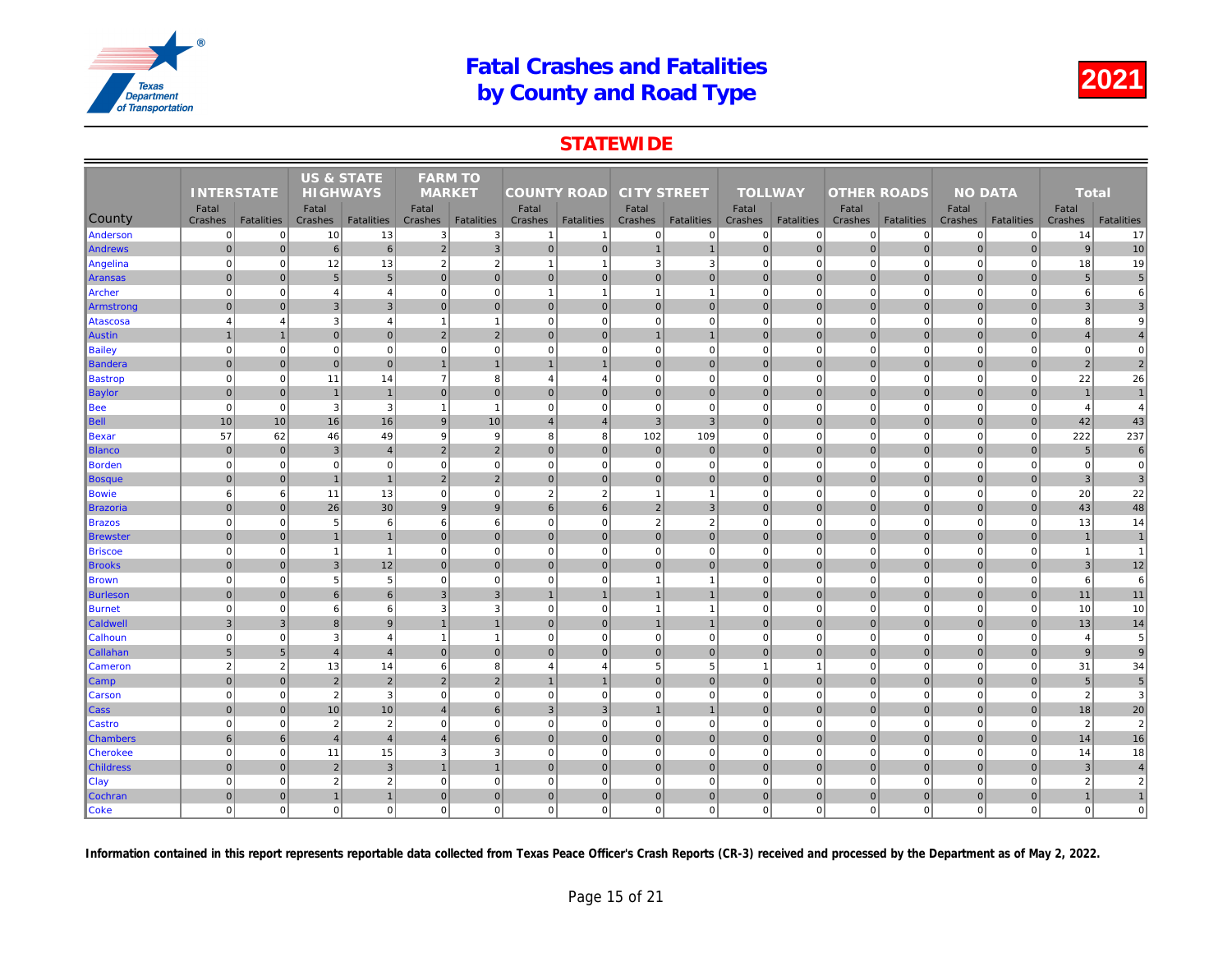### **STATEWIDE**

|                  |                   |                   | <b>US &amp; STATE</b> |                   | <b>FARM TO</b>   |                   |                    |                   |                    |                   |                  |                   |                    |                   |     |
|------------------|-------------------|-------------------|-----------------------|-------------------|------------------|-------------------|--------------------|-------------------|--------------------|-------------------|------------------|-------------------|--------------------|-------------------|-----|
|                  | <b>INTERSTATE</b> |                   | <b>HIGHWAYS</b>       |                   | <b>MARKET</b>    |                   | <b>COUNTY ROAD</b> |                   | <b>CITY STREET</b> |                   | <b>TOLLWAY</b>   |                   | <b>OTHER ROADS</b> |                   |     |
| County           | Fatal<br>Crashes  | <b>Fatalities</b> | Fatal<br>Crashes      | <b>Fatalities</b> | Fatal<br>Crashes | <b>Fatalities</b> | Fatal<br>Crashes   | <b>Fatalities</b> | Fatal<br>Crashes   | <b>Fatalities</b> | Fatal<br>Crashes | <b>Fatalities</b> | Fatal<br>Crashes   | <b>Fatalities</b> | Cra |
| <b>Coleman</b>   | $\overline{0}$    | $\mathbf{0}$      | 3                     | $5\overline{)}$   | $\overline{0}$   | $\mathbf 0$       | $\overline{0}$     | $\overline{0}$    | $\mathbf 0$        | $\overline{0}$    | $\mathbf 0$      | $\overline{0}$    | $\mathbf 0$        | $\mathbf 0$       |     |
| Collin           | $\mathbf 0$       | $\mathbf{0}$      | 21                    | 21                | 11               | 12                | $\overline{0}$     | $\Omega$          | 14                 | 14                | 5                | 5                 | $\mathbf 0$        | $\mathbf 0$       |     |
| Collingsworth    | $\overline{0}$    | $\overline{0}$    | $\mathbf{0}$          | $\overline{0}$    | $\mathbf{0}$     | $\mathbf 0$       | $\overline{0}$     | $\mathbf{0}$      | $\pmb{0}$          | $\mathbf{0}$      | $\mathbf{0}$     | $\mathbf{0}$      | $\mathbf{0}$       | $\overline{0}$    |     |
| <b>Colorado</b>  |                   | $\mathbf{1}$      | $\overline{7}$        | 8                 | $\mathbf{1}$     | $\mathbf{1}$      | $\overline{0}$     | 0                 | $\mathbf 0$        | $\overline{0}$    | $\mathbf 0$      | $\Omega$          | $\mathbf 0$        | $\mathbf 0$       |     |
| <b>Comal</b>     | $\overline{8}$    | $\mathbf{8}$      | $5\overline{5}$       | 5                 | $\overline{4}$   | 6                 | $\Omega$           | $\mathbf{0}$      | $\overline{2}$     | $\overline{2}$    | $\mathbf{0}$     | $\Omega$          | $\mathbf{0}$       | $\Omega$          |     |
| Comanche         | $\overline{0}$    | $\overline{0}$    | $\overline{4}$        | 6                 | $\mathbf 0$      | $\mathbf 0$       | $\overline{0}$     | $\mathbf 0$       | $\pmb{0}$          | $\overline{0}$    | $\mathbf 0$      | $\mathbf 0$       | $\mathbf 0$        | $\mathbf 0$       |     |
| Concho           | $\mathbf 0$       | $\overline{0}$    | $\mathbf 0$           | $\overline{0}$    | $\mathbf{1}$     | $\mathbf{1}$      | $\overline{0}$     | $\mathbf 0$       | $\pmb{0}$          | $\overline{0}$    | $\mathbf 0$      | $\overline{0}$    | $\mathbf 0$        | $\mathbf 0$       |     |
| Cooke            | 3                 | 3                 | 3                     | $\mathbf{3}$      | $\mathbf{1}$     | $\mathbf{1}$      | $\mathbf{1}$       | $\overline{1}$    | $\mathbf 0$        | $\mathbf{0}$      | $\mathbf 0$      | $\mathbf 0$       | $\mathbf 0$        | $\Omega$          |     |
| <b>Coryell</b>   |                   | $\overline{1}$    | 6                     | 6                 | 3                | $\overline{3}$    | $\overline{0}$     | $\overline{0}$    | $\overline{1}$     | $\overline{1}$    | $\mathbf{0}$     | $\overline{0}$    | $\mathbf{0}$       | $\mathbf{0}$      |     |
| <b>Cottle</b>    | $\Omega$          | $\mathbf{0}$      | $\mathbf 0$           | $\mathbf 0$       | $\mathbf 0$      | $\mathbf 0$       | $\overline{0}$     | $\Omega$          | $\pmb{0}$          | $\overline{0}$    | $\mathbf 0$      | $\mathbf 0$       | $\mathbf 0$        | $\mathbf 0$       |     |
| Crane            | $\overline{0}$    | $\Omega$          | $\overline{2}$        | $\overline{2}$    | $\mathbf{0}$     | $\mathbf{0}$      | $\overline{0}$     | $\Omega$          | $\pmb{0}$          | $\overline{0}$    | $\mathbf{0}$     | $\Omega$          | $\mathbf 0$        | $\overline{0}$    |     |
| <b>Crockett</b>  | $\overline{4}$    | $\overline{4}$    | $\overline{1}$        | $\overline{1}$    | $\mathbf 0$      | $\mathbf 0$       | 0                  | $\Omega$          | $\mathbf 0$        | $\overline{0}$    | $\mathbf 0$      | $\mathbf 0$       | $\mathbf 0$        | $\Omega$          |     |
| <b>Crosby</b>    | $\Omega$          | $\overline{0}$    | $\overline{2}$        | $\overline{2}$    | $\overline{2}$   | $\overline{2}$    | $\overline{0}$     | $\mathbf 0$       | $\pmb{0}$          | $\overline{0}$    | $\mathbf 0$      | $\overline{0}$    | $\mathbf 0$        | $\overline{0}$    |     |
| <b>Culberson</b> | 9                 | 10                | 3                     | 6                 | $\overline{1}$   | $\overline{1}$    | $\overline{0}$     | $\Omega$          | $\mathbf 0$        | $\Omega$          | $\Omega$         | $\Omega$          | $\mathbf 0$        | $\Omega$          |     |
| Dallam           | $\overline{0}$    | $\overline{0}$    | $\overline{1}$        | $\overline{1}$    | $\overline{0}$   | $\mathbf{0}$      | 0                  | $\mathbf{0}$      | $\overline{1}$     | $\overline{1}$    | $\mathbf{0}$     | $\overline{0}$    | $\mathbf{0}$       | $\mathbf{0}$      |     |
| <b>Dallas</b>    | 106               | 118               | 74                    | 82                | $\mathbf{1}$     | $\overline{2}$    | 3                  | 3                 | 131                | 138               | 9                | 9                 | $\mathbf 0$        | $\mathbf 0$       |     |
| Dawson           | $\overline{0}$    | $\mathbf{0}$      | $\overline{4}$        | $\overline{7}$    | $\mathbf{1}$     | $\overline{1}$    | $\overline{0}$     | $\mathbf 0$       | $\pmb{0}$          | $\overline{0}$    | $\mathbf{0}$     | $\Omega$          | $\mathbf 0$        | $\overline{0}$    |     |
| Deaf Smith       | $\mathbf 0$       | $\overline{0}$    | $\mathbf{1}$          | $\overline{1}$    | $\overline{2}$   | $\overline{2}$    | $\overline{0}$     | $\mathbf 0$       | $\mathbf{1}$       | $\mathbf{1}$      | $\mathbf 0$      | $\mathbf 0$       | $\mathbf 0$        | $\mathbf 0$       |     |
| Delta            | $\overline{0}$    | $\overline{0}$    | $\mathbf{0}$          | $\overline{0}$    | $\Omega$         | $\mathbf{0}$      | $\overline{0}$     | $\mathbf{0}$      | 0                  | $\overline{0}$    | $\mathbf{0}$     | $\overline{0}$    | $\mathbf 0$        | $\overline{0}$    |     |
| Denton           | 18                | 20                | 17                    | 21                | 17               | 19                | $\overline{1}$     | $\overline{1}$    | 5                  | 6                 | $\mathbf{1}$     | $\overline{1}$    | $\mathbf 0$        | $\Omega$          |     |
| Dewitt           | $\overline{0}$    | $\overline{0}$    | $\mathbf{3}$          | $\overline{3}$    | $\mathbf{0}$     | $\mathbf{0}$      | $\overline{1}$     | $\overline{1}$    | 2                  | $\overline{2}$    | $\mathbf{0}$     | $\overline{0}$    | $\mathbf 0$        | $\overline{0}$    |     |
| <b>Dickens</b>   | $\overline{0}$    | $\mathbf{0}$      | $\mathbf 0$           | $\mathbf 0$       | $\mathbf{0}$     | $\mathbf 0$       | 0                  | $\Omega$          | $\mathbf 0$        | $\mathbf{0}$      | $\mathbf 0$      | $\mathbf 0$       | $\mathbf 0$        | $\mathbf 0$       |     |
| Dimmit           | $\Omega$          | $\overline{0}$    |                       | $\overline{1}$    |                  | $\overline{1}$    | $\overline{0}$     | $\mathbf{0}$      | 0                  | $\overline{0}$    | $\mathbf{0}$     | $\overline{0}$    | $\mathbf 0$        | $\Omega$          |     |
| Donley           | $\mathbf 0$       | $\overline{0}$    | $\overline{2}$        | $\overline{2}$    | $\mathbf 0$      | $\mathbf 0$       | $\mathbf{1}$       | $\mathbf 1$       | $\mathbf 0$        | $\overline{0}$    | $\mathbf 0$      | $\Omega$          | $\overline{0}$     | $\mathbf 0$       |     |
| Duval            | $\overline{0}$    | $\mathbf{0}$      | $\overline{2}$        | $\mathbf{3}$      | $\overline{2}$   | $\overline{2}$    | $\overline{0}$     | $\mathbf 0$       | $\mathbf 0$        | $\overline{0}$    | $\mathbf{0}$     | $\mathbf{0}$      | $\mathbf 0$        | $\overline{0}$    |     |
| Eastland         | 3                 | 3                 | $\overline{2}$        | $\overline{2}$    | $\mathbf 0$      | $\mathbf 0$       | 0                  | $\Omega$          | $\mathbf 0$        | $\mathbf{0}$      | $\mathbf 0$      | $\Omega$          | $\mathbf 0$        | $\Omega$          |     |
| Ector            | 3                 | 3 <sup>1</sup>    | 23                    | 26                | 6                | 6                 | $\overline{2}$     | $\overline{2}$    | $\overline{2}$     | $6 \overline{6}$  | $\mathbf{0}$     | $\overline{0}$    | $\mathbf 0$        | $\overline{0}$    |     |
| <b>Edwards</b>   | $\Omega$          | $\mathbf{0}$      | $\overline{1}$        | $\overline{1}$    | $\mathbf 0$      | $\mathbf 0$       | $\overline{0}$     | $\Omega$          | $\mathbf 0$        | $\mathbf{0}$      | $\mathbf 0$      | $\Omega$          | $\mathbf 0$        | $\mathbf 0$       |     |
| <b>Ellis</b>     | 12                | 12                | 13                    | 14                | $\overline{2}$   | $\overline{3}$    | $\overline{3}$     | $\overline{3}$    | 3 <sup>1</sup>     | 3                 | $\mathbf{0}$     | $\overline{0}$    | $\mathbf 0$        | $\mathbf{0}$      |     |
| El Paso          | 21                | 21                | 26                    | 27                | 6                | 6                 | $\overline{2}$     | $\overline{2}$    | 39                 | 42                | $\mathbf 0$      | $\mathbf 0$       | $\mathbf 0$        | $\mathbf 0$       |     |
| Erath            | $\mathbf 0$       | $\mathbf 0$       | 8                     | 11                |                  | $\mathbf{1}$      | $\Omega$           | $\mathbf{0}$      | $\pmb{0}$          | $\mathbf 0$       | $\Omega$         | $\mathbf 0$       | $\mathbf 0$        | $\overline{0}$    |     |
| Falls            | $\Omega$          | $\overline{0}$    | $\overline{2}$        | $\overline{2}$    | $\overline{2}$   | $\overline{2}$    | $\overline{0}$     | $\Omega$          | $\pmb{0}$          | $\mathbf{0}$      | $\mathbf 0$      | $\mathbf 0$       | $\mathbf 0$        | $\Omega$          |     |
| Fannin           | $\Omega$          | $\overline{0}$    | 6                     | $\overline{7}$    |                  | $\overline{1}$    |                    | $\overline{1}$    | $\pmb{0}$          | $\overline{0}$    | $\mathbf{0}$     | $\Omega$          | $\mathbf 0$        | $\Omega$          |     |
| Fayette          | $\overline{2}$    | $\overline{2}$    | 8                     | 9                 | $\mathbf 0$      | $\mathbf 0$       | $\mathbf{0}$       | $\Omega$          | $\pmb{0}$          | $\overline{0}$    | $\mathbf 0$      | $\mathbf 0$       | $\mathbf 0$        | $\mathbf 0$       |     |
| Fisher           | $\overline{0}$    | $\overline{0}$    | 0                     | $\overline{0}$    | $\overline{0}$   | 0                 | 0                  | $\mathbf 0$       | 0                  | $\overline{0}$    | $\mathbf{0}$     | $\overline{0}$    | $\mathbf 0$        | $\pmb{0}$         |     |
| Floyd            | $\Omega$          | $\overline{0}$    | $\Omega$              | $\mathbf 0$       | $\overline{1}$   | 3                 | $\mathbf{1}$       | $\overline{1}$    | $\mathbf 0$        | $\Omega$          | $\Omega$         | $\Omega$          | $\mathbf 0$        | $\Omega$          |     |
| Foard            | $\Omega$          | $\overline{0}$    | $\mathbf{0}$          | $\overline{0}$    | $\Omega$         | $\mathbf{0}$      | $\overline{0}$     | $\mathbf 0$       | $\pmb{0}$          | $\overline{0}$    | $\mathbf{0}$     | $\overline{0}$    | $\mathbf 0$        | $\mathbf{0}$      |     |
| <b>Fort Bend</b> | 3                 | 3                 | 17                    | 18                | 13               | 18                | $\overline{7}$     | $\overline{7}$    | 9                  | 9                 | $\mathbf 0$      | $\Omega$          | $\mathbf 0$        | $\mathbf 0$       |     |
| Franklin         |                   | $\mathbf{1}$      | $\mathbf{0}$          | $\overline{0}$    |                  | $\overline{2}$    | $\overline{0}$     | $\mathbf{0}$      | $\mathbf{0}$       | $\overline{0}$    | $\mathbf{0}$     | $\overline{0}$    | $\mathbf 0$        | $\Omega$          |     |
| Freestone        | 8                 | $\overline{9}$    | $\overline{2}$        | $\overline{2}$    | $\mathbf{1}$     | $\overline{1}$    | $\overline{0}$     | $\Omega$          | $\mathbf{1}$       | $\mathbf{1}$      | $\mathbf 0$      | $\mathbf 0$       | $\mathbf 0$        | $\mathbf 0$       |     |
| Frio             | $\overline{2}$    | $\overline{2}$    | $\overline{2}$        | $\overline{3}$    | $\overline{0}$   | 0                 | 0                  | $\Omega$          | 1                  | $\mathbf{1}$      | $\mathbf{0}$     | $\overline{0}$    | $\mathbf{0}$       | $\Omega$          |     |
|                  |                   |                   |                       |                   |                  |                   |                    |                   |                    |                   |                  |                   |                    |                   |     |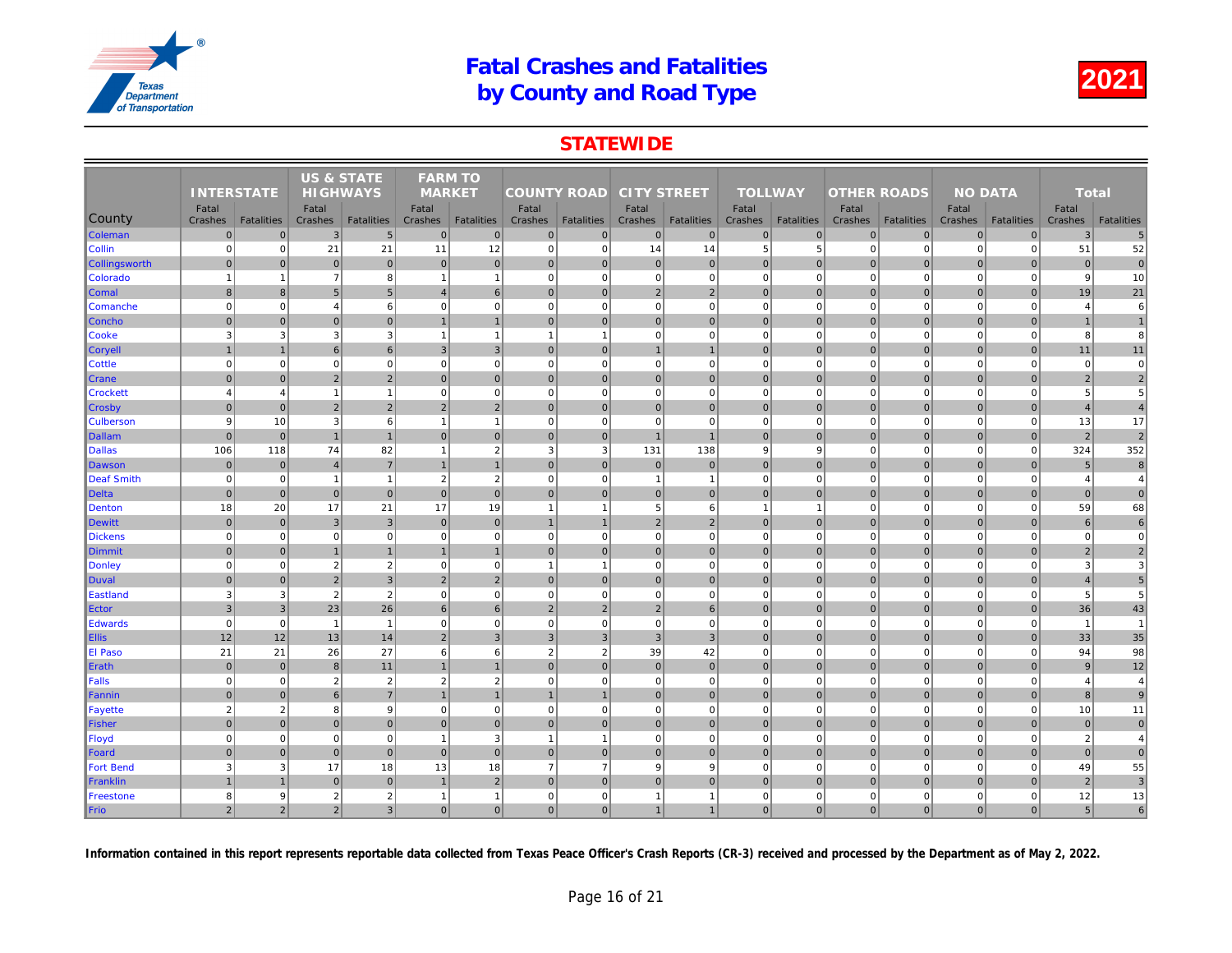### **STATEWIDE**

|                    | <b>INTERSTATE</b>         |                                  | <b>US &amp; STATE</b> |                                   | <b>FARM TO</b>           |                                   |                         |                         |                         |                                     |                  |                                   |                        |                         |     |
|--------------------|---------------------------|----------------------------------|-----------------------|-----------------------------------|--------------------------|-----------------------------------|-------------------------|-------------------------|-------------------------|-------------------------------------|------------------|-----------------------------------|------------------------|-------------------------|-----|
|                    |                           |                                  | <b>HIGHWAYS</b>       |                                   | <b>MARKET</b>            |                                   | <b>COUNTY ROAD</b>      |                         | <b>CITY STREET</b>      |                                     | <b>TOLLWAY</b>   |                                   | <b>OTHER ROADS</b>     |                         |     |
|                    | Fatal                     |                                  | Fatal                 |                                   | Fatal                    |                                   | Fatal                   |                         | Fatal                   |                                     | Fatal            |                                   | Fatal                  |                         |     |
| County<br>Gaines   | Crashes<br>$\overline{0}$ | <b>Fatalities</b><br>$\mathbf 0$ | Crashes<br>5          | Fatalities<br>$\overline{7}$      | Crashes<br>-1            | <b>Fatalities</b><br>$\mathbf{1}$ | Crashes<br>3            | Fatalities<br>6         | Crashes<br>$\mathbf{1}$ | <b>Fatalities</b><br>$\overline{1}$ | Crashes          | <b>Fatalities</b><br>$\mathbf{0}$ | Crashes<br>$\mathbf 0$ | <b>Fatalities</b><br> 0 | Cra |
| Galveston          | $\overline{4}$            | $\overline{4}$                   | 12                    | 12                                | 12                       | 12                                | 0                       | $\overline{0}$          | 5 <sup>5</sup>          | $6 \overline{6}$                    | 0<br>$\mathbf 0$ | $\overline{0}$                    |                        |                         |     |
|                    | $\mathbf 0$               | $\Omega$                         | $\overline{4}$        |                                   | $\mathbf 0$              | $\mathbf 0$                       | 0                       | $\overline{0}$          | $\overline{0}$          | $\overline{0}$                      | $\mathbf 0$      | $\Omega$                          | $\mathbf 0$            | $\Omega$                |     |
| Garza              | $\mathbf{0}$              | $\mathbf{0}$                     | $\overline{4}$        | $\overline{4}$<br>$5\overline{)}$ | $\mathbf{1}$             | $\mathbf{1}$                      | 0                       | $\mathbf 0$             | $\overline{0}$          | $\overline{0}$                      | $\mathbf{0}$     | $\overline{0}$                    | $\mathbf 0$            | $\mathbf 0$             |     |
| <b>Gillespie</b>   | $\mathbf 0$               | $\mathbf 0$                      | $\overline{2}$        | $\sqrt{2}$                        | $\mathbf 0$              | $\mathbf 0$                       | 0                       | $\Omega$                | $\mathbf{0}$            | $\overline{0}$                      | $\mathbf 0$      | $\mathbf 0$                       | $\mathbf 0$            | $\mathbf 0$             |     |
| Glasscock          | $\mathbf{0}$              | $\Omega$                         | $\mathbf{0}$          | $\overline{0}$                    | 2                        | $\overline{2}$                    | 0                       | $\overline{0}$          | $\overline{0}$          | $\overline{0}$                      | $\mathbf{0}$     | $\mathbf{0}$                      | $\mathbf 0$            | $\overline{0}$          |     |
| Goliad<br>Gonzales | 3                         | 3                                | $\overline{4}$        | 6                                 | $\mathbf 0$              | $\mathbf 0$                       | $\overline{0}$          | $\Omega$                | $\mathbf{0}$            | $\mathbf 0$                         | $\mathbf 0$      | $\Omega$                          | $\mathbf 0$            | $\mathbf 0$             |     |
|                    | $\mathbf{0}$              | $\Omega$                         | $\overline{4}$        | $6 \overline{6}$                  | $\mathbf{0}$             | $\mathbf{0}$                      | 2 <sup>1</sup>          | $\overline{4}$          | $\overline{0}$          | $\overline{0}$                      | $\mathbf{0}$     | $\Omega$                          | $\mathbf{0}$           | $\Omega$                |     |
| $\sqrt{G}$ ray     | $\overline{0}$            | $\mathbf 0$                      | 20                    | 23                                | $\overline{4}$           | $\overline{4}$                    | $\overline{1}$          | $\overline{\mathbf{1}}$ | $\overline{1}$          | $\mathbf{1}$                        | $\mathbf 0$      | $\Omega$                          | $\mathbf 0$            | $\mathbf 0$             |     |
| Grayson            | 5                         | 5                                | 11                    | 11                                | 3                        | $\mathbf{3}$                      | $\mathbf{1}$            | $\overline{1}$          | $\mathbf{1}$            | $\mathbf{1}$                        | $\mathbf 0$      | $\mathbf 0$                       | $\mathbf 0$            | $\overline{0}$          |     |
| Gregg<br>Grimes    | $\Omega$                  | $\mathbf 0$                      | 9                     | 11                                | $\overline{4}$           | $\overline{4}$                    | $\overline{0}$          | $\Omega$                | $\mathbf{0}$            | $\mathbf{0}$                        | $\mathbf 0$      | $\mathbf 0$                       | $\mathbf 0$            | $\mathbf 0$             |     |
| Guadalupe          | $5\phantom{1}$            | $\overline{7}$                   | 3                     | $\overline{4}$                    | $\overline{7}$           | $\overline{7}$                    | 0                       | $\overline{0}$          | $\overline{2}$          | $\overline{2}$                      | $\mathbf{0}$     | $\overline{0}$                    | $\mathbf 0$            | $\overline{0}$          |     |
| Hale               | $\overline{2}$            | 2                                | $\mathbf 0$           | $\mathbf{0}$                      | -1                       | $\overline{1}$                    | 0                       | $\mathbf 0$             | $\mathbf{0}$            | $\mathbf{0}$                        | $\mathbf 0$      | $\mathbf 0$                       | $\mathbf 0$            | $\mathbf 0$             |     |
| Hall               | $\Omega$                  | $\Omega$                         |                       | $\mathbf{1}$                      | $\Omega$                 | $\mathbf{0}$                      | $\overline{0}$          | $\overline{0}$          | $\overline{0}$          | $\mathbf{0}$                        | $\Omega$         | $\Omega$                          | $\mathbf{0}$           | $\overline{0}$          |     |
| <b>Hamilton</b>    | $\mathbf 0$               | $\mathbf 0$                      | $\Omega$              | $\mathbf{0}$                      | -1                       | $\overline{1}$                    | 0                       | $\mathbf 0$             | $\mathbf{0}$            | $\mathbf{0}$                        | $\mathbf 0$      | $\mathbf 0$                       | $\mathbf 0$            | $\mathbf 0$             |     |
| Hansford           | $\mathbf{0}$              | $\Omega$                         | $\Omega$              | $\overline{0}$                    |                          | $\overline{1}$                    | $\Omega$                | $\overline{0}$          | $\overline{0}$          | $\mathbf{0}$                        | $\mathbf{0}$     | $\Omega$                          | $\mathbf{0}$           | $\Omega$                |     |
| Hardeman           | $\mathbf 0$               | $\pmb{0}$                        | $\overline{1}$        | $\mathbf{1}$                      | $\mathbf 0$              | $\mathbf 0$                       | $\mathbf 0$             | $\overline{0}$          | $\mathbf{0}$            | $\mathbf 0$                         | $\mathbf 0$      | $\mathbf 0$                       | $\mathbf 0$            | $\mathbf 0$             |     |
| Hardin             | $\mathbf 0$               | $\overline{0}$                   | $\overline{7}$        | $\overline{7}$                    | $\mathbf{1}$             | $\mathbf{1}$                      | 0                       | $\mathbf 0$             | $\overline{0}$          | $\mathbf{0}$                        | $\mathbf 0$      | $\overline{0}$                    | $\mathbf 0$            | $\overline{0}$          |     |
| <b>Harris</b>      | 88                        | 93                               | 98                    | 105                               | 40                       | 47                                | 86                      | 91                      | 210                     | 221                                 | 19               | 20                                | $\mathbf 0$            | $\overline{0}$          |     |
| Harrison           | 9                         | 11                               | 8                     | 8 <sup>1</sup>                    | $\overline{2}$           | $\overline{2}$                    | $\overline{\mathbf{A}}$ | 5                       | $\overline{1}$          | $\mathbf 1$                         | $\mathbf 0$      | $\mathbf{0}$                      | $\mathbf 0$            | $\overline{0}$          |     |
| <b>Hartley</b>     | $\mathbf 0$               | $\Omega$                         | $\overline{1}$        | $\mathbf{1}$                      | $\overline{2}$           | 3                                 | $\mathbf{1}$            | $\overline{2}$          | $\mathbf{0}$            | $\Omega$                            | $\mathbf 0$      | $\Omega$                          | $\mathbf 0$            | $\mathbf 0$             |     |
| Haskell            | $\mathbf 0$               | $\overline{0}$                   | $\mathbf 0$           | $\overline{0}$                    | $\Omega$                 | $\mathbf{0}$                      | $\overline{0}$          | $\overline{0}$          | $\overline{0}$          | $\overline{0}$                      | $\mathbf 0$      | $\Omega$                          | $\mathbf 0$            | $\overline{0}$          |     |
| <b>Hays</b>        | $\mathbf{3}$              | $\overline{4}$                   | $\overline{7}$        | 9                                 | 8                        | 8                                 | $\overline{4}$          | $\overline{4}$          | 3                       | $\overline{4}$                      | $\mathbf 0$      | $\Omega$                          | $\mathbf 0$            | $\mathbf 0$             |     |
| Hemphill           | $\Omega$                  | $\mathbf{0}$                     | $\mathbf 0$           | $\overline{0}$                    | $\mathbf{0}$             | $\mathbf{0}$                      | 0                       | $\overline{0}$          | $\overline{0}$          | $\overline{0}$                      | $\mathbf{0}$     | $\Omega$                          | $\mathbf 0$            | $\overline{0}$          |     |
| Henderson          | $\mathbf 0$               | $\Omega$                         | 14                    | 15                                | $\overline{7}$           | $\overline{7}$                    | 0                       | $\mathbf 0$             | $\overline{0}$          | $\mathbf{0}$                        | $\mathbf 0$      | $\Omega$                          | $\mathbf 0$            | $\mathbf 0$             |     |
| Hidalgo            | 12                        | 13                               | $\overline{7}$        | $\overline{9}$                    | 18                       | 18                                | 13                      | 16                      | 14                      | 15                                  | $\mathbf{0}$     | $\overline{0}$                    | $\mathbf{0}$           | $\overline{0}$          |     |
| Hill               | $\overline{4}$            | $\overline{4}$                   | 10                    | 12                                | 3                        | 3                                 | $\mathbf 0$             | $\overline{0}$          | $\mathbf{0}$            | $\mathbf{0}$                        | $\mathbf 0$      | $\mathbf 0$                       | $\mathbf 0$            | $\mathbf 0$             |     |
| Hockley            | $\mathbf 0$               | $\overline{0}$                   | 6                     | $\sqrt{7}$                        | $\overline{4}$           | $\overline{4}$                    | $\overline{0}$          | $\overline{0}$          | $\overline{2}$          | $\sqrt{2}$                          | $\mathbf{0}$     | $\Omega$                          | $\mathbf 0$            | $\overline{0}$          |     |
| Hood               | $\mathbf 0$               | $\mathbf 0$                      | 9                     | 9                                 | 3                        | 3                                 | $\mathbf{1}$            | -1                      | $\overline{0}$          | $\overline{0}$                      | $\mathbf 0$      | $\mathbf 0$                       | $\mathbf 0$            | $\Omega$                |     |
| <b>Hopkins</b>     | $\overline{2}$            | $\overline{2}$                   | $\mathbf{3}$          | $5\overline{)}$                   | $\overline{2}$           | $\overline{2}$                    | $\overline{0}$          | $\overline{0}$          | $\overline{2}$          | $\overline{2}$                      | $\mathbf 0$      | $\Omega$                          | $\mathbf 0$            | $\mathbf 0$             |     |
| Houston            | $\mathbf 0$               | $\mathbf 0$                      | 5                     | 8                                 | $\overline{\phantom{a}}$ | $\overline{1}$                    | 0                       | $\mathbf 0$             | $\mathbf{0}$            | $\overline{0}$                      | $\mathbf 0$      | $\mathbf 0$                       | $\mathbf 0$            | $\Omega$                |     |
| Howard             | $\overline{7}$            | 10                               | $\,6\,$               | $6 \overline{6}$                  | $\overline{1}$           | $\mathbf{1}$                      | 0                       | $\pmb{0}$               | $\overline{0}$          | $\overline{0}$                      | $\mathbf 0$      | $\overline{0}$                    | $\mathbf 0$            | $\mathbf 0$             |     |
| Hudspeth           | 3                         | 3                                | $\overline{2}$        | $\overline{2}$                    | $\mathbf 0$              | $\mathbf 0$                       | 0                       | $\Omega$                | $\overline{0}$          | $\overline{0}$                      | $\mathbf 0$      | $\mathbf 0$                       | $\mathbf 0$            | $\overline{0}$          |     |
| Hunt               | 10                        | 12                               | 20                    | 22                                | $\overline{A}$           | $\overline{4}$                    | $\Omega$                | $\Omega$                | $\overline{0}$          | $\overline{0}$                      | $\mathbf{0}$     | $\Omega$                          | $\mathbf{0}$           | $\Omega$                |     |
| <b>Hutchinson</b>  | $\mathbf 0$               | $\mathbf 0$                      | $\overline{1}$        | $\mathbf{1}$                      | $\mathbf 0$              | $\mathbf 0$                       | $\overline{0}$          | $\Omega$                | $\overline{1}$          | $\mathbf{1}$                        | $\mathbf 0$      | $\mathbf 0$                       | $\mathbf 0$            | $\mathbf 0$             |     |
| <b>I</b> rion      | $\mathbf{0}$              | $\Omega$                         | $\mathbf{0}$          | $\overline{0}$                    | $\mathbf{1}$             | $\mathbf{1}$                      | $\overline{0}$          | $\mathbf{0}$            | $\overline{0}$          | $\overline{0}$                      | $\mathbf{0}$     | $\Omega$                          | $\mathbf{0}$           | $\Omega$                |     |
| <b>Jack</b>        | $\mathbf 0$               | $\mathbf 0$                      | $\overline{2}$        | $\overline{2}$                    | $\overline{2}$           | $\overline{2}$                    | 0                       | $\mathbf 0$             | $\mathbf{0}$            | $\mathbf{0}$                        | $\mathbf 0$      | $\mathbf 0$                       | $\mathbf 0$            | $\mathbf 0$             |     |
| Jackson            | $\mathbf{0}$              | $\overline{0}$                   | 8                     | $\overline{9}$                    | $\mathbf{0}$             | $\mathbf{0}$                      | $\overline{0}$          | $\overline{0}$          | $\overline{0}$          | $\overline{0}$                      | $\mathbf 0$      | $\mathbf{0}$                      | $\mathbf 0$            | $\overline{0}$          |     |
| <b>Jasper</b>      | $\Omega$                  | $\Omega$                         | 8                     | 9                                 | $\overline{\phantom{a}}$ | $\overline{4}$                    | $\mathbf{1}$            |                         | $\overline{1}$          | $\mathbf{1}$                        | $\mathbf 0$      | $\mathbf 0$                       | $\Omega$               | $\Omega$                |     |
| <b>Jeff Davis</b>  | $\mathbf 0$               | $\mathbf{0}$                     | $\overline{0}$        | $\overline{0}$                    | $\mathbf{0}$             | $\mathbf{0}$                      | 0                       | $\mathbf 0$             | 0                       | $\overline{0}$                      | $\mathbf 0$      | 0                                 | $\mathbf 0$            | $\mathbf{0}$            |     |
| Jefferson          | 10                        | 14                               | 28                    | 34                                | $\overline{2}$           | $\overline{2}$                    | $\overline{2}$          | $\overline{2}$          | 8                       | 8                                   | $\mathbf 0$      | $\mathbf 0$                       | $\mathbf 0$            | $\mathbf{0}$            |     |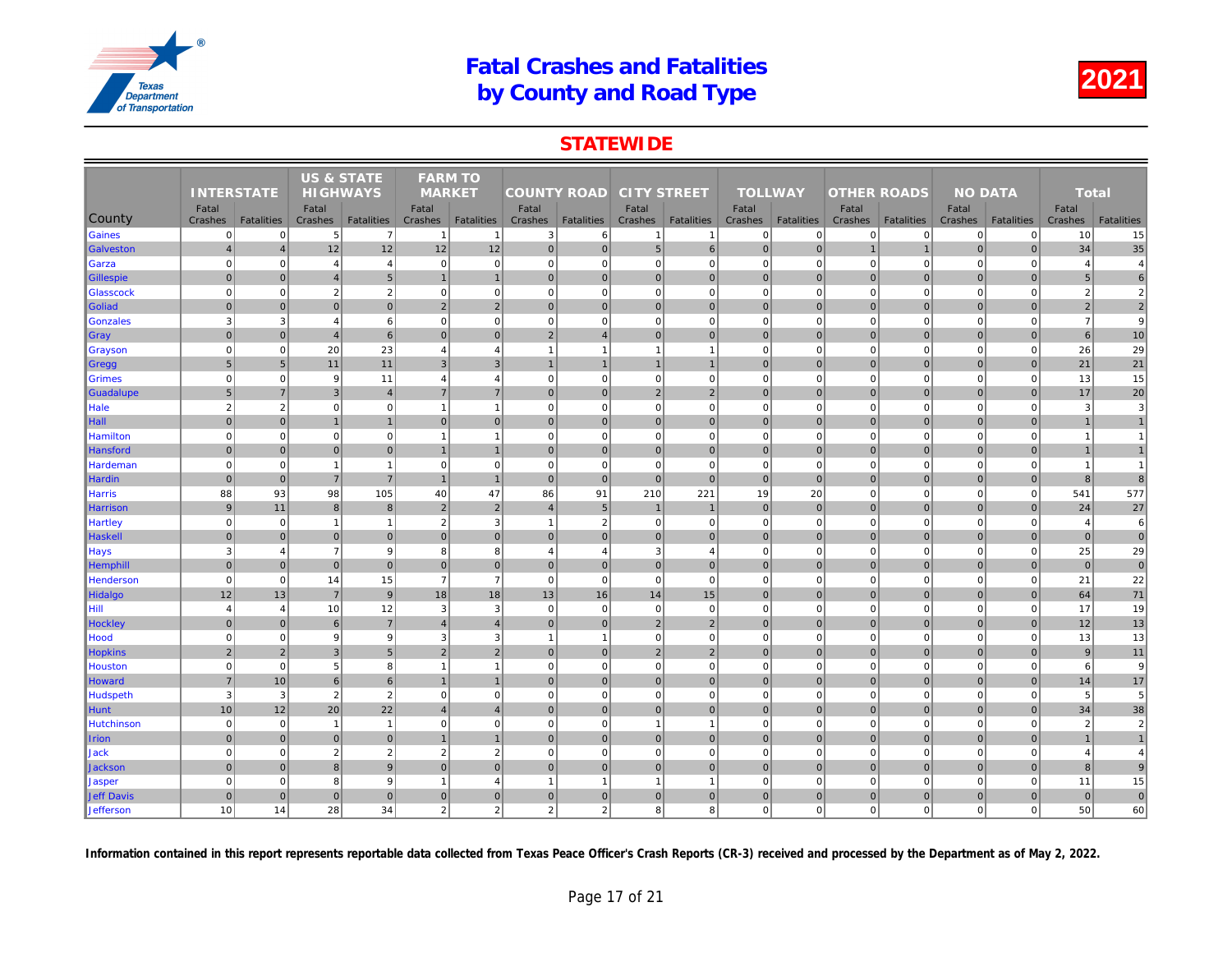### **STATEWIDE**

|                  | <b>INTERSTATE</b><br>Fatal |                   |                  | <b>US &amp; STATE</b><br><b>HIGHWAYS</b> |                  | <b>FARM TO</b><br><b>MARKET</b> |                    |                |                    |                   | <b>TOLLWAY</b>   |                   |                    |                   |     |
|------------------|----------------------------|-------------------|------------------|------------------------------------------|------------------|---------------------------------|--------------------|----------------|--------------------|-------------------|------------------|-------------------|--------------------|-------------------|-----|
|                  |                            |                   |                  |                                          |                  |                                 | <b>COUNTY ROAD</b> |                | <b>CITY STREET</b> |                   |                  |                   | <b>OTHER ROADS</b> |                   |     |
| <b>County</b>    | Crashes                    | <b>Fatalities</b> | Fatal<br>Crashes | <b>Fatalities</b>                        | Fatal<br>Crashes | <b>Fatalities</b>               | Fatal<br>Crashes   | Fatalities     | Fatal<br>Crashes   | <b>Fatalities</b> | Fatal<br>Crashes | <b>Fatalities</b> | Fatal<br>Crashes   | <b>Fatalities</b> | Cra |
| Jim Hogg         | $\overline{0}$             | $\overline{0}$    | $\mathbf{0}$     | $\overline{0}$                           | $\mathbf{0}$     | $\mathbf 0$                     | $\overline{0}$     | $\overline{0}$ | $\mathbf 0$        | 0                 | $\mathbf{0}$     | $\overline{0}$    | $\mathbf 0$        | $\mathbf 0$       |     |
| <b>Jim Wells</b> | $\mathbf 0$                | $\mathbf{0}$      | 6                | 8                                        | $\mathbf 0$      | $\mathbf 0$                     | $\overline{2}$     | 3              | $\mathbf 0$        | $\mathbf{0}$      | $\mathbf 0$      | $\mathbf 0$       | $\mathbf 0$        | $\mathbf 0$       |     |
| Johnson          | 5                          | 5 <sub>5</sub>    | 9                | 9                                        | 10               | 12                              | $\overline{7}$     | $\overline{7}$ | $\sqrt{5}$         | $5\phantom{.0}$   | $\Omega$         | $\Omega$          | $\mathbf 0$        | $\mathbf 0$       |     |
| Jones            | $\Omega$                   | $\overline{0}$    | 8                | 9                                        | $\mathbf{1}$     | $\overline{1}$                  | $\overline{1}$     | $\overline{1}$ | $\pmb{0}$          | $\overline{0}$    | $\mathbf 0$      | $\mathbf 0$       | $\mathbf 0$        | $\mathbf 0$       |     |
| <b>Karnes</b>    | $\Omega$                   | $\overline{0}$    | $\mathbf{3}$     | $\overline{3}$                           | $\Omega$         | $\mathbf{0}$                    | $\overline{0}$     | $\mathbf 0$    | 0                  | $\overline{0}$    | $\mathbf{0}$     | $\overline{0}$    | $\mathbf 0$        | $\overline{0}$    |     |
| Kaufman          | 9                          | 9                 | 11               | 14                                       | 11               | 12                              | $\overline{0}$     | $\Omega$       | $\overline{2}$     | $\overline{2}$    | $\mathbf 0$      | $\mathbf 0$       | $\mathbf 0$        | $\Omega$          |     |
| Kendall          | $\overline{4}$             | $\overline{4}$    | $6\phantom{1}$   | 6                                        | $\overline{2}$   | $\overline{2}$                  | $\overline{0}$     | $\mathbf 0$    | $\mathbf{1}$       | $\mathbf{1}$      | $\mathbf 0$      | $\overline{0}$    | $\mathbf 0$        | $\mathbf 0$       |     |
| Kenedy           | $\Omega$                   | $\mathbf{0}$      | $\overline{2}$   | $\mathbf{3}$                             | $\overline{1}$   | $\overline{2}$                  | 0                  | $\Omega$       | $\pmb{0}$          | $\mathbf{0}$      | $\mathbf 0$      | $\mathbf 0$       | $\mathbf 0$        | $\mathbf 0$       |     |
| Kent             | $\Omega$                   | $\overline{0}$    | $\overline{1}$   | $\overline{1}$                           | $\Omega$         | $\Omega$                        | $\Omega$           | $\mathbf{0}$   | 0                  | $\overline{0}$    | $\mathbf{0}$     | $\Omega$          | $\mathbf{0}$       | $\mathbf{0}$      |     |
| Kerr             | $\overline{2}$             | $\overline{2}$    | 8                | 10                                       | $\overline{2}$   | $\overline{2}$                  | $\mathbf{0}$       | $\mathbf 0$    | $\pmb{0}$          | $\mathbf{0}$      | $\mathbf 0$      | $\mathbf 0$       | $\mathbf 0$        | $\mathbf 0$       |     |
| <b>Kimble</b>    | $\overline{4}$             | 5 <sub>5</sub>    | $\mathbf{0}$     | $\overline{0}$                           | $\mathbf{0}$     | $\mathbf{0}$                    | $\overline{0}$     | $\Omega$       | $\pmb{0}$          | $\overline{0}$    | $\mathbf{0}$     | $\Omega$          | $\mathbf 0$        | $\overline{0}$    |     |
| King             | $\mathbf 0$                | $\mathbf{0}$      | $\mathbf 0$      | $\mathbf 0$                              | $\mathbf 0$      | $\mathbf 0$                     | 0                  | $\Omega$       | $\pmb{0}$          | $\overline{0}$    | $\mathbf 0$      | $\mathbf 0$       | $\mathbf 0$        | $\mathbf 0$       |     |
| Kinney           | $\Omega$                   | $\overline{0}$    | $\mathbf 0$      | $\overline{0}$                           | $\Omega$         | $\mathbf{0}$                    | $\overline{0}$     | $\mathbf 0$    | 0                  | $\overline{0}$    | $\mathbf{0}$     | $\overline{0}$    | $\mathbf 0$        | $\overline{0}$    |     |
| Kleberg          | $\Omega$                   | $\overline{0}$    | 3                | $\overline{4}$                           | $\Omega$         | $\Omega$                        | $\overline{0}$     | $\Omega$       | $\mathbf 0$        | $\Omega$          | $\Omega$         | $\Omega$          | $\Omega$           | $\Omega$          |     |
| <b>Knox</b>      | $\mathbf 0$                | $\overline{0}$    | 2                | $\overline{2}$                           | $\overline{0}$   | $\mathbf 0$                     | 0                  | $\mathbf 0$    | 0                  | $\overline{0}$    | $\mathbf{0}$     | $\overline{0}$    | $\mathbf 0$        | $\pmb{0}$         |     |
| Lamar            | $\overline{0}$             | $\mathbf{0}$      | 5                | $5\phantom{.0}$                          | 5                | $\overline{5}$                  | 0                  | $\Omega$       | $\mathbf{1}$       | $\overline{1}$    | $\mathbf 0$      | $\mathbf 0$       | $\mathbf 0$        | $\mathbf 0$       |     |
| Lamb             | $\overline{0}$             | $\overline{0}$    | $\overline{4}$   | $5\overline{)}$                          | $\mathbf 0$      | $\mathbf 0$                     | $\overline{0}$     | $\mathbf 0$    | 0                  | $\overline{0}$    | $\mathbf 0$      | $\overline{0}$    | $\mathbf 0$        | $\mathbf{0}$      |     |
| Lampasas         | $\mathbf 0$                | $\mathbf{0}$      | 3                | $\mathbf{3}$                             | $\overline{1}$   | $\mathbf{1}$                    | $\mathbf{1}$       | -1             | $\mathbf 0$        | $\mathbf{0}$      | $\mathbf 0$      | $\mathbf 0$       | $\mathbf 0$        | $\mathbf 0$       |     |
| La Salle         | $\overline{4}$             | 9                 | $\mathbf{0}$     | $\overline{0}$                           | $\Omega$         | $\mathbf{0}$                    | $\overline{0}$     | $\mathbf{0}$   | 0                  | $\overline{0}$    | $\Omega$         | $\overline{0}$    | $\mathbf{0}$       | $\Omega$          |     |
| Lavaca           | $\mathbf 0$                | $\mathbf{0}$      | 3                | $\mathbf{3}$                             | $\overline{2}$   | $\overline{2}$                  | $\mathbf{0}$       | $\mathbf 0$    | $\mathbf 0$        | $\mathbf{0}$      | $\mathbf 0$      | $\mathbf 0$       | $\mathbf 0$        | $\mathbf 0$       |     |
| Lee              | $\mathbf 0$                | $\overline{0}$    | $\mathsf 3$      | $\overline{4}$                           | $\overline{2}$   | $\overline{2}$                  | $\overline{0}$     | $\mathbf 0$    | $\pmb{0}$          | $\overline{0}$    | $\mathbf{0}$     | $\overline{0}$    | $\mathbf 0$        | $\mathbf 0$       |     |
| Leon             | 5                          | 9                 | $\overline{1}$   | $\overline{1}$                           | $\overline{4}$   | $\overline{4}$                  | $\mathbf{0}$       | $\mathbf 0$    | $\pmb{0}$          | $\mathbf{0}$      | $\mathbf 0$      | $\mathbf 0$       | $\mathbf 0$        | $\pmb{0}$         |     |
| Liberty          | $\Omega$                   | $\overline{0}$    | 11               | 11                                       | $\mathbf{g}$     | 9                               |                    |                | 0                  | $\overline{0}$    | $\mathbf{0}$     | 0                 | $\mathbf 0$        | $\mathbf{0}$      |     |
| Limestone        | $\Omega$                   | $\overline{0}$    | $\overline{4}$   | $\overline{7}$                           | 2                | $\overline{2}$                  | $\overline{0}$     | $\Omega$       | $\mathbf 0$        | $\overline{0}$    | $\mathbf 0$      | $\mathbf 0$       | $\overline{0}$     | $\Omega$          |     |
| Lipscomb         | $\mathbf 0$                | $\mathbf{0}$      | $\mathbf 0$      | $\mathbf 0$                              | $\mathbf 0$      | $\mathbf 0$                     | $\overline{0}$     | $\mathbf{0}$   | $\pmb{0}$          | $\overline{0}$    | $\mathbf{0}$     | $\mathbf 0$       | $\mathbf{0}$       | $\overline{0}$    |     |
| <b>Live Oak</b>  | 3                          | 3                 | $\overline{1}$   | $\overline{1}$                           | $\mathbf{1}$     | $\mathbf{1}$                    | 0                  | $\Omega$       | $\overline{0}$     | $\overline{0}$    | $\mathbf 0$      | $\mathbf 0$       | $\mathbf 0$        | $\Omega$          |     |
| Llano            | $\overline{0}$             | $\overline{0}$    | $\mathbf{3}$     | $\overline{4}$                           | $\mathbf{3}$     | $\mathbf{3}$                    | $\overline{0}$     | $\mathbf 0$    | 0                  | $\overline{0}$    | $\mathbf 0$      | $\overline{0}$    | $\mathbf 0$        | $\mathbf 0$       |     |
| Loving           | $\Omega$                   | $\overline{0}$    | $\overline{1}$   | $\overline{1}$                           | $\overline{1}$   | $\overline{1}$                  | $\overline{0}$     | $\Omega$       | $\mathbf 0$        | $\overline{0}$    | $\mathbf 0$      | $\mathbf 0$       | $\mathbf 0$        | $\Omega$          |     |
| Lubbock          | 6                          | $6 \mid$          | 25               | 27                                       | 8                | 9                               | 2 <sup>1</sup>     | $\overline{2}$ | 18                 | 19                | $\mathbf{0}$     | $\overline{0}$    | $\mathbf{0}$       | $\mathbf{0}$      |     |
| Lynn             | $\mathbf 0$                | $\mathbf{0}$      | $\overline{2}$   | $\overline{2}$                           | $\mathbf 0$      | $\mathbf 0$                     | 0                  | $\Omega$       | $\pmb{0}$          | $\overline{0}$    | $\mathbf 0$      | $\mathbf 0$       | $\mathbf 0$        | $\mathbf 0$       |     |
| <b>Madison</b>   |                            | $\overline{1}$    | $\overline{2}$   | $\overline{2}$                           | $\Omega$         | $\mathbf{0}$                    | $\overline{1}$     |                | 0                  | $\overline{0}$    | $\mathbf{0}$     | $\overline{0}$    | $\mathbf{0}$       | $\overline{0}$    |     |
| <b>Marion</b>    | $\mathbf 0$                | $\mathbf{0}$      | $\sqrt{2}$       | $\overline{2}$                           | 3                | $\mathbf{3}$                    | $\mathbf{0}$       | $\mathbf 0$    | $\mathbf{1}$       | $\mathbf{1}$      | $\mathbf 0$      | $\Omega$          | $\mathbf 0$        | $\mathbf 0$       |     |
| <b>Martin</b>    | 5                          | 5 <sub>5</sub>    | 6                | 6                                        |                  | $\overline{1}$                  | $\Omega$           | $\mathbf{0}$   | 0                  | $\overline{0}$    | $\mathbf{0}$     | $\overline{0}$    | $\mathbf 0$        | $\Omega$          |     |
| <b>Mason</b>     | $\overline{0}$             | $\overline{0}$    | $\overline{1}$   | $\overline{1}$                           | $\mathbf 0$      | $\mathbf 0$                     | $\overline{0}$     | $\Omega$       | $\pmb{0}$          | $\overline{0}$    | $\mathbf 0$      | $\mathbf 0$       | $\mathbf 0$        | $\mathbf 0$       |     |
| Matagorda        | $\overline{0}$             | $\overline{0}$    | $\overline{4}$   | $\overline{4}$                           | $5\overline{5}$  | $5\phantom{1}$                  | $\overline{0}$     | $\mathbf 0$    | $\overline{2}$     | $\mathbf{3}$      | $\mathbf 0$      | $\overline{0}$    | $\pmb{0}$          | $\mathbf 0$       |     |
| <b>Maverick</b>  | $\Omega$                   | $\overline{0}$    | 2                | $\overline{2}$                           | $\Omega$         | $\mathbf 0$                     | $\overline{0}$     | $\Omega$       | $\mathbf 0$        | $\mathbf{0}$      | $\mathbf 0$      | $\mathbf 0$       | $\mathbf 0$        | $\mathbf 0$       |     |
| <b>McCulloch</b> | $\overline{0}$             | $\overline{0}$    | $\overline{1}$   | $\overline{1}$                           | $\overline{0}$   | $\mathbf{0}$                    | 0                  | $\mathbf 0$    | 0                  | $\overline{0}$    | $\mathbf{0}$     | $\overline{0}$    | $\mathbf 0$        | $\mathbf 0$       |     |
| <b>McLennan</b>  | 5                          | $\overline{7}$    | 13               | 13                                       | 5                | 5                               | $\overline{0}$     | $\Omega$       | 12                 | 12                | $\mathbf 0$      | $\mathbf 0$       | $\mathbf 0$        | $\mathbf 0$       |     |
| <b>McMullen</b>  | $\overline{0}$             | $\mathbf{0}$      | $\mathbf 0$      | $\overline{0}$                           | $\mathbf{0}$     | $\mathbf{0}$                    | $\Omega$           | $\mathbf 0$    | $\pmb{0}$          | $\overline{0}$    | $\mathbf{0}$     | $\overline{0}$    | $\mathbf 0$        | $\overline{0}$    |     |
| <b>Medina</b>    | $\overline{2}$             | $\overline{2}$    | 3                | $\mathbf{3}$                             | 3                | 3                               | $\mathbf{1}$       | $\overline{2}$ | $\mathbf 0$        | $\overline{0}$    | $\mathbf 0$      | $\mathbf 0$       | $\mathbf 0$        | $\mathbf 0$       |     |
| Menard           | $\Omega$                   | 0                 | $\overline{1}$   | $\overline{1}$                           |                  | $\mathbf{1}$                    | $\overline{0}$     | $\Omega$       | 0                  | $\overline{0}$    | $\mathbf{0}$     | 0                 | $\Omega$           | $\mathbf{0}$      |     |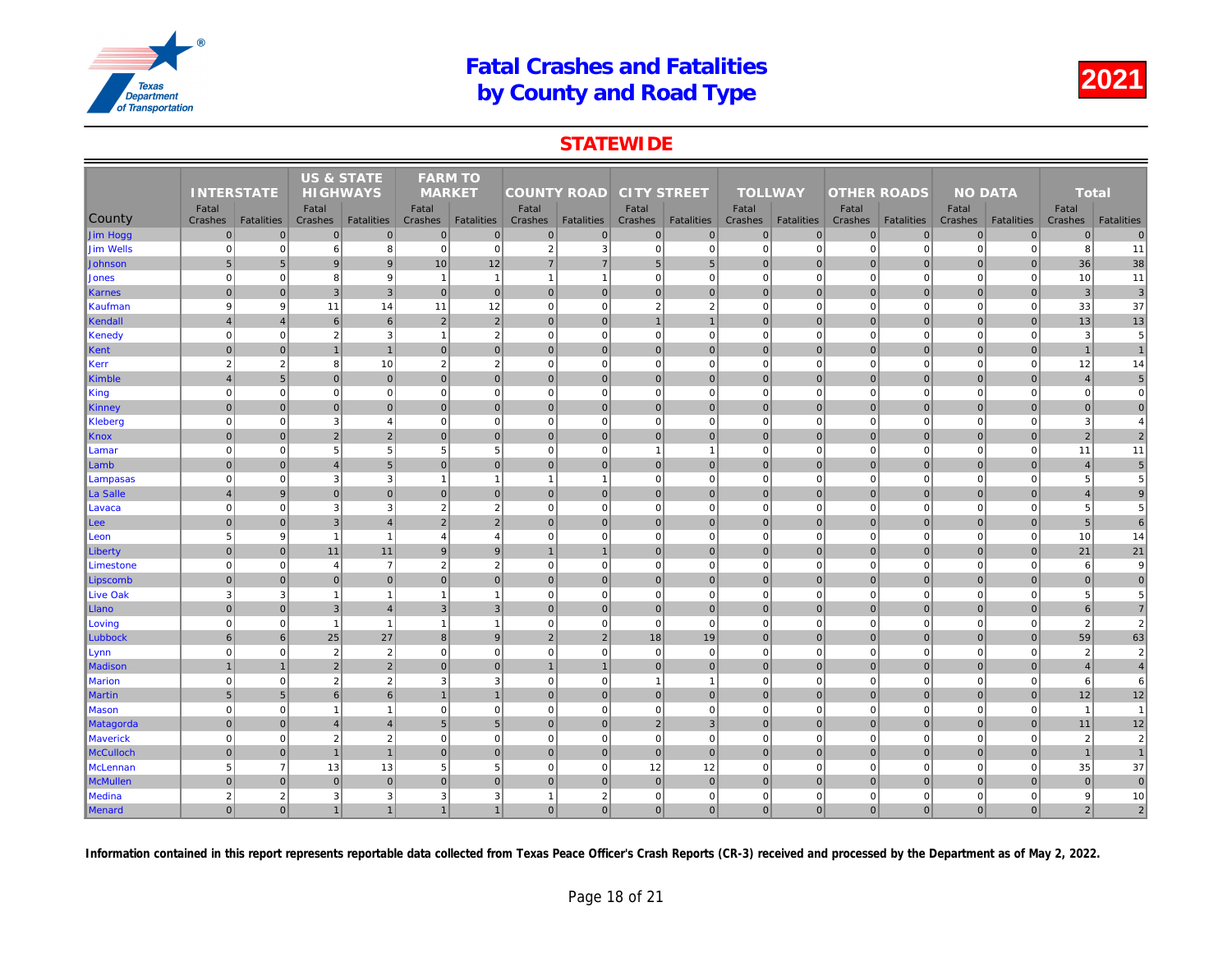## **STATEWIDE**

|                      |                   |                   | <b>US &amp; STATE</b> |                   | <b>FARM TO</b> |                   |                    |                   |                    |                   |                         |                   |                    |                   |     |
|----------------------|-------------------|-------------------|-----------------------|-------------------|----------------|-------------------|--------------------|-------------------|--------------------|-------------------|-------------------------|-------------------|--------------------|-------------------|-----|
|                      | <b>INTERSTATE</b> |                   | <b>HIGHWAYS</b>       |                   | <b>MARKET</b>  |                   | <b>COUNTY ROAD</b> |                   | <b>CITY STREET</b> |                   | <b>TOLLWAY</b>          |                   | <b>OTHER ROADS</b> |                   |     |
|                      | Fatal             |                   | Fatal                 |                   | Fatal          |                   | Fatal              |                   | Fatal              |                   | Fatal                   |                   | Fatal              |                   |     |
| County               | Crashes           | <b>Fatalities</b> | Crashes               | <b>Fatalities</b> | Crashes        | <b>Fatalities</b> | Crashes            | <b>Fatalities</b> | Crashes            | <b>Fatalities</b> | Crashes                 | <b>Fatalities</b> | Crashes            | <b>Fatalities</b> | Cra |
| <b>Midland</b>       | 11                | 12                | 11                    | 11                | 5 <sup>5</sup> | $\,$ 5            | 4                  | $\overline{4}$    | 3                  | 3                 | $\mathbf 0$             | $\overline{0}$    | $\overline{0}$     | $\mathbf 0$       |     |
| <b>Milam</b>         | $\overline{0}$    | $\overline{0}$    | $5\phantom{1}$        | $5\overline{)}$   | $\overline{1}$ | $\overline{1}$    | $\overline{0}$     | $\mathbf 0$       | $\mathbf{1}$       | $\mathbf{1}$      | $\mathbf 0$             | $\overline{0}$    | $\mathbf 0$        | $\mathbf 0$       |     |
| <b>Mills</b>         | $\mathbf 0$       | $\mathbf{0}$      | $\overline{4}$        | $\sqrt{5}$        | $\mathbf{0}$   | $\mathbf 0$       | $\mathbf{0}$       | $\mathbf 0$       | $\mathbf 0$        | $\mathbf{0}$      | $\mathbf 0$<br>$\Omega$ | $\mathbf 0$       | $\mathbf 0$        | $\mathbf 0$       |     |
| <b>Mitchell</b>      | $\mathbf{3}$      | $\overline{3}$    | $\overline{1}$        | $\overline{1}$    | $\Omega$       | $\mathbf{0}$      | 0                  | $\mathbf{0}$      | 0                  | 0                 |                         | 0                 | $\mathbf{0}$       | $\Omega$          |     |
| <b>Montague</b>      | $\mathbf 0$       | $\mathbf{0}$      | 6                     | $\overline{7}$    | $\overline{2}$ | $\overline{2}$    | $\mathbf{0}$       | $\mathbf 0$       | $\mathbf 0$        | $\overline{0}$    | $\mathbf 0$             | $\mathbf 0$       | $\mathbf 0$        | $\mathbf 0$       |     |
| <b>Montgomery</b>    | 8                 | 10                | 20                    | 20                | 18             | 18                | 14                 | 16                | 5 <sup>5</sup>     | 5 <sub>5</sub>    | $\mathbf{0}$            | $\overline{0}$    | $\mathbf 0$        | $\overline{0}$    |     |
| Moore                | $\mathbf 0$       | $\mathbf{0}$      | 3                     | $\mathbf{3}$      | $\overline{1}$ | $\mathbf{1}$      | $\overline{0}$     | $\mathbf 0$       | $\mathbf 0$        | $\overline{0}$    | $\mathbf 0$             | $\mathbf 0$       | $\mathbf 0$        | $\mathbf 0$       |     |
| <b>Morris</b>        |                   | $\overline{1}$    | $\overline{4}$        | $\overline{4}$    | $\Omega$       | $\mathbf{0}$      | $\overline{0}$     | $\mathbf{0}$      | 0                  | $\overline{0}$    | $\mathbf{0}$            | $\overline{0}$    | $\mathbf 0$        | $\Omega$          |     |
| <b>Motley</b>        | $\mathbf 0$       | $\mathbf{0}$      | $\mathbf 0$           | $\mathbf 0$       | $\mathbf 0$    | $\mathbf 0$       | $\mathbf{0}$       | $\mathbf 0$       | $\pmb{0}$          | $\mathbf{0}$      | $\mathbf 0$             | $\mathbf 0$       | $\mathbf 0$        | $\mathbf 0$       |     |
| Nacogdoches          | $\overline{0}$    | $\overline{0}$    | 22                    | 29                | $\mathbf{3}$   | $\mathbf{3}$      | $\mathbf{1}$       | $\overline{1}$    | 1                  | $\mathbf{1}$      | $\mathbf{0}$            | 0                 | $\pmb{0}$          | $\mathbf 0$       |     |
| <b>Navarro</b>       | 5                 | $5\overline{5}$   | 6                     | 6                 | 3              | 3                 | $\overline{1}$     | $\overline{1}$    | $\mathbf{1}$       | $\mathbf{1}$      | $\mathbf 0$             | $\mathbf 0$       | $\mathbf 0$        | $\mathbf 0$       |     |
| <b>Newton</b>        | $\overline{0}$    | $\overline{0}$    | $\overline{2}$        | $\overline{2}$    | $\Omega$       | $\mathbf{0}$      | $\overline{0}$     | $\mathbf 0$       | 0                  | $\overline{0}$    | $\mathbf{0}$            | $\overline{0}$    | $\mathbf 0$        | $\mathbf{0}$      |     |
| <b>Nolan</b>         | 3                 | $\overline{3}$    | $\overline{1}$        | $\overline{2}$    | $\mathbf 0$    | $\mathbf 0$       | $\overline{0}$     | $\Omega$          | $\overline{1}$     | $\overline{1}$    | $\mathbf 0$             | $\mathbf 0$       | $\mathbf 0$        | $\Omega$          |     |
| <b>Nueces</b>        | 3                 | 3                 | 22                    | 22                | 6              | 6                 | $\overline{1}$     | $\overline{1}$    | 15                 | 15                | $\mathbf{0}$            | $\overline{0}$    | $\mathbf 0$        | $\overline{0}$    |     |
| <b>Ochiltree</b>     | $\overline{0}$    | $\mathbf{0}$      | 3                     | $\overline{4}$    | $\mathbf 0$    | $\mathbf 0$       | $\overline{1}$     | $\overline{1}$    | $\mathbf 0$        | $\mathbf{0}$      | $\mathbf 0$             | $\Omega$          | $\mathbf 0$        | $\Omega$          |     |
| Oldham               | $\overline{2}$    | $\overline{2}$    | $\overline{1}$        | $\overline{1}$    |                | $\overline{1}$    | $\overline{0}$     | $\mathbf 0$       | $\pmb{0}$          | $\overline{0}$    | $\mathbf 0$             | $\overline{0}$    | $\mathbf 0$        | $\mathbf 0$       |     |
| Orange               | 5                 | $5\overline{)}$   | $\overline{7}$        | $\overline{7}$    | 6              | 6                 | -1                 | -1                | $\sqrt{2}$         | $\overline{2}$    | $\mathbf 0$             | $\mathbf 0$       | $\overline{0}$     | $\Omega$          |     |
| <b>Palo Pinto</b>    | $\overline{2}$    | $\overline{2}$    | 3                     | 5 <sup>5</sup>    | $\mathbf{1}$   | $\overline{1}$    | 0                  | $\mathbf{0}$      | 0                  | $\overline{0}$    | $\mathbf{0}$            | 0                 | $\mathbf{0}$       | $\mathbf{0}$      |     |
| Panola               | $\mathbf 0$       | $\mathbf{0}$      | 12                    | 20                | $\overline{2}$ | $\overline{2}$    | 0                  | $\Omega$          | $\mathbf 0$        | $\mathbf{0}$      | $\mathbf 0$             | $\mathbf 0$       | $\mathbf 0$        | $\mathbf 0$       |     |
| Parker               | 8                 | 8 <sup>1</sup>    | $\boldsymbol{9}$      | 9                 | 10             | 13                |                    |                   | 2                  | $\overline{2}$    | $\mathbf{0}$            | $\overline{0}$    | $\mathbf 0$        | $\mathbf{0}$      |     |
| Parmer               | $\mathbf 0$       | $\mathbf{0}$      | $\overline{1}$        | $\overline{1}$    | $\mathbf 0$    | $\mathbf 0$       | 0                  | $\mathbf 0$       | $\mathbf 0$        | $\overline{0}$    | $\mathbf 0$             | $\mathbf 0$       | $\mathbf 0$        | $\mathbf 0$       |     |
| Pecos                | $\overline{2}$    | $\overline{2}$    | $5\overline{5}$       | 5 <sup>5</sup>    | 2              | $\overline{2}$    | $\Omega$           | $\mathbf{0}$      | 0                  | $\overline{0}$    | $\mathbf{0}$            | $\overline{0}$    | $\mathbf{0}$       | $\Omega$          |     |
| Polk                 | $\overline{0}$    | $\overline{0}$    | 13                    | 14                | 5              | $\overline{5}$    | $\overline{0}$     | $\overline{0}$    | $\overline{1}$     | $\mathbf{1}$      | $\mathbf 0$             | $\mathbf 0$       | $\mathbf 0$        | $\mathbf 0$       |     |
| <b>Potter</b>        | 6                 | 6                 | $\overline{4}$        | $\overline{4}$    | $\mathbf{1}$   | $\mathbf{1}$      | $\mathbf{1}$       | $\sqrt{2}$        | 11                 | 16                | $\mathbf{0}$            | $\overline{0}$    | $\mathbf 0$        | $\mathbf 0$       |     |
| <b>Presidio</b>      | $\Omega$          | $\overline{0}$    | $\overline{2}$        | $\mathbf{3}$      | $\mathbf{1}$   | $\mathbf{1}$      | 0                  | $\Omega$          | $\mathbf 0$        | $\overline{0}$    | $\mathbf 0$             | $\mathbf 0$       | $\mathbf 0$        | $\mathbf 0$       |     |
| Rains                | $\Omega$          | $\overline{0}$    | $\mathbf{3}$          | $\overline{4}$    |                | $\overline{1}$    | 0                  | $\mathbf{0}$      | 0                  | $\overline{0}$    | $\mathbf{0}$            | 0                 | $\mathbf 0$        | $\mathbf{0}$      |     |
| Randall              | $\overline{1}$    | $\overline{2}$    | 3                     | $\mathbf{3}$      | $\overline{2}$ | $\overline{2}$    | 3                  | 3                 | 6                  | $6 \overline{6}$  | $\mathbf 0$             | $\mathbf 0$       | $\mathbf 0$        | $\Omega$          |     |
| Reagan               | $\overline{0}$    | $\mathbf{0}$      |                       | $\overline{1}$    |                | $\mathbf{1}$      | $\overline{0}$     | $\mathbf 0$       | $\pmb{0}$          | $\overline{0}$    | $\mathbf{0}$            | $\overline{0}$    | $\mathbf 0$        | $\overline{0}$    |     |
| Real                 | $\mathbf 0$       | $\overline{0}$    | $\mathbf 0$           | $\overline{0}$    | $\overline{7}$ | $\overline{7}$    | 0                  | $\mathbf 0$       | $\overline{0}$     | $\overline{0}$    | $\mathbf 0$             | $\mathbf 0$       | $\mathbf 0$        | $\mathbf 0$       |     |
| <b>Red River</b>     | $\overline{0}$    | $\overline{0}$    | 6                     | $\boldsymbol{8}$  |                | $\overline{1}$    | $\overline{0}$     | $\mathbf 0$       | 0                  | $\overline{0}$    | $\mathbf{0}$            | $\overline{0}$    | $\mathbf 0$        | $\overline{0}$    |     |
| <b>Reeves</b>        | $\overline{4}$    | $5\overline{5}$   | $\overline{4}$        | 6                 | $\mathbf 0$    | $\mathbf 0$       | $\overline{0}$     | $\Omega$          | $\overline{2}$     | 2                 | $\mathbf 0$             | $\mathbf 0$       | $\mathbf 0$        | $\Omega$          |     |
| <b>Refugio</b>       | $\mathbf{0}$      | $\overline{0}$    | $\overline{4}$        | $\overline{4}$    | $\overline{0}$ | 0                 | 0                  | $\mathbf{0}$      | 0                  | $\overline{0}$    | $\mathbf{0}$            | 0                 | $\mathbf 0$        | $\pmb{0}$         |     |
| <b>Roberts</b>       | $\mathbf 0$       | $\mathbf{0}$      | $\mathbf 0$           | $\overline{0}$    | $\mathbf 0$    | $\mathbf 0$       | 0                  | $\Omega$          | $\mathbf 0$        | $\overline{0}$    | $\mathbf 0$             | $\mathbf 0$       | $\mathbf 0$        | $\mathbf 0$       |     |
| <b>Robertson</b>     | $\overline{0}$    | $\overline{0}$    | $\mathbf{3}$          | $\overline{3}$    |                | $\overline{1}$    | $\overline{2}$     | $\overline{2}$    | 0                  | $\overline{0}$    | $\mathbf{0}$            | $\overline{0}$    | $\mathbf 0$        | $\mathbf{0}$      |     |
| <b>Rockwall</b>      | 3                 | $\mathbf{3}$      | 3                     | $\mathbf{3}$      | $\sqrt{2}$     | $\overline{2}$    | $\mathbf{0}$       | $\mathbf 0$       | $\mathbf{1}$       | $\mathbf{1}$      | $\mathbf 0$             | $\mathbf 0$       | $\mathbf 0$        | $\mathbf 0$       |     |
| <b>Runnels</b>       | $\Omega$          | $\overline{0}$    | $\mathbf{3}$          | 5                 | $\Omega$       | $\mathbf{0}$      | $\Omega$           | $\mathbf{0}$      | 0                  | $\overline{0}$    | $\mathbf{0}$            | $\overline{0}$    | $\mathbf 0$        | $\Omega$          |     |
| <b>Rusk</b>          | $\mathbf 0$       | $\mathbf{0}$      | 11                    | 12                | 5              | $\overline{5}$    | $\overline{0}$     | $\Omega$          | $\pmb{0}$          | $\overline{0}$    | $\mathbf 0$             | $\mathbf 0$       | $\mathbf 0$        | $\mathbf 0$       |     |
| Sabine               | $\overline{0}$    | $\overline{0}$    | $\sqrt{2}$            | $5\overline{)}$   | 3              | $\mathbf{3}$      |                    |                   | 0                  | $\overline{0}$    | $\mathbf 0$             | $\overline{0}$    | $\pmb{0}$          | $\mathbf 0$       |     |
| <b>San Augustine</b> | $\Omega$          | $\overline{0}$    | $\overline{2}$        | $\mathbf{3}$      | $\overline{4}$ | $\overline{4}$    | $\mathbf{0}$       | $\Omega$          | $\mathbf 0$        | $\overline{0}$    | $\mathbf 0$             | $\mathbf 0$       | $\mathbf 0$        | $\mathbf 0$       |     |
| San Jacinto          | $\mathbf 0$       | 0                 | $5\phantom{.0}$       | $\overline{7}$    | $\overline{7}$ | $\overline{7}$    | 0                  | $\mathbf{0}$      | 0                  | $\overline{0}$    | $\mathbf{0}$            | 0                 | $\mathbf 0$        | $\mathbf{0}$      |     |
| <b>San Patricio</b>  | 3                 | 8                 | 2                     | $\overline{2}$    | $\overline{1}$ | $\mathbf{1}$      | $\mathbf{1}$       | 1                 | $\overline{4}$     | $\overline{4}$    | $\mathbf 0$             | $\mathbf 0$       | $\mathbf 0$        | $\mathbf 0$       |     |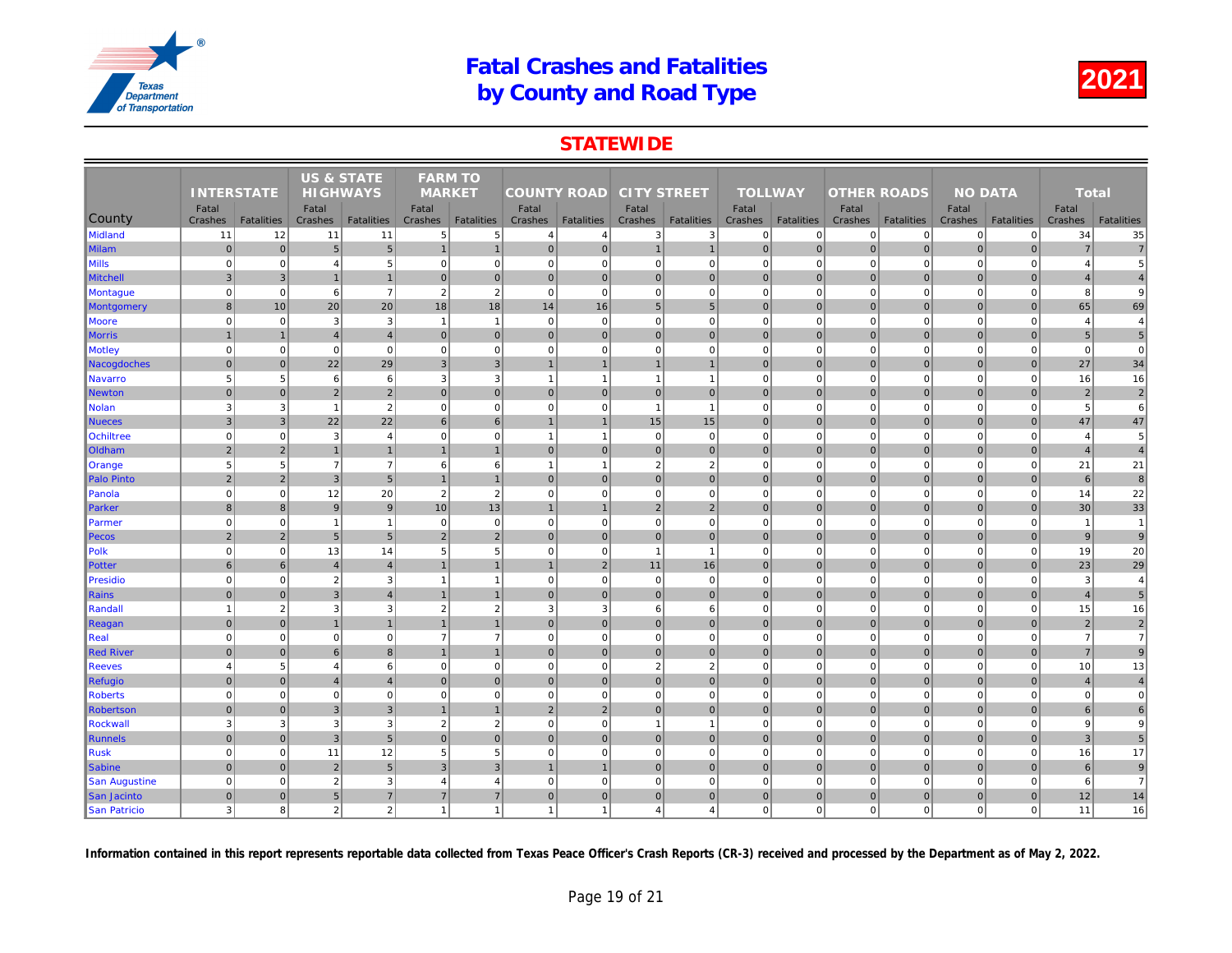### **STATEWIDE**

|                   | <b>INTERSTATE</b><br>Fatal |                | <b>US &amp; STATE</b><br><b>HIGHWAYS</b> |                   | <b>FARM TO</b><br><b>MARKET</b> |                   |                    |                |                    |                   |                  |                   |                    |                   |     |
|-------------------|----------------------------|----------------|------------------------------------------|-------------------|---------------------------------|-------------------|--------------------|----------------|--------------------|-------------------|------------------|-------------------|--------------------|-------------------|-----|
|                   |                            |                |                                          |                   |                                 |                   | <b>COUNTY ROAD</b> |                | <b>CITY STREET</b> |                   | <b>TOLLWAY</b>   |                   | <b>OTHER ROADS</b> |                   |     |
| County            | Crashes                    | Fatalities     | Fatal<br>Crashes                         | <b>Fatalities</b> | Fatal<br>Crashes                | <b>Fatalities</b> | Fatal<br>Crashes   | Fatalities     | Fatal<br>Crashes   | <b>Fatalities</b> | Fatal<br>Crashes | <b>Fatalities</b> | Fatal<br>Crashes   | <b>Fatalities</b> | Cra |
| <b>San Saba</b>   | $\mathbf 0$                | $\mathbf 0$    | $\mathbf{1}$                             | $\mathbf{1}$      | $\mathbf{0}$                    | $\mathbf 0$       | $\overline{0}$     | $\overline{0}$ | $\overline{0}$     | $\overline{0}$    | $\mathbf{0}$     | $\overline{0}$    | $\mathbf 0$        | $\overline{0}$    |     |
| Schleicher        | $\mathbf 0$                | $\Omega$       | $\overline{1}$                           | $\mathbf{1}$      | $\mathbf 0$                     | $\mathbf 0$       | $\mathbf{0}$       | $\mathbf 0$    | $\mathbf{0}$       | $\overline{0}$    | $\mathbf 0$      | $\Omega$          | $\mathbf 0$        | $\Omega$          |     |
| Scurry            | $\mathbf 0$                | $\overline{0}$ | $\sqrt{2}$                               | $\overline{2}$    | $\Omega$                        | $\mathbf 0$       |                    |                | $\overline{0}$     | $\mathbf 0$       | $\overline{0}$   | $\Omega$          | $\mathbf 0$        | $\mathbf 0$       |     |
| Shackelford       | $\mathbf 0$                | $\Omega$       | $\Omega$                                 | $\mathbf 0$       | $\mathbf 0$                     | $\mathbf 0$       | $\mathbf{0}$       | $\Omega$       | $\mathbf{0}$       | $\mathbf{0}$      | $\mathbf 0$      | $\Omega$          | $\mathbf 0$        | $\mathbf 0$       |     |
| Shelby            | $\mathbf{0}$               | $\overline{0}$ | $\mathbf{3}$                             | $\overline{3}$    |                                 | $\overline{1}$    | $\overline{0}$     | $\overline{0}$ | $\overline{0}$     | $\mathbf 0$       | $\mathbf 0$      | $\Omega$          | $\mathbf 0$        | $\overline{0}$    |     |
| <b>Sherman</b>    | $\mathbf 0$                | $\mathbf 0$    | $\overline{1}$                           | $\mathbf{1}$      | $\mathbf 0$                     | $\mathbf 0$       | $\overline{0}$     | $\mathbf 0$    | $\mathbf{0}$       | $\overline{0}$    | $\mathbf 0$      | $\mathbf 0$       | $\mathbf 0$        | $\Omega$          |     |
| Smith             | $\mathbf{3}$               | $\mathbf{3}$   | 39                                       | 43                | 5                               | $5\phantom{.0}$   | 4                  | $\overline{4}$ | 5 <sup>5</sup>     | 5 <sub>5</sub>    | $\mathbf{3}$     | 3                 | $\mathbf 0$        | $\mathbf 0$       |     |
| Somervell         | $\mathbf 0$                | $\mathbf 0$    | $\overline{4}$                           | 6                 | $\mathbf 0$                     | $\mathbf 0$       | 0                  | $\mathbf 0$    | $\mathbf{0}$       | $\mathbf{0}$      | $\mathbf 0$      | $\mathbf 0$       | $\mathbf 0$        | $\mathbf 0$       |     |
| <b>Starr</b>      | $\mathbf{0}$               | $\Omega$       | 3                                        | $\overline{3}$    | $\mathbf{0}$                    | $\mathbf{0}$      | $\overline{0}$     | $\overline{0}$ | $\overline{1}$     | $\mathbf{1}$      | $\mathbf 0$      | $\Omega$          | $\mathbf 0$        | $\overline{0}$    |     |
| <b>Stephens</b>   | $\overline{0}$             | $\Omega$       | $\overline{1}$                           | $\mathbf{1}$      | $\overline{2}$                  | $\overline{2}$    | 0                  | $\Omega$       | $\overline{0}$     | $\overline{0}$    | $\mathbf 0$      | $\Omega$          | $\overline{0}$     | $\Omega$          |     |
| Sterling          | $\mathbf{0}$               | $\Omega$       | $\mathbf{0}$                             | $\overline{0}$    | $\mathbf{0}$                    | $\mathbf{0}$      | $\overline{0}$     | $\mathbf 0$    | $\overline{0}$     | $\overline{0}$    | $\mathbf 0$      | $\Omega$          | $\mathbf 0$        | $\overline{0}$    |     |
| <b>Stonewal</b>   | $\mathbf 0$                | $\mathbf 0$    | $\overline{1}$                           | $\mathbf{1}$      | $\mathbf 0$                     | $\mathbf 0$       | 0                  | $\mathbf 0$    | $\overline{0}$     | $\mathbf{0}$      | $\mathbf 0$      | $\Omega$          | $\mathbf 0$        | $\mathbf 0$       |     |
| <b>Sutton</b>     | $\overline{2}$             | $\sqrt{2}$     | $\overline{1}$                           | $\mathbf{1}$      | $\overline{1}$                  | $\overline{2}$    | 0                  | $\mathbf 0$    | $\overline{0}$     | $\mathbf 0$       | $\mathbf 0$      | $\mathbf{0}$      | $\mathbf 0$        | $\overline{0}$    |     |
| <b>Swisher</b>    | $\overline{2}$             | $\sqrt{2}$     | $\Omega$                                 | $\mathbf 0$       | $\mathbf 0$                     | $\mathbf 0$       | $\Omega$           | $\Omega$       | $\overline{0}$     | $\Omega$          | $\mathbf 0$      | $\Omega$          | $\mathbf 0$        | $\Omega$          |     |
| Tarrant           | 70                         | 78             | 46                                       | 48                | 17                              | 17                | $\overline{1}$     | $\overline{1}$ | 75                 | 81                | $\overline{2}$   | $\overline{2}$    | $\mathbf{0}$       | $\overline{0}$    |     |
| <b>Taylor</b>     | $\overline{4}$             | 5 <sup>5</sup> | 8                                        | 8                 | $\overline{1}$                  | $\overline{1}$    | 0                  | $\mathbf 0$    | 10                 | 10                | $\pmb{0}$        | $\mathbf 0$       | $\mathbf 0$        | $\mathbf 0$       |     |
| Terrell           | $\mathbf 0$                | $\overline{0}$ | $\overline{2}$                           | $\overline{2}$    | $\mathbf{0}$                    | $\mathbf 0$       | 0                  | $\overline{0}$ | $\overline{0}$     | $\mathbf 0$       | $\mathbf{0}$     | $\Omega$          | $\mathbf 0$        | $\overline{0}$    |     |
| Terry             | $\mathbf 0$                | $\mathbf 0$    | $\overline{1}$                           | $\mathbf{1}$      | $\mathbf 0$                     | $\mathbf 0$       | 0                  | $\mathbf 0$    | $\overline{0}$     | $\overline{0}$    | $\mathbf 0$      | $\mathbf 0$       | $\mathbf 0$        | $\Omega$          |     |
| Throckmorton      | $\mathbf{0}$               | $\Omega$       | $\overline{1}$                           | $\mathbf{1}$      | $\Omega$                        | $\mathbf{0}$      | $\overline{0}$     | $\overline{0}$ | $\overline{0}$     | $\overline{0}$    | $\mathbf{0}$     | $\overline{0}$    | $\mathbf 0$        | $\Omega$          |     |
| <b>Titus</b>      | $\overline{2}$             | 2              | 6                                        | $6 \overline{6}$  | $\overline{2}$                  | $\overline{2}$    | $\overline{1}$     | $\overline{1}$ | $\mathbf{0}$       | $\mathbf 0$       | $\mathbf 0$      | $\mathbf 0$       | $\mathbf 0$        | $\Omega$          |     |
| <b>Tom Green</b>  | $\mathbf 0$                | $\overline{0}$ | 13                                       | 16                | $\mathbf{3}$                    | $\overline{4}$    | 3                  | $\mathbf{3}$   | $\overline{1}$     | $\mathbf{1}$      | $\mathbf 0$      | $\overline{0}$    | $\mathbf 0$        | $\mathbf 0$       |     |
| <b>Travis</b>     | 33                         | 35             | 27                                       | 29                | 16                              | 16                | $\overline{7}$     | $\overline{7}$ | 57                 | 61                | $\overline{4}$   | 6                 | $\mathbf 0$        | $\mathbf{0}$      |     |
| Trinity           | $\mathbf{0}$               | $\Omega$       | 3                                        | $\overline{3}$    | $\overline{2}$                  | $\overline{2}$    | $\overline{1}$     | $\overline{2}$ | $\overline{0}$     | $\overline{0}$    | $\mathbf{0}$     | $\Omega$          | $\mathbf{0}$       | $\overline{0}$    |     |
| Tyler             | $\mathbf 0$                | $\Omega$       | $\overline{7}$                           | 9                 | $\overline{2}$                  | $\overline{4}$    | $\overline{0}$     | $\mathbf 0$    | $\mathbf{0}$       | $\overline{0}$    | $\mathbf 0$      | $\mathbf 0$       | $\mathbf 0$        | $\mathbf 0$       |     |
| <b>Upshur</b>     | $\mathbf{0}$               | $\Omega$       | 6                                        | $\overline{7}$    | 6                               | 6                 | 3                  | 3              | $\overline{0}$     | $\overline{0}$    | $\mathbf{0}$     | $\Omega$          | $\mathbf{0}$       | $\overline{0}$    |     |
| <b>Upton</b>      | $\mathbf 0$                | $\mathbf 0$    | 3                                        | $\overline{3}$    | $\mathbf 0$                     | $\mathbf 0$       | 0                  | $\mathbf 0$    | $\overline{0}$     | $\overline{0}$    | $\mathbf 0$      | $\mathbf 0$       | $\overline{0}$     | $\mathbf 0$       |     |
| <b>Uvalde</b>     | $\mathbf{0}$               | $\overline{0}$ | $\sqrt{5}$                               | $6 \overline{6}$  |                                 | $\overline{1}$    | 0                  | $\overline{0}$ | $\mathbf{1}$       | $\mathbf 1$       | $\mathbf 0$      | $\mathbf 0$       | $\mathbf 0$        | $\overline{0}$    |     |
| <b>Val Verde</b>  | $\Omega$                   | $\Omega$       | 6                                        | 13                | $\overline{\phantom{a}}$        | $\overline{1}$    | $\Omega$           | $\Omega$       | $\mathbf{1}$       | $\mathbf{1}$      | $\mathbf 0$      | $\Omega$          | $\mathbf 0$        | $\Omega$          |     |
| Van Zandt         | $\overline{4}$             | 5              | 12                                       | 14                | $\overline{7}$                  | 9                 | 0                  | $\mathbf 0$    | 0                  | $\overline{0}$    | $\mathbf 0$      | $\overline{0}$    | $\mathbf 0$        | $\overline{0}$    |     |
| Victoria          | $\mathbf 0$                | $\mathbf 0$    | 10                                       | 12                | $\overline{1}$                  | $\overline{1}$    | $\mathbf{0}$       | $\mathbf 0$    | $\overline{1}$     | $\mathbf{1}$      | $\mathbf 0$      | $\mathbf 0$       | $\mathbf 0$        | $\mathbf 0$       |     |
| <b>Walker</b>     | $\overline{7}$             | $\overline{8}$ | $\overline{2}$                           | $\overline{2}$    | 3                               | $\overline{3}$    |                    |                | $\overline{1}$     | $\mathbf{1}$      | $\mathbf{0}$     | $\Omega$          | $\mathbf{0}$       | $\Omega$          |     |
| <b>Waller</b>     | 3                          | 3              | 9                                        | 9                 | 6                               | 6                 | $\overline{2}$     | $\overline{2}$ | $\overline{2}$     | $\overline{2}$    | $\mathbf 0$      | $\mathbf 0$       | $\mathbf 0$        | $\mathbf 0$       |     |
| <b>Ward</b>       | 6                          | $\overline{7}$ | $\overline{1}$                           | $\mathbf{3}$      | $\Omega$                        | $\mathbf{0}$      | $\Omega$           | $\overline{0}$ | $\overline{0}$     | $\mathbf{0}$      | $\mathbf{0}$     | $\Omega$          | $\mathbf 0$        | $\Omega$          |     |
| <b>Washington</b> | $\mathbf 0$                | $\pmb{0}$      | 5                                        | $6 \overline{6}$  | 3                               | 3                 | $\overline{1}$     | $\overline{1}$ | $\overline{1}$     | $\mathbf{1}$      | $\mathbf 0$      | $\mathbf 0$       | $\mathbf 0$        | $\mathbf 0$       |     |
| Webb              | $\sqrt{2}$                 | $\sqrt{3}$     | $\bf8$                                   | 10                | $\mathbf{0}$                    | $\mathbf{0}$      | $\overline{0}$     | $\overline{0}$ | 8 <sup>1</sup>     | 10                | $\mathbf 0$      | $\overline{0}$    | $\mathbf 0$        | $\mathbf 0$       |     |
| <b>Wharton</b>    | $\mathbf 0$                | $\mathbf 0$    | 9                                        | 12                | $\overline{4}$                  | $\overline{4}$    | $\overline{2}$     | $\overline{2}$ | $\mathbf{1}$       | 2                 | $\mathbf 0$      | $\Omega$          | $\mathbf 0$        | $\overline{0}$    |     |
| <b>Wheeler</b>    | $\mathbf{0}$               | $\Omega$       | $\overline{1}$                           | $\overline{1}$    |                                 |                   |                    |                | $\overline{0}$     | $\overline{0}$    | $\mathbf 0$      | $\overline{0}$    | $\mathbf 0$        | $\overline{0}$    |     |
| <b>Wichita</b>    | $\mathbf 0$                | $\Omega$       | 9                                        | 11                | $\overline{2}$                  | $\overline{2}$    | $\mathbf{1}$       |                | $\overline{2}$     | 2                 | $\mathbf 0$      | $\mathbf 0$       | $\mathbf 0$        | $\Omega$          |     |
| <b>Wilbarger</b>  | $\mathbf{0}$               | $\Omega$       | $\overline{4}$                           | $\overline{4}$    |                                 | $\overline{1}$    | 1                  |                | $\overline{0}$     | $\overline{0}$    | $\mathbf{0}$     | $\overline{0}$    | $\mathbf{0}$       | $\Omega$          |     |
| <b>Willacy</b>    | $\overline{2}$             | 2              | $\mathbf 0$                              | $\mathbf 0$       | -1                              | $\mathbf{1}$      | $\mathbf{0}$       | $\mathbf 0$    | $\mathbf{0}$       | $\mathbf 0$       | $\mathbf 0$      | $\mathbf 0$       | $\mathbf 0$        | $\mathbf 0$       |     |
| <b>Williamson</b> | 11                         | 12             | 17                                       | 18                | $\overline{7}$                  | $\overline{7}$    | $\overline{4}$     | $\overline{4}$ | 10                 | 11                | $\mathbf{3}$     | 3 <sup>1</sup>    | $\mathbf 0$        | $\mathbf{0}$      |     |